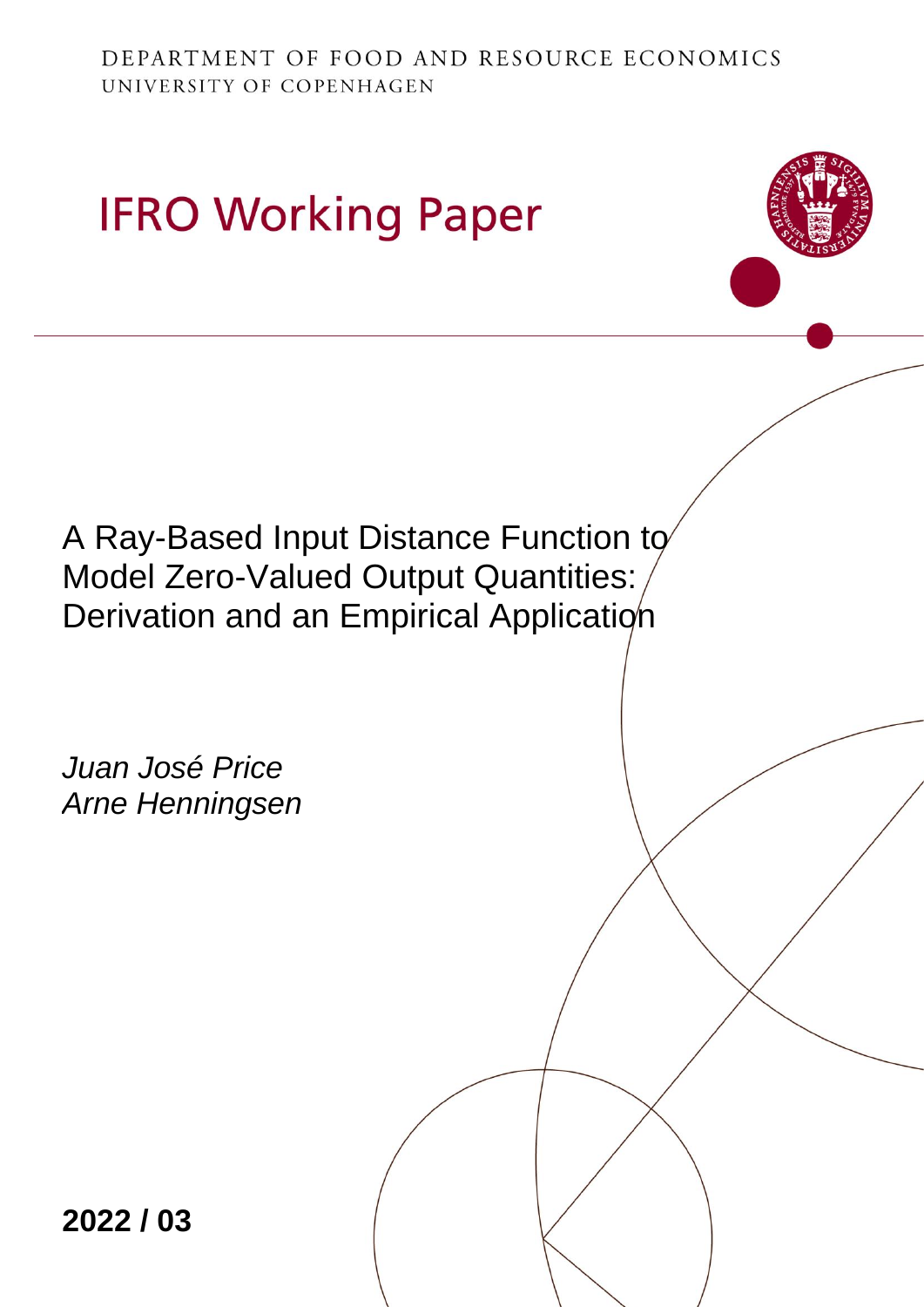#### **IFRO Working Paper 2022 / 03**

A Ray-Based Input Distance Function to Model Zero-Valued Output Quantities: Derivation and an Empirical Application

Authors: Juan José Price, Arne Henningsen

JEL-classification: C51, D22, D24

Published: June 2022

See the full series IFRO Working Paper here: [www.ifro.ku.dk/english/publications/ifro\\_series/working\\_papers/](http://www.ifro.ku.dk/english/publications/ifro_series/working_papers/)

Department of Food and Resource Economics (IFRO) University of Copenhagen Rolighedsvej 23 DK 1958 Frederiksberg DENMARK [www.ifro.ku.dk/english/](http://www.ifro.ku.dk/english/)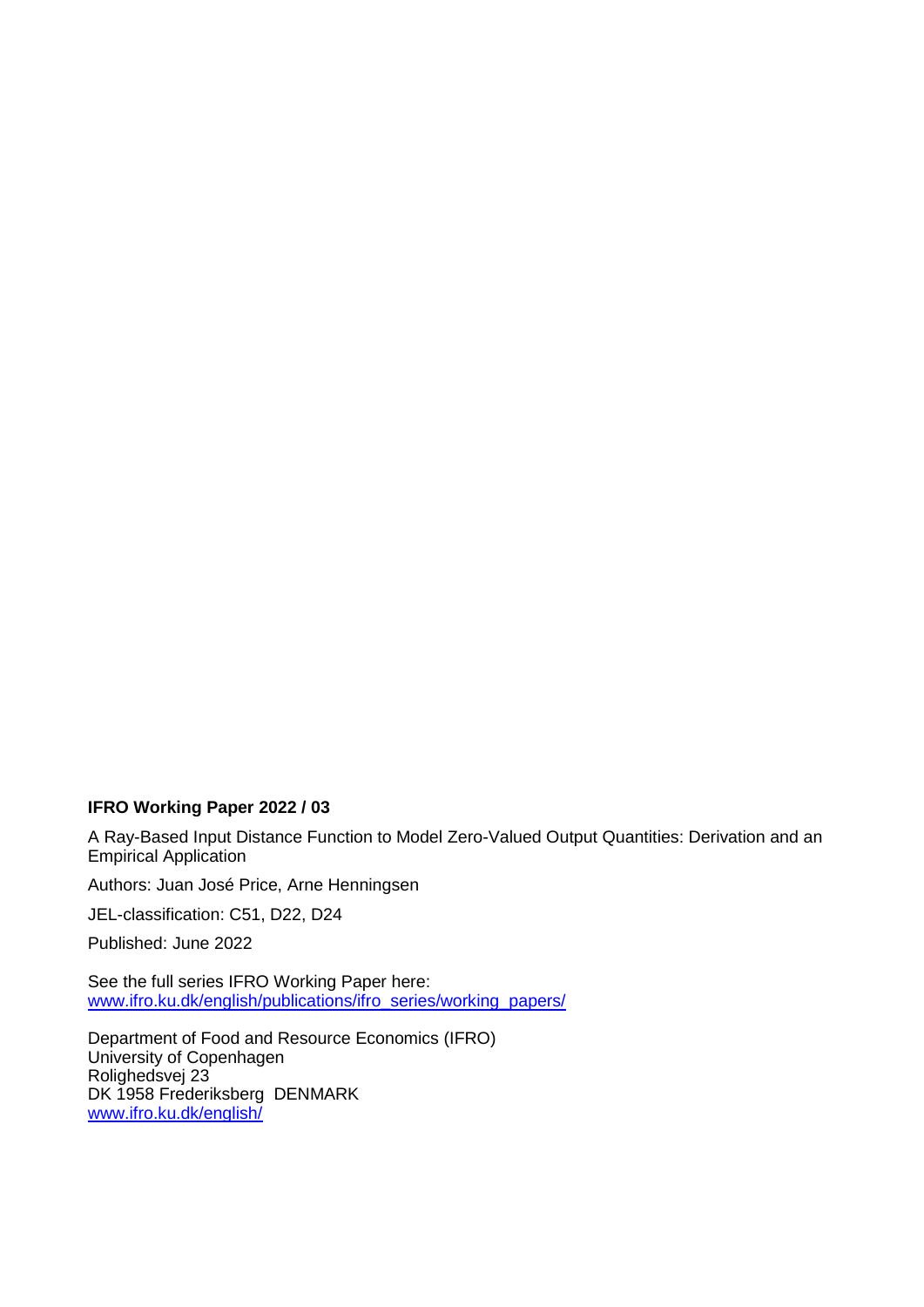# <span id="page-2-0"></span>A Ray-Based Input Distance Function to Model Zero-Valued Output Quantities: Derivation and an Empirical Application<sup>∗</sup>

Juan José Price†& Arne Henningsen‡

<sup>∗</sup>We are especially grateful to the comments that we received from Mette Asmild, Peter Bogetoft, and Christopher O'Donnell on an earlier version of this paper. We also appreciate the comments made by participants of the North American Productivity Workshop, NAPW 2021, particularly those of Robin Sickles. Of course, the authors take full responsibility for any remaining errors. We thank Lucas Alexander Kock and Berit Fruelund Kjærside from the Danish Ministry of Culture, and Monika Bille Nielsen from Statistics Denmark, who provided the data. Juan Jose Price acknowledges financial support ´ from Copenhagen Business School (CBS) and Macquarie University.

<sup>&</sup>lt;sup>†</sup>Business School, Universidad Adolfo Ibáñez, <juan.price@uai.cl>

<sup>‡</sup>Dept. of Food and Resource Economics, University of Copenhagen, <arne@ifro.ku.dk>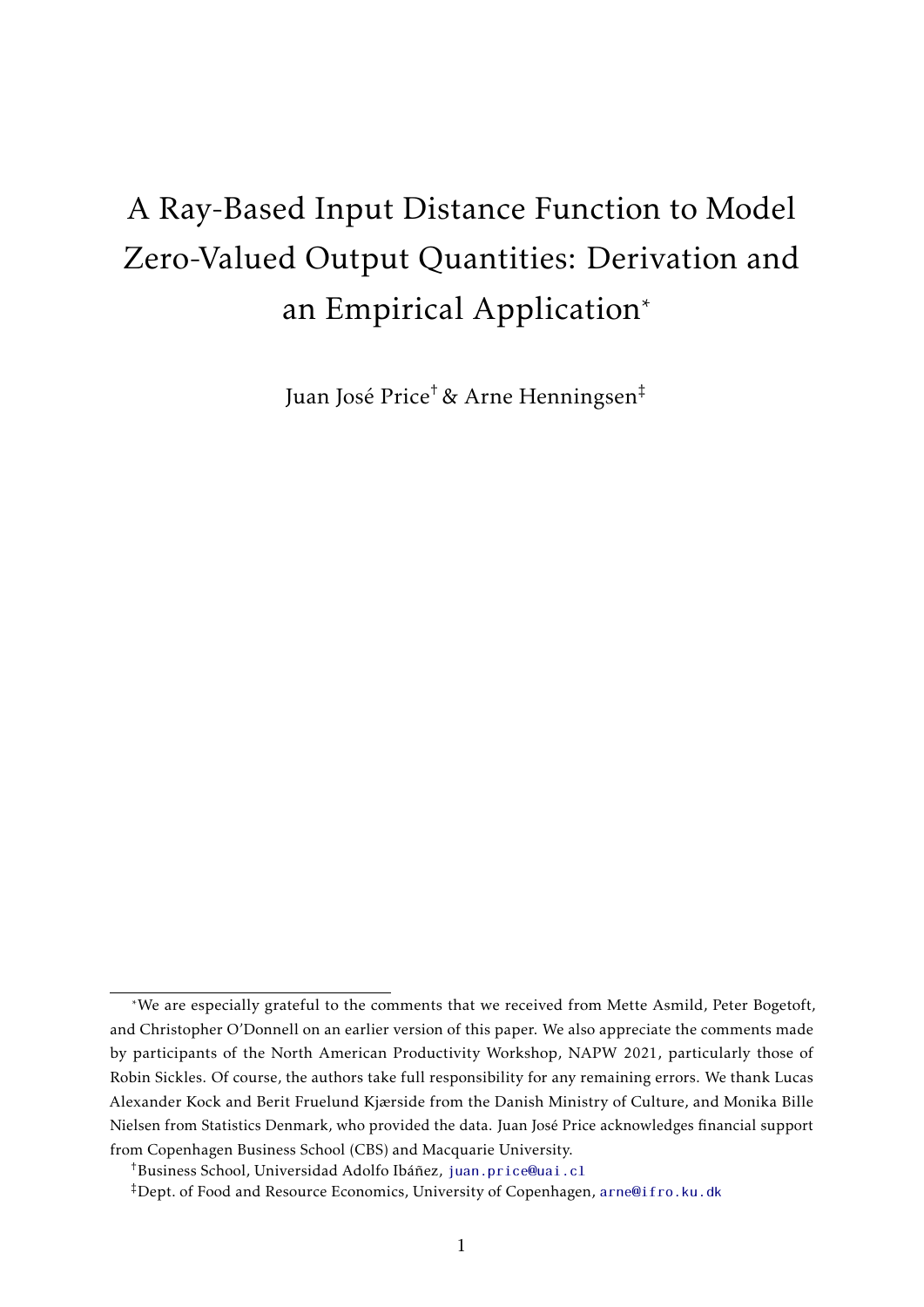#### Abstract

We derive and empirically apply an input-oriented distance function based on the stochastic ray production function suggested by Löthgren [\(1997,](#page-22-0) [2000\)](#page-22-1). We show that the derived ray-based input distance function is suitable for modeling production technologies based on logarithmic functional forms (e.g., Cobb-Douglas and Translog) when control over inputs is greater than control over outputs and when some productive entities do not produce the entire set of outputs — two situations that are jointly present in various economic sectors. We also address a weakness of the stochastic ray function, namely its sensitivity to the outputs' ordering, by using a model-selection approach and a model-averaging approach. We estimate a ray-based Translog input distance function with a data set of Danish museums. These museums have more control over their inputs than over their outputs, and many of them do not produce the entire set of outputs that is considered in our analysis. Given the importance of monotonicity conditions in efficiency analysis, we demonstrate how to impose monotonicity on ray-based input distance functions. As part of the empirical analysis, we estimate technical efficiencies, distance elasticities of the inputs and outputs, and scale elasticities and establish how the production frontier is affected by some environmental variables that are of interest to the museum sector.

Keywords: Stochastic ray production frontier, distance function, input-oriented efficiency, zero output quantities, model averaging, monotonicity, museums.

JEL codes: C51 - D22 - D24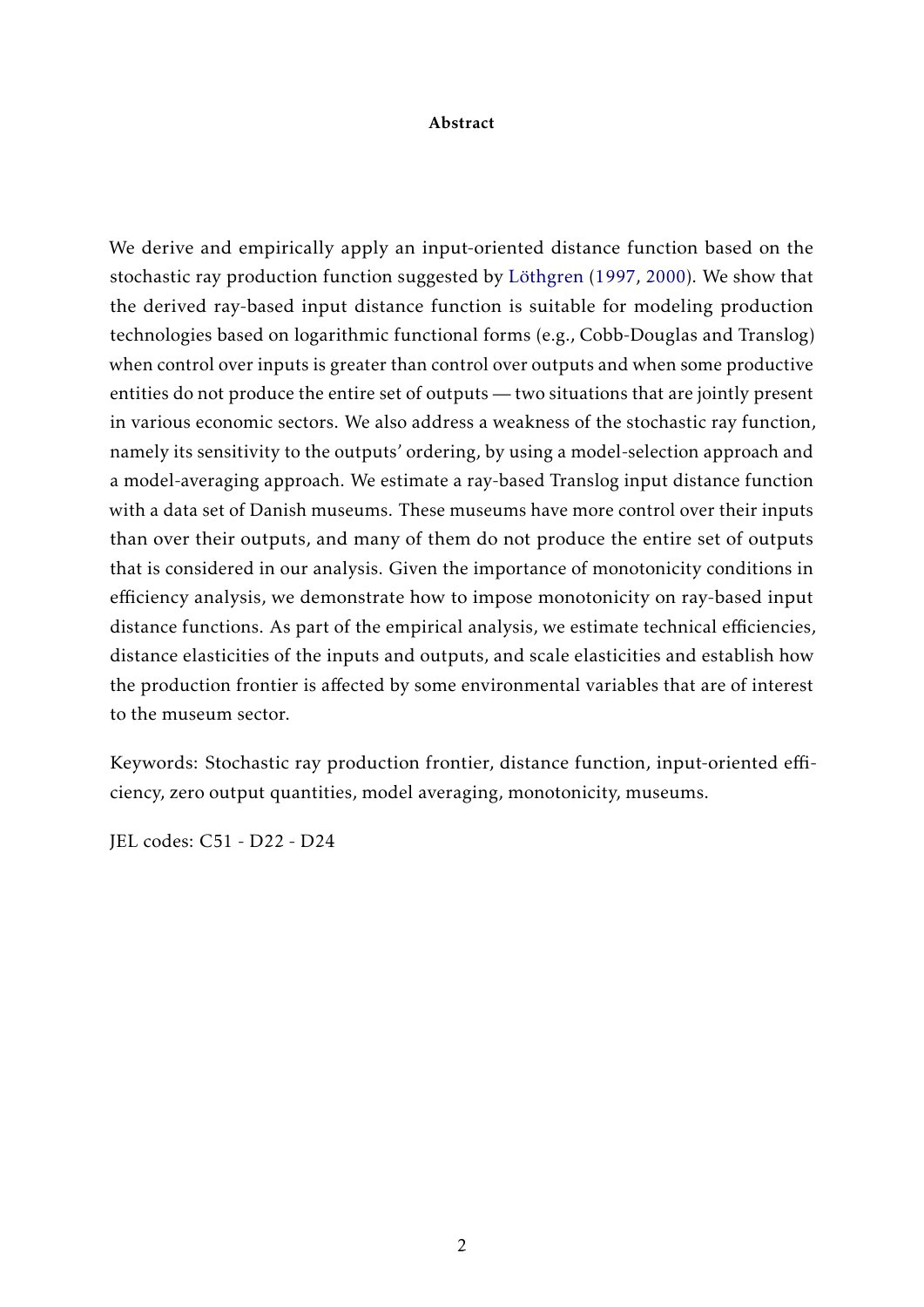## 1 Introduction

In econometric efficiency and productivity analysis, multi-output production tech-nologies are usually modeled by so-called distance functions (Färe and Primont, [1990;](#page-21-0) [Kumbhakar and Lovell,](#page-22-2) [2000\)](#page-22-2), with the most commonly used functional forms being the Cobb-Douglas and Translog specifications. However, these functional forms are unsuitable whenever some producers in a given data set do not produce all outputs so that logarithms of the quantities of the non-produced outputs are undefined. Replacing zero output quantities with arbitrarily small numbers has been suggested but this approach has proven problematic [\(Henningsen et al.,](#page-21-1) [2015;](#page-21-1) [N'guessan et al.,](#page-22-3) [2017\)](#page-22-3).

The Cobb-Douglas and Translog stochastic ray production frontier functions (Löthgren, [1997,](#page-22-0) [2000\)](#page-22-1), which are in fact output-oriented distance functions [\(Henningsen et al.,](#page-21-1) [2015\)](#page-21-1), can be applied to data with zero output quantities. However, in many production processes, managers are expected to have more control over inputs than over outputs and, hence, an input-oriented distance function would be more appropriate for an empirical analysis than an output-oriented distance function. $^1$  $^1$  In this paper, we propose a solution to this problem which involves deriving input-oriented Cobb-Douglas and Translog distance functions based on stochastic ray production frontier functions.

We assess these specifications empirically by analyzing input-oriented technical efficiency with data from state-recognized museums in Denmark. This data set appears to be especially suitable for empirically assessing the ray function because many of these museums only produce some of the six outputs that we consider in our analysis. For instance, some museums produce exhibitions, educational programs and engage in conservation but do not do research. Furthermore, these museums have less control over outputs and more control over inputs. Although these entities are not owned by the state, they still receive public funding and the goals in terms of some outputs, such as research and educational programs, are in part defined jointly with the granting and regulatory body, the Danish Agency for Culture and Palaces. Furthermore, the number of visitors is, to a great extent, a demand driven indicator, which in turn determines decisions in terms of the number of exhibitions and other events. Hence, using an input-oriented distance function is more appropriate than using an output-oriented distance function.

<sup>&</sup>lt;sup>1</sup>See [Kumbhakar et al.](#page-21-2) [\(2015\)](#page-21-2) regarding the importance of choosing the correct orientation for the distance function.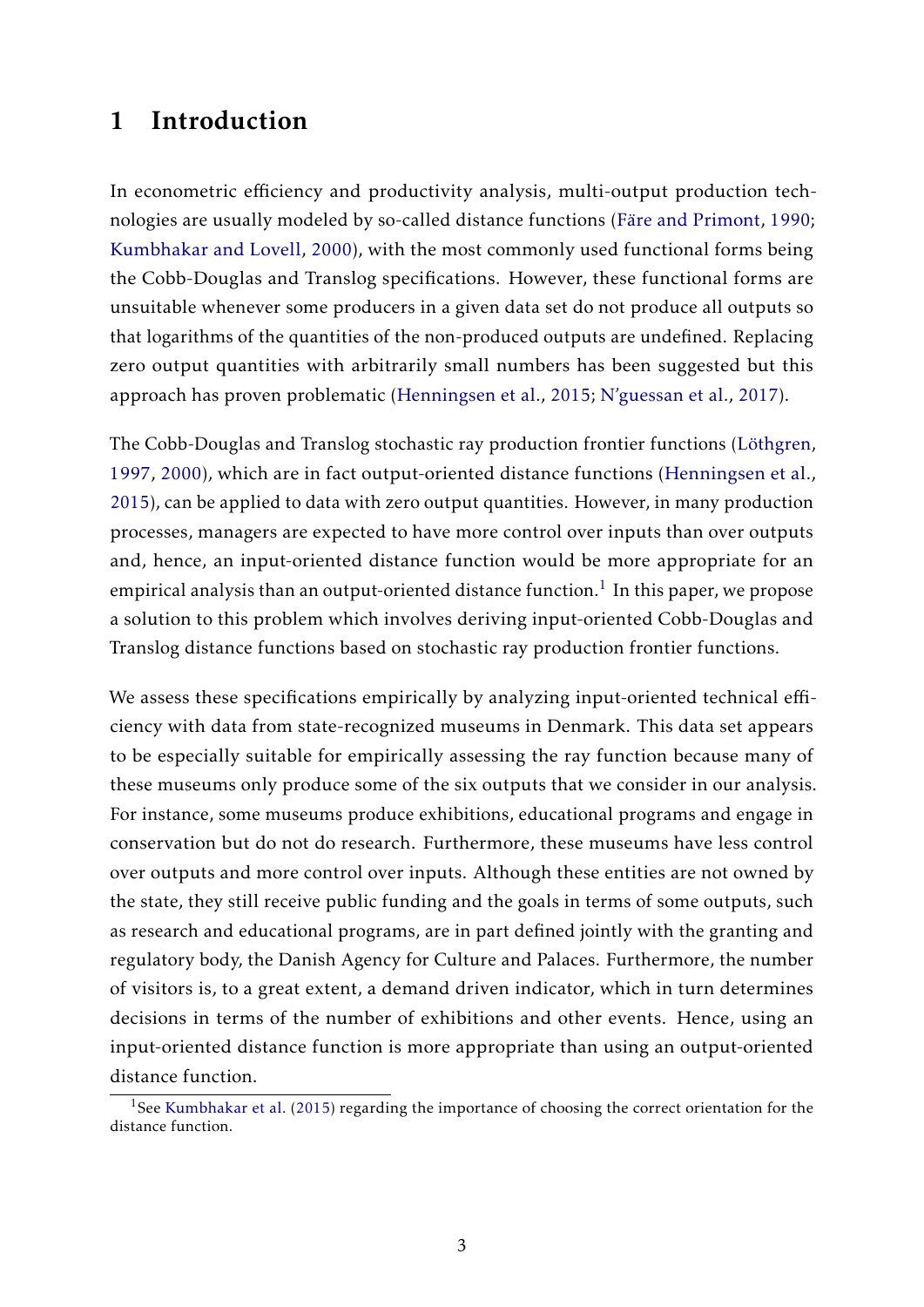As part of this empirical analysis, we address a weakness of the stochastic ray function, namely its sensitivity to the ordering of the outputs, by using both a model-selection approach and a model-averaging approach. Given the importance of monotonicity conditions in efficiency analysis [\(O'Donnell and Coelli,](#page-22-4) [2005;](#page-22-4) [Henningsen and Henning,](#page-21-3) [2009\)](#page-21-3), we derive the monotonicity conditions for the inputs and outputs and demonstrate how to impose them on ray-based input distance functions. Furthermore, we derive and estimate the distance elasticities of the inputs and outputs, the elasticity of scale, and how the production technology is affected by environmental variables that are of interest in this sector, both from managerial and regulatory perspectives.

In the following section, we derive and present the methodology and the specification of our model. Section [3](#page-10-0) presents the data. Section [4](#page-12-0) presents the results. The last section presents our conclusions and possible limitations.

## 2 Empirical model specification

### 2.1 Derivation of a ray-based input distance function

As mentioned in the introduction, traditional distance functions based on logarithmic functional forms cannot handle observations where one (or more) outputs have a quantity equal to zero. An alternative specification that solves this problem is the stochastic ray production function, which was originally proposed by Löthgren [\(1997\)](#page-22-0). This functional form represents the vector of output quantities as polar coordinates rather than as Cartesian coordinates, i.e., the vector of output quantities is represented by its (Euclidean) length and its direction rather than by the individual output quantities.

A stochastic ray production frontier model is defined as:

<span id="page-5-0"></span>
$$
\ln \|y\| = f^* (\ln x, \varphi(y), z) - u^* + v^*,
$$
 (1)

where  $x = (x_1, x_2, ..., x_N)^{\top} \in \mathbb{R}_{>0}^N$ *>*0 is a vector of *N* strictly positive input quantities,  $y = (y_1, y_2, \ldots, y_M)^\top \in \mathbb{R}_{\geq 0}^M$  is a vector of  $M$  non-negative output quantities with at least one strictly positive output quantity  $\exists i \in 1, ..., M: y_i > 0, \ \varphi(y) = \big(\varphi_1(y), \varphi_2(y), ..., \varphi_{n-1}(y)\big)$  $(\varphi_{M-1}(y))^T$  is a vector of the angles of the vector of output quantities *y* with  $\varphi_i(y)$  = arccos $\left(y_i\left/\sqrt{\sum_{j=i}^{M}y_j^2}\right)\right.$ *j*  $\left| y \right| = \sqrt{\sum_{j=1}^{M} y_j^2}$  $j_j^2$  is the (Euclidean) length of the vector of output quantities,  $z = (z_1, z_2, ..., z_K)^T \in \mathbb{R}^K$  is a vector of *K* 'environmental'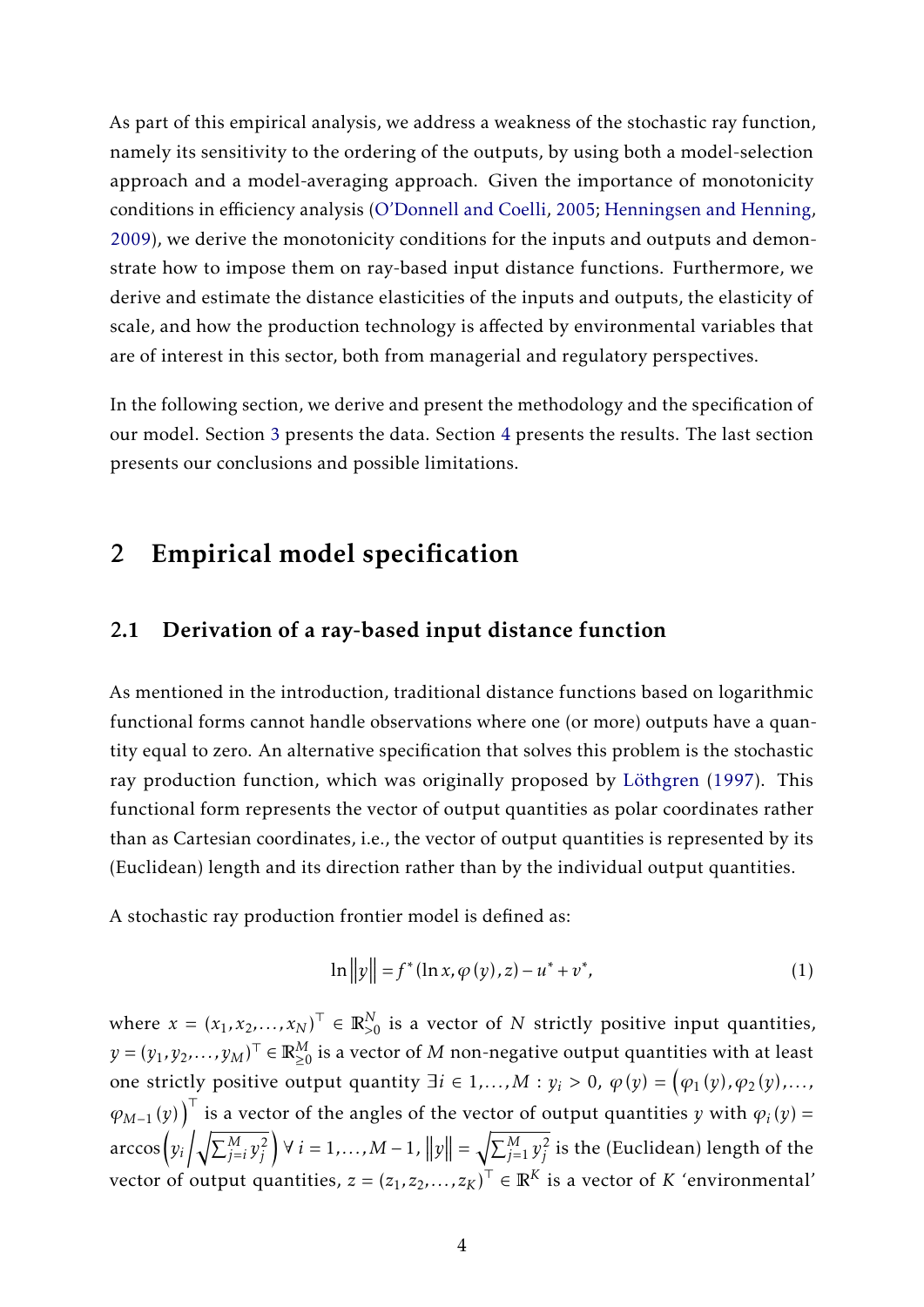variables,  $u^* \ge 0$  is the inefficiency term,  $v^*$  is the noise term, and  $f^*(\cdot)$  is a function that can take various functional forms, e.g., linear for a Cobb-Douglas stochastic ray production frontier or quadratic for a Translog stochastic ray production frontier. The stochastic ray production frontier [\(1\)](#page-5-0) can be seen as a Shephard output distance function [\(Henningsen et al.,](#page-21-1) [2015\)](#page-21-1):

$$
\ln D^{o}(x, y, z) = -u^{*} = f(\ln x, \varphi(y), z) + \ln ||y|| + v,
$$
\n(2)

where  $D<sup>o</sup>(x, y, z) = e<sup>−u<sup>∗</sup></sup>$  with  $0 ≤ D<sup>o</sup>(x, y, z) ≤ 1$  is a Shephard output distance function,  $f(\cdot) = -f^*(\cdot)$ , and  $v = -v^*$ .

This specification of a stochastic-ray-based output distance function can be generalized to the following 'general' distance function:

<span id="page-6-0"></span>
$$
\ln D(x, y, z) = f\left(\ln x, \varphi\left(y\right), \ln\left\|y\right\|, z\right) + v. \tag{3}
$$

If function  $exp(f(.))$  is linear homogeneous in output quantities *y* (e.g.,  $f(ln x, \varphi(y))$ ,  $\ln \|y\|, z) = f(\ln x, \varphi(y), z) + \ln \|y\|$ ), function  $D(x, y, z)$  can be seen as a Shephard output distance function. However, if function  $exp(f(\cdot))$  is linear homogeneous in input quantities *x*, function  $D(x, y, z)$  can be seen as a Shephard input distance function. We can make this function linear homogeneous in input quantities *x* so that we get a Shephard input distance function, e.g., by modifying equation [\(3\)](#page-6-0) to:

$$
\ln D^{i}(x, y, z) = f\left(\ln \tilde{x}, \varphi\left(y\right), \ln\left\|y\right\|, z\right) + \ln x_{N} + v,\tag{4}
$$

where  $\tilde{x} = (\tilde{x}_1, \tilde{x}_2, \dots, \tilde{x}_{N-1})^\top = (x_1/x_N, x_2/x_N, \dots, x_{N-1}/x_N)^\top$  is a vector of normalized input quantities.

By replacing the logarithm of the Shephard input distance measure  $D^{i}(x, y) \geq 1$ , i.e., ln *D<sup>i</sup>* (*x, y*) ≥ 0, with the inefficiency term *u* ≥ 0 and a little re-arranging, we get:

$$
-\ln x_N = f\left(\ln \tilde{x}, \varphi\left(y\right), \ln\left\|y\right\|, z\right) - u + v,\tag{5}
$$

which we can estimate using stochastic frontier analysis.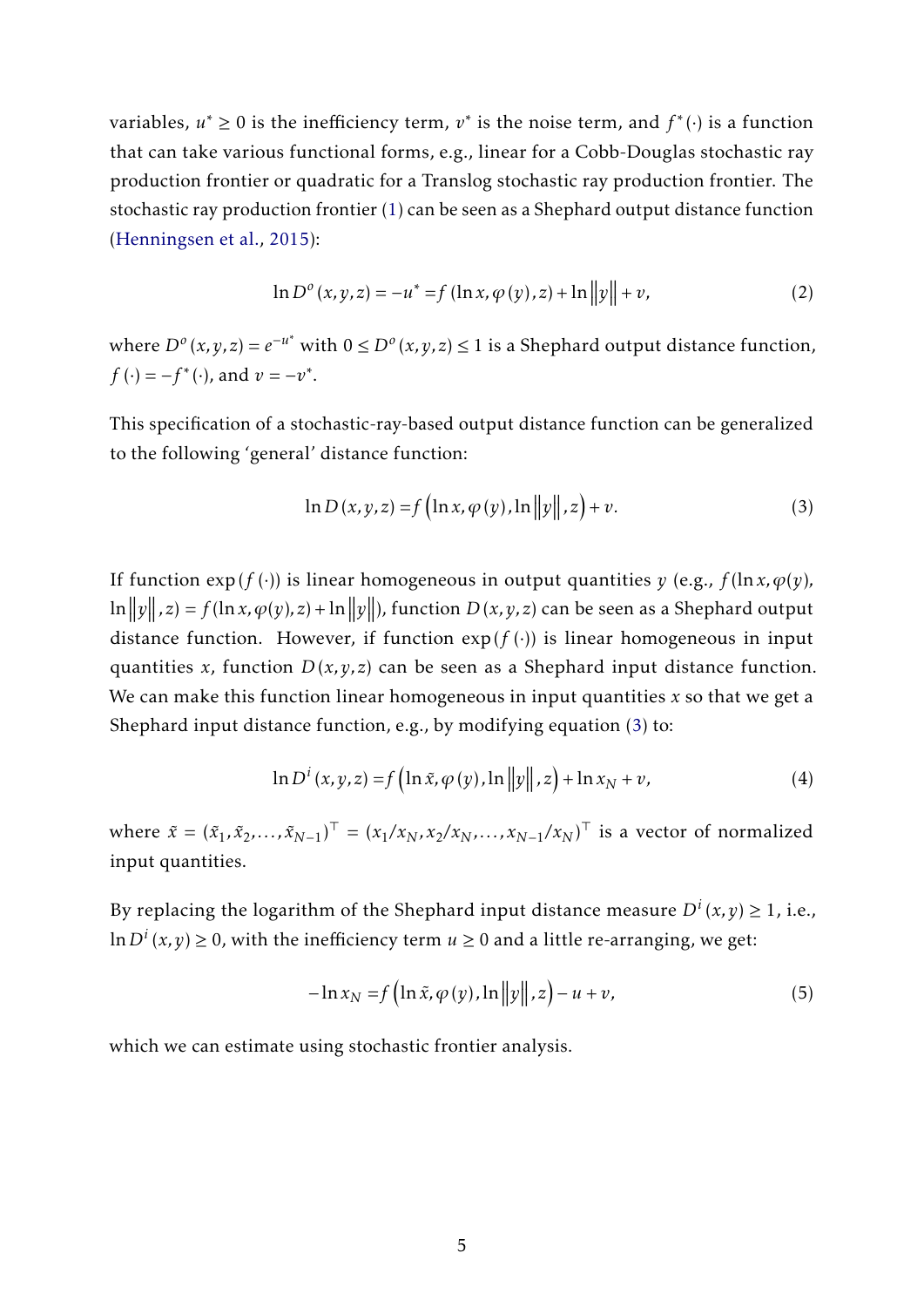Assuming a quadratic functional form for  $f(\cdot)$ , we get the following equation, which can be easily estimated as a stochastic frontier model:<sup>[2](#page-2-0)</sup>

<span id="page-7-0"></span>
$$
-\ln x_N = \alpha_0 + \sum_{i=1}^{N-1} \alpha_i \ln(\tilde{x}_i) + \frac{1}{2} \sum_{i=1}^{N-1} \sum_{j=1}^{N-1} \alpha_{ij} \ln(\tilde{x}_i) \ln(\tilde{x}_j)
$$
(6)  
+ 
$$
\sum_{i=1}^{M-1} \beta_i \varphi_i(y) + \beta_M \ln ||y|| + \frac{1}{2} \sum_{i=1}^{M-1} \sum_{j=1}^{M-1} \beta_{ij} \varphi_i(y) \varphi_j(y)
$$
  
+ 
$$
\sum_{i=1}^{M-1} \beta_{iM} \varphi_i(y) \ln ||y|| + \frac{1}{2} \beta_{MM} (\ln ||y||)^2
$$
  
+ 
$$
\sum_{i=1}^{K} \delta_i z_i + \frac{1}{2} \sum_{i=1}^{K} \sum_{j=1}^{K} \delta_{ij} z_i z_j
$$
  
+ 
$$
\sum_{i=1}^{N-1} \sum_{j=1}^{M-1} \psi_{ij} \ln(\tilde{x}_i) \varphi_j(y) + \sum_{i=1}^{N-1} \psi_{iM} \ln(\tilde{x}_i) \ln ||y||
$$
  
+ 
$$
\sum_{i=1}^{N-1} \sum_{j=1}^{K} \xi_{ij} \ln(\tilde{x}_i) z_j
$$
  
+ 
$$
\sum_{i=1}^{M-1} \sum_{j=1}^{K} \zeta_{ij} \varphi_i(y) z_j + \sum_{i=1}^{K} \zeta_{Mi} \ln ||y|| z_i - u + v
$$

with  $\alpha_{ij} = \alpha_{ji} \forall i, j = 1,..., N-1$ ,  $\beta_{ij} = \beta_{ji} \forall i, j = 1,..., M-1$ , and  $\delta_{ij} = \delta_{ji} \forall i, j = 1,..., K$ .<sup>[3](#page-2-0)</sup>

### 2.2 Distance elasticities

Assuming that the inefficiency term *u* and the noise term *v* are both independent from the explanatory variables  $(\tilde{x}, y, z)$ , the distance elasticities of the *N* inputs and the *M* outputs are:

<span id="page-7-1"></span>
$$
\frac{\partial \ln D^i(x, y, z)}{\partial \ln x_i} = \alpha_i + \sum_{j=1}^N \alpha_{ij} \ln x_j + \sum_{j=1}^{M-1} \psi_{ij} \varphi_j(y) + \psi_{iM} \ln ||y|| \tag{7}
$$

<sup>&</sup>lt;sup>2</sup>The Cobb-Douglas functional form is a special case with  $\alpha_{ij} = 0 \forall i, j = 1,...,N$ ,  $\beta_{ij} = 0 \forall i, j = 1,...,M$ ,  $\delta_{ij} = 0 \forall i, j = 1,..., K$ ,  $\psi_{ij} = 0 \forall i = 1,..., N; j = 1,..., M$ ,  $\xi_{ij} = 0 \forall i = 1,..., N; j = 1,..., K$ , and  $\zeta_{ij} = 0 \forall i = 1,..., K$  $1, \ldots, M; j = 1, \ldots, K$ . As mentioned in Section [4,](#page-12-0) we test the Translog specification defined in equation [\(6\)](#page-7-0) against the corresponding Cobb-Douglas specification. The test rejects the Cobb-Douglas specification in favor of the Translog specification. Therefore, the following derivations are based on the Translog specification.

 $3$ In Appendix [A,](#page-23-0) we present the derivation of equation [\(6\)](#page-7-0).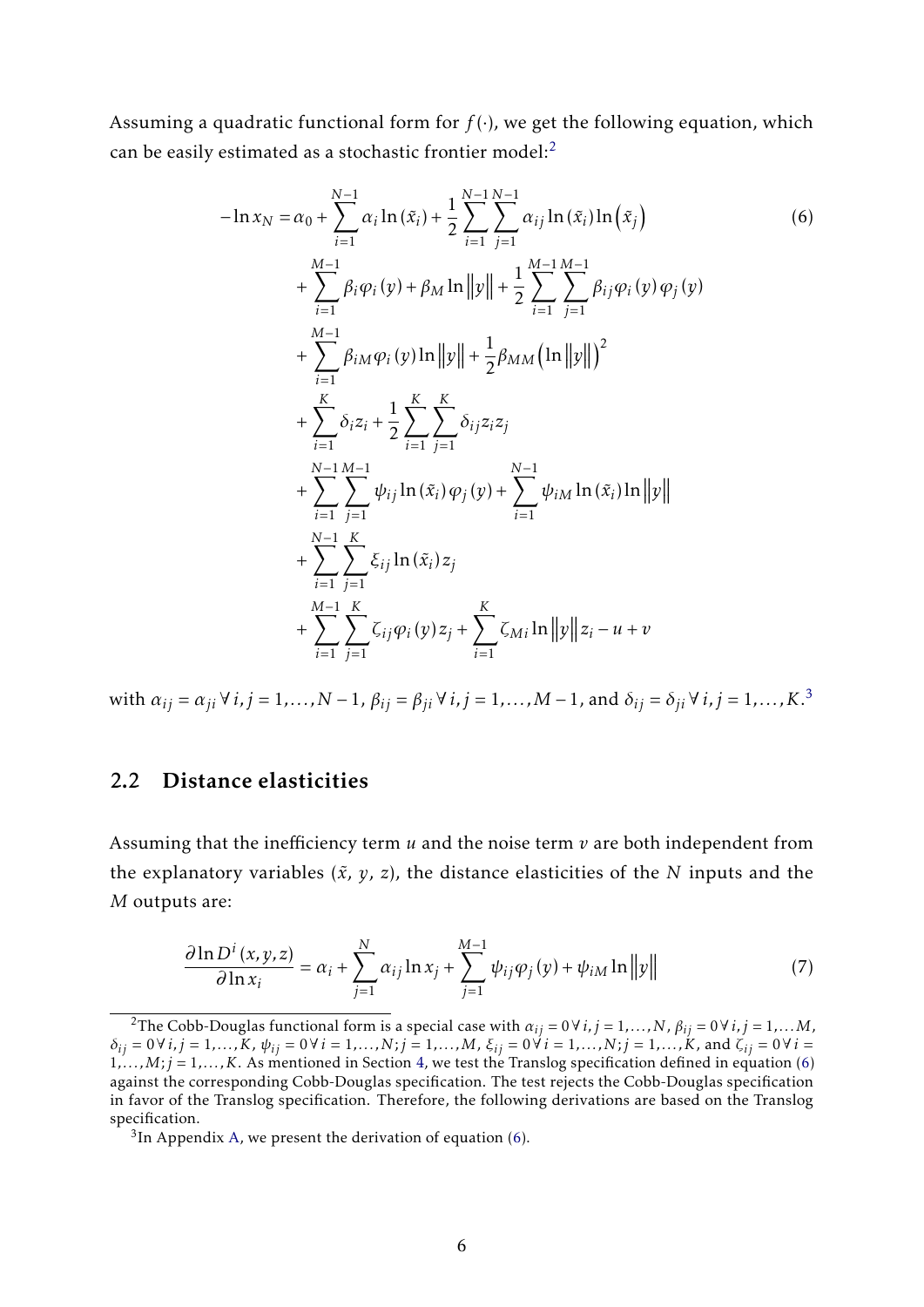<span id="page-8-1"></span>
$$
+\sum_{j=1}^{K} \xi_{ij} z_{j} \forall i = 1,...,N
$$
  
\n
$$
\frac{\partial \ln D^{i}(x, y, z)}{\partial \ln y_{i}} = \sum_{j=1}^{M-1} \beta_{j} y_{i} \Omega_{ji} + \beta_{M} \frac{y_{i}^{2}}{\|y\|^{2}} + \sum_{j=1}^{M-1} \sum_{k=1}^{M-1} \beta_{jk} \varphi_{k}(y) y_{i} \Omega_{ji}
$$
\n
$$
+\sum_{j=1}^{M-1} \beta_{jM} \left( y_{i} \Omega_{ji} \ln \|y\| + \varphi_{j}(y) \frac{y_{i}^{2}}{\|y\|^{2}} \right) + \beta_{MM} \frac{\ln \|y\| y_{i}^{2}}{\|y\|^{2}}
$$
\n
$$
+\sum_{j=1}^{N} \sum_{k=1}^{M-1} \psi_{jk} \ln x_{j} y_{i} \Omega_{ki} + \sum_{j=1}^{N} \psi_{jM} \ln x_{j} \frac{y_{i}^{2}}{\|y\|^{2}}
$$
\n
$$
+\sum_{j=1}^{M-1} \sum_{k=1}^{K} \zeta_{jk} z_{k} y_{i} \Omega_{ji} + \sum_{j=1}^{K} \zeta_{Mj} z_{j} \frac{y_{i}^{2}}{\|y\|^{2}} \forall i = 1,...,M,
$$
\n(8)

respectively, with:

$$
\Omega_{ji} \equiv \frac{\partial \varphi_j(y)}{\partial y_i} = \begin{cases}\n0 & \text{if } i < j \lor (i = j \land y_j > 0 \land \sum_{k=j+1}^M y_k = 0) \\
\text{undefined} & \text{if } i \ge j \land y_j = y_{j+1} = ... = y_M = 0 \\
\frac{y_j}{\|y\|_j^2} & \text{if } i > j \land \sum_{k \in [(j+1)..M] \setminus i} y_k = 0 \\
\frac{y_i y_j - I_{i=j} \|y\|_j^2}{\|y\|_j^2 \|y\|_{j+1}} & \text{otherwise} \\
\forall i = 1, ..., M, j = 1, ..., M - 1,\n\end{cases} \tag{9}
$$

<span id="page-8-0"></span>
$$
||y||_{i} = \sqrt{\sum_{j=i}^{M} y_{j}^{2}},
$$
\n(10)

 $\alpha_N = 1 - \sum_{i=1}^{N-1} \alpha_i$ ,  $\alpha_{Nj} = -\sum_{i=1}^{N-1} \alpha_{ij} \forall j = 1,...,N$ ,  $\alpha_{iN} = -\sum_{j=1}^{N-1} \alpha_{ij} \forall i = 1,...,N$ ,  $\psi_{Nj} =$  $\sum_{i=1}^{N-1}$   $\psi_{ij}$  ∀ *j* = 1,...,*M*,  $\xi_{Nj}$  = − $\sum_{i=1}^{N-1}$   $\xi_{ij}$  ∀ *j* = 1,..., *K*, and *I*<sub>cond</sub> being an indicator function that takes the value one if the condition in the subscript *cond* is fulfilled and the value zero otherwise.

In order to quantity the effects of the environmental variables on the production technology, we derived the following semi-elasticities:[4](#page-2-0)

$$
\frac{\partial \ln D^i(x, y, z)}{\partial z_i} = \delta_i + \sum_{j=1}^K \delta_{ij} z_j + \sum_{j=1}^N \xi_{ji} \ln x_i + \sum_{j=1}^{M-1} \zeta_{ji} \varphi_j(y) + \zeta_{Mi} \ln ||y|| \tag{11}
$$

 ${}^{4}$  If  $z_i$  is in logarithm, equation [\(11\)](#page-8-0) indicates elasticities rather than semi-elasticities.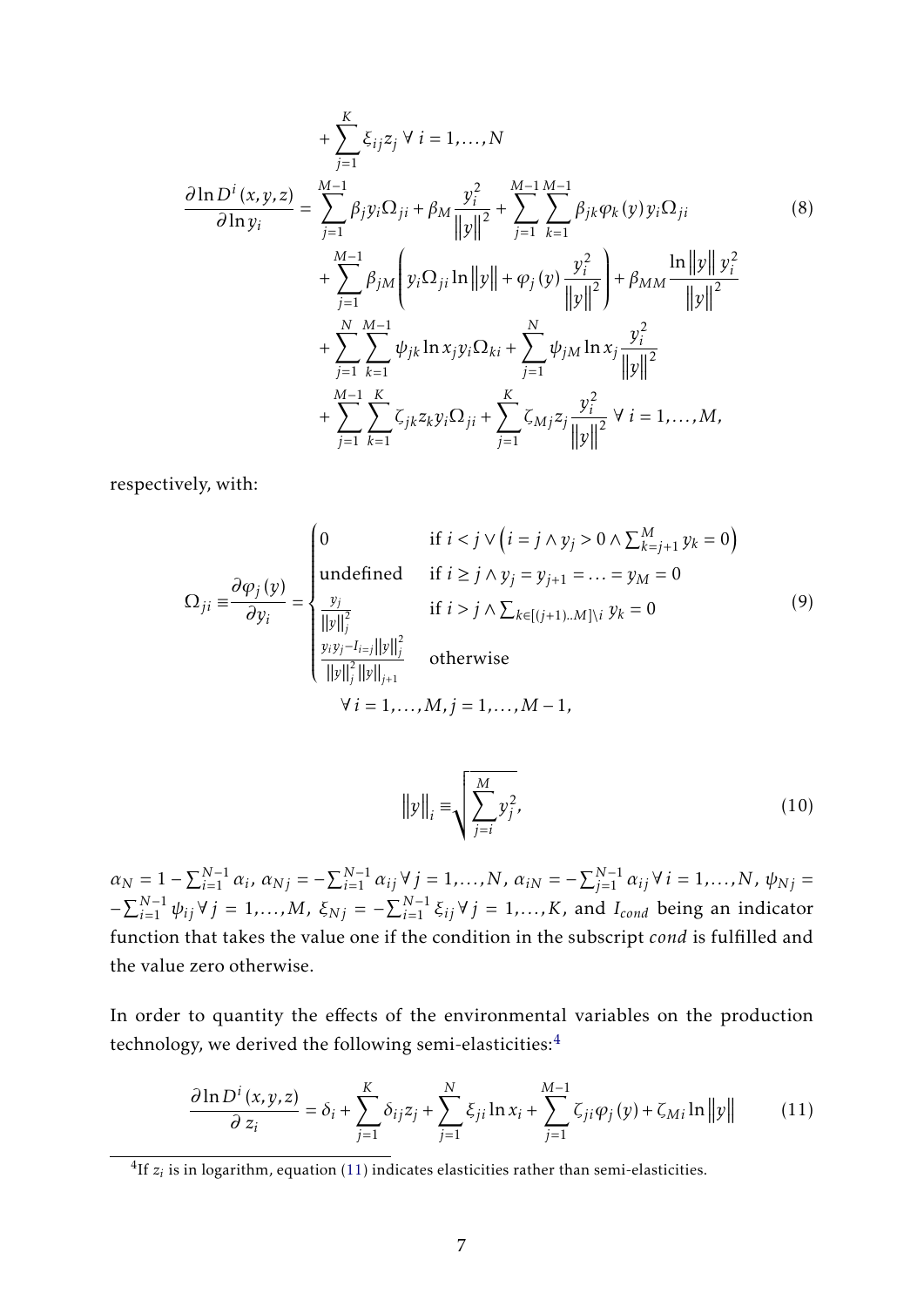$$
\forall i=1,\ldots,K.
$$

#### 2.3 Monotonicity conditions

Monotonicity conditions derived from microeconomic theory imply that the Shephard input distance functions (technical inefficiency) should be non-decreasing in input quantities and non-increasing in output quantities, i.e., *∂D<sup>i</sup>* (*x,y, z*)*/∂x<sup>i</sup>* ≥ 0 ∀*i* = 1*,...,N* and  $\partial D^i(x, y, z)/\partial y_i$  ≤ 0 ∀*i* = 1,...,*M*, respectively. As  $D^i(x, y, z) > 0$  and  $x_i > 0 \forall i$  = 1*,...,N*, the monotonicity condition *∂D<sup>i</sup>* (*x,y, z*)*/∂x<sup>i</sup>* ≥ 0 is equivalent to the condition  $(\partial D^i(x, y, z)/\partial x_i)(x_i/D^i(x, y, z)) = \partial \ln D^i(x, y, z)/\partial \ln x_i \ge 0$ . Hence, we can use the right-hand side of equation [\(7\)](#page-7-1) as the monotonicity condition regarding the input quantities. However, as we allow output quantities to be zero, we cannot use the right-hand side of equation [\(8\)](#page-8-1) as the monotonicity condition regarding the output quantities because if an output quantity is zero (i.e.,  $y_i = 0$ ), the right-hand side of equation [\(8\)](#page-8-1) is zero and, thus, non-positive even if the monotonicity condition regarding this output is violated, i.e., *∂D<sup>i</sup>* (*x,y, z*)*/∂y<sup>i</sup> >* 0. In order to have monotonicity conditions that can also be applied in case of zero output quantities, we use the semi-elasticity of the outputs (i.e.,  $\partial \ln D^i(x, y, z) / \partial y_i$  ≤ 0  $\forall i = 1,..., M$ ) as the monotonicity conditions regarding the output quantities. Using only the estimated coefficients and replacing the non-estimated coefficients by the respective homogeneity restrictions (e.g.,  $\alpha_N = 1 - \sum_{i=1}^{M-1} \alpha_i$ ) and the respective symmetry normalizations (e.g.,  $\alpha_{ij} = \alpha_{ji} \forall i > j$ ), we obtain the following monotonicity conditions for  $x_i$ ;  $i = 1,..., N - 1$ ,  $x_N$ , and  $y_i$ ;  $i = 1,..., M$ :

<span id="page-9-2"></span><span id="page-9-1"></span><span id="page-9-0"></span>
$$
0 \leq \alpha_{i} + \sum_{j=1}^{i} \alpha_{ji} \ln \tilde{x}_{j} + \sum_{j=i+1}^{N-1} \alpha_{ij} \ln \tilde{x}_{j}
$$
\n
$$
+ \sum_{j=1}^{M-1} \psi_{ij} \varphi_{j}(y) + \psi_{iM} \ln ||y|| + \sum_{j=1}^{K} \xi_{ij} z_{j} \forall i = 1,..., N-1,
$$
\n
$$
-1 \leq -\sum_{k=1}^{N-1} \alpha_{k} - \sum_{j=1}^{N-1} \sum_{k=j}^{N-1} \alpha_{jk} (\ln \tilde{x}_{j} + I_{j \neq k} \ln \tilde{x}_{k})
$$
\n
$$
- \sum_{j=1}^{M-1} \sum_{k=1}^{N-1} \psi_{kj} \varphi_{j}(y) - \sum_{k=1}^{N-1} \psi_{kM} \ln ||y|| - \sum_{j=1}^{K} \sum_{k=1}^{N-1} \xi_{kj} z_{j}, and
$$
\n
$$
0 \leq -\sum_{j=1}^{M-1} \beta_{j} \Omega_{ji} - \beta_{M} \frac{y_{i}}{||y||^{2}} - \sum_{j=1}^{M-1} \sum_{k=j}^{M-1} \beta_{jk} (\varphi_{k}(y) \Omega_{ji} + I_{j \neq k} \varphi_{j}(y) \Omega_{ki})
$$
\n(14)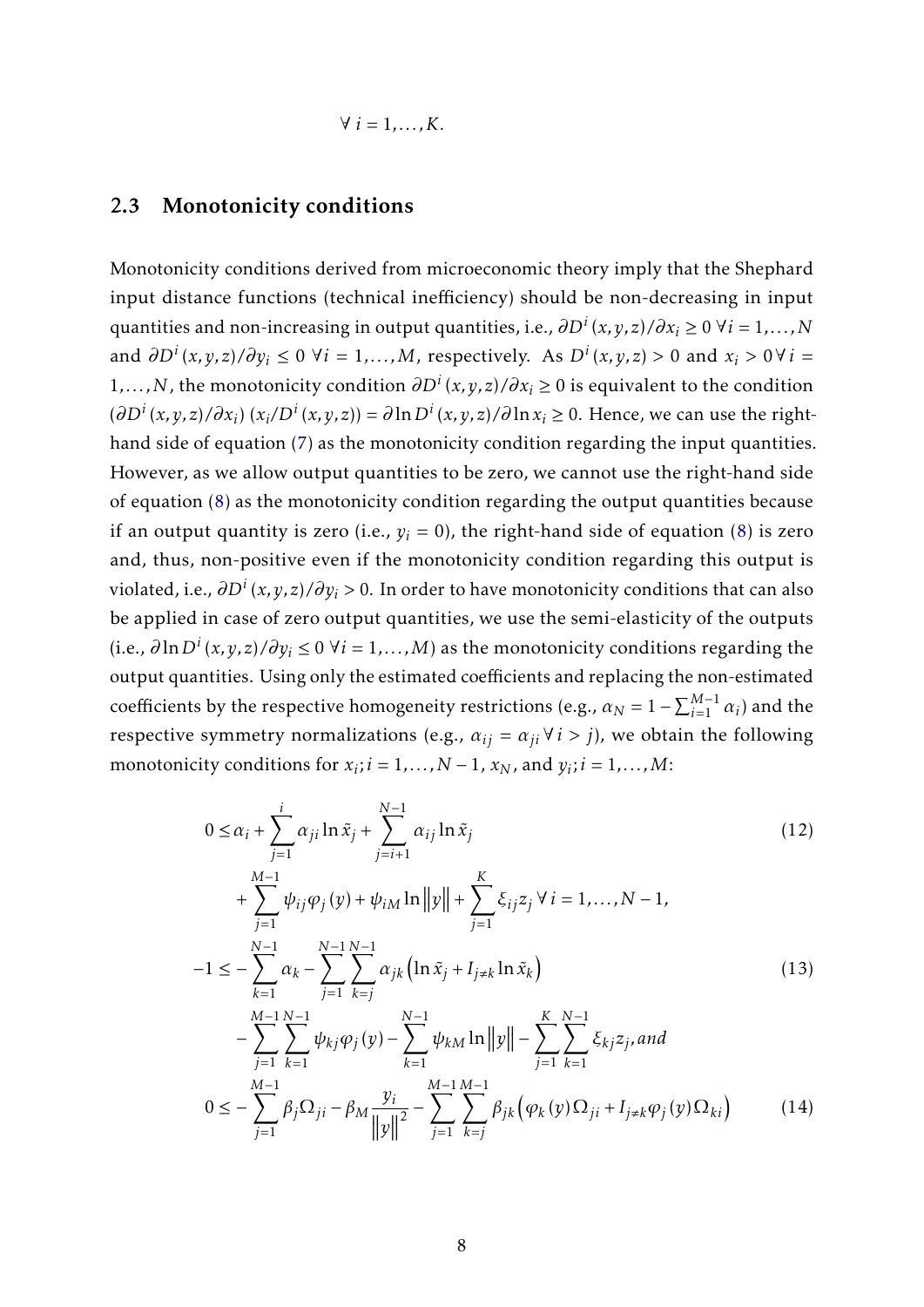$$
-\sum_{j=1}^{M-1} \beta_{jM} \left( \Omega_{ji} \ln \|y\| + \varphi_j(y) \frac{y_i}{\|y\|^2} \right) - \beta_{MM} \frac{\ln \|y\| y_i}{\|y\|^2}
$$
  

$$
-\sum_{j=1}^{N-1} \sum_{k=1}^{M-1} \psi_{jk} \ln \tilde{x}_j \Omega_{ki} - \sum_{j=1}^{N-1} \psi_{jM} \ln \tilde{x}_j \frac{y_i}{\|y\|^2}
$$
  

$$
-\sum_{j=1}^{M-1} \sum_{k=1}^{K} \zeta_{jk} z_k \Omega_{ji} - \sum_{j=1}^{K} \zeta_{Mj} \frac{z_j y_i}{\|y\|^2} \forall i = 1,...,M,
$$

respectively.

As all these monotonicity conditions are linear in the estimated coefficients, we can represent them in matrix form as  $R\theta \ge r$ , where  $\theta = (\alpha_0, \alpha_1, ..., \alpha_{N-1}, \alpha_{11}, ..., \alpha_{1,N-1})$  $\alpha_{22},...,\alpha_{2,N-1},\ \ldots,\alpha_{N-1,N-1},\ \beta_1,...,\beta_M,\ \beta_{11},...,\beta_{1M},\ \beta_{22},...,\beta_{2M},\ \ldots,\beta_{MM},\ \delta_1,...,\delta_K,$  $\delta_{11}, \ldots, \delta_{1K}, \delta_{22}, \ldots, \delta_{2K}, \ldots, \delta_{KK}, \psi_{11}, \ldots, \psi_{1M}, \psi_{21}, \ldots, \psi_{2M}, \ldots, \psi_{N-1,M}, \xi_{11}, \ldots, \xi_{1K},$ *ξ*21*,..., ξ*2*K*, *..., ξN*−1*,K*, *ζ*11*,..., ζ*1*K*, *ζ*21*,..., ζ*2*K*, *..., ζMK*) is a vector of all estimated coefficients,  $R = [R_{i,\theta}]$  is a matrix with one row *i* for each of the  $N + M$  monotonicity conditions and one column for each of the coefficients in  $\theta$ , and  $r$  is a vector with one element for each of the  $N + M$  monotonicity restrictions. Each element of the matrix *R* and of the vector *r* is defined in Appendix [B.](#page-26-0) Given that all these monotonicity conditions are linear in the estimated coefficients, we can use the method suggested by [Henningsen and Henning](#page-21-3) [\(2009\)](#page-21-3) to impose the monotonicity conditions.<sup>[5](#page-2-0)</sup>

### <span id="page-10-0"></span>3 Data

We estimate our model with data from state-recognized Danish museums $^6$  $^6$ . The data set includes information from 93 museums over a six-year period: 2012 and 2014-2018<sup>[7](#page-2-0)</sup>. This is an unbalanced panel database with 528 observations. The following inputs, outputs, and environmental variables are considered:

#### Inputs

<sup>&</sup>lt;sup>5</sup>As the method proposed by [Henningsen and Henning](#page-21-3) [\(2009\)](#page-21-3) requires monotonicity conditions that are linear in the estimated coefficients, we cannot use the monotonicity conditions  $\partial D^i(x,y,z)/\partial x_i$  $= (D^i(x, y, z)/x_i) (\partial D^i(x, y, z)/\partial x_i) \ge 0 \ \forall i = 1,..., N$  and  $\partial D^i(x, y, z)/\partial y_i (D^i(x, y, z)/y_i) (\partial D^i(x, y, z)/\partial y_i)$ ≤ 0  $\forall i$  = 1,...,*M*, because they are non-linear in the estimated coefficients (given that  $D^i(x, y, z)$  depends on the estimated coefficients).

<sup>&</sup>lt;sup>6</sup>State-recognized museums are not owned by the state but receive public funding and are obliged to preserve, register, research and exhibit their collections. Complying with this wide set of responsibilities entails delivering multiple cultural and educational services so that evaluating their technical efficiency in a multi-output setting is warranted.

 $7$ Data for 2013 is not available.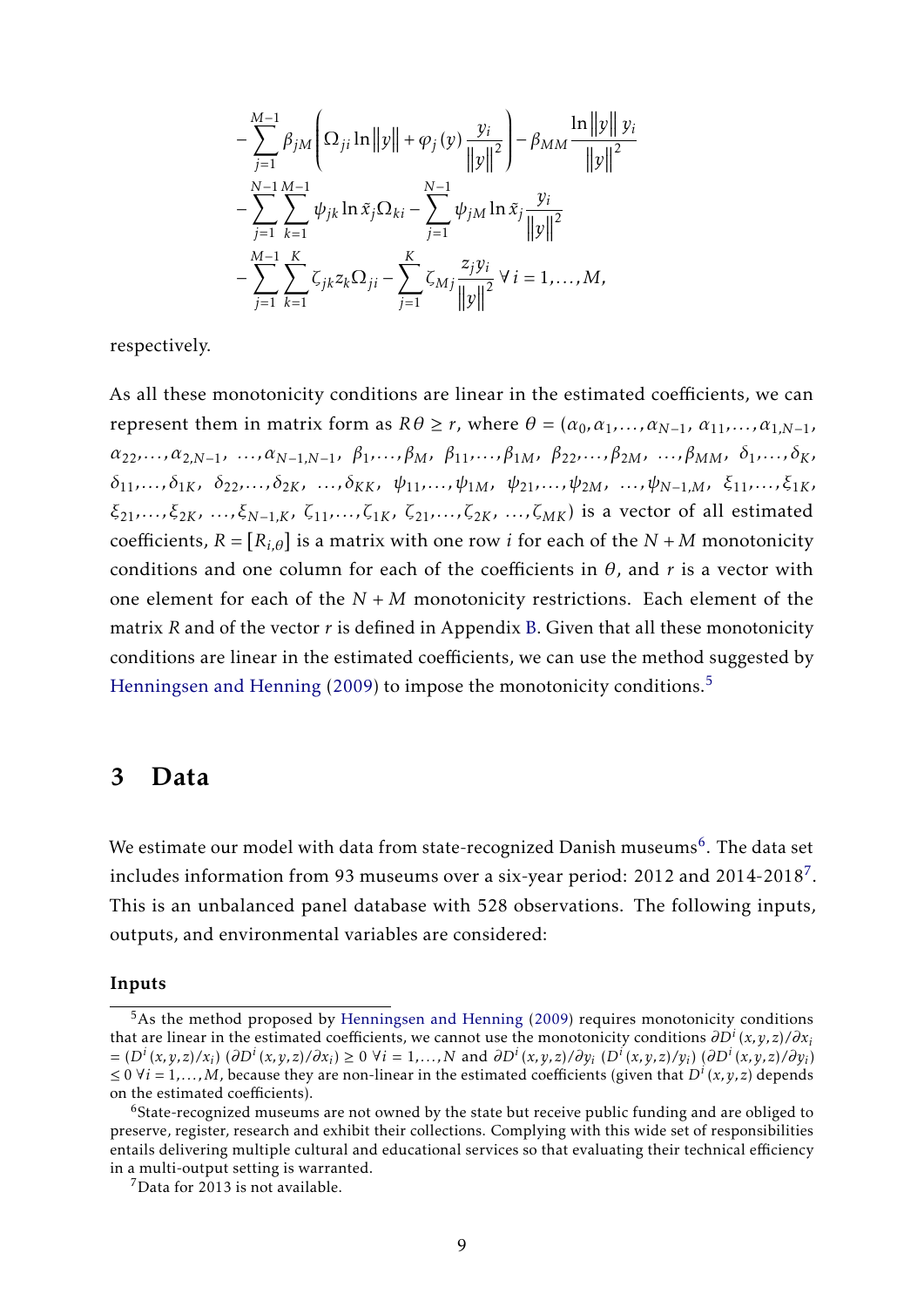- *Scientific labor*: This includes conservationists, researchers, and other scientific staff (full time equivalents).
- *Non-scientific labor*: This category consists of management, administrative and maintenance staff (full time equivalents).
- *Capital*: The sum of running and maintenance costs is used as proxy for the capital stock. This appears to make economic sense as larger collections require more space for both storage and exhibition, which in turn requires additional operating and maintenance costs ${}^{8}$  ${}^{8}$  ${}^{8}$ . These costs have been expressed in real terms (Danish Kroner of 2014).

#### **Outputs**

- *Visitors*: Number of (physical) visitors.
- *Research*: Number of scientific articles published.
- *Exhibitions*: Number of temporary exhibitions (i.e., excluding the permanent exhibition).
- *Education*: Number of primary school classes on educational visits to the museum. It seems better, from a supply perspective, to consider the number of school classes regardless of the number of students in each group, as there are fixed costs involved in each visit.
- *Events*: Number of events other than exhibitions (e.g., workshops, conferences, book presentations) that take place on the premises of the museums.
- *Conservation*: This output corresponds to the expenditure on conservation activities, expressed in real terms (Danish Kroner of 2014).

#### Environmental variables

 ${}^{8}$ Information about the capital stock of museums is generally not available. This has been pointed out in the existing literature for other countries [\(O'Hagan,](#page-22-5) [1998;](#page-22-5) [Feldstein,](#page-21-4) [1991;](#page-21-4) [Frey and Meier,](#page-21-5) [2006;](#page-21-5) [Grampp,](#page-21-6) [1989;](#page-21-6) [Peacock and Godfrey,](#page-22-6) [1974\)](#page-22-6) and it is also the case in Denmark. To cope with this problem, [Bishop and Brand](#page-21-7) [\(2003\)](#page-21-7) use the same proxy as we use, whereas [del Barrio et al.](#page-21-8) [\(2009\)](#page-21-8) and [del Barrio-](#page-21-9)[Tellado and Herrero-Prieto](#page-21-9) [\(2019\)](#page-21-9) use the area of museums in square meters. We chose the first of these proxies because information about the area of the museums is not available in our data set.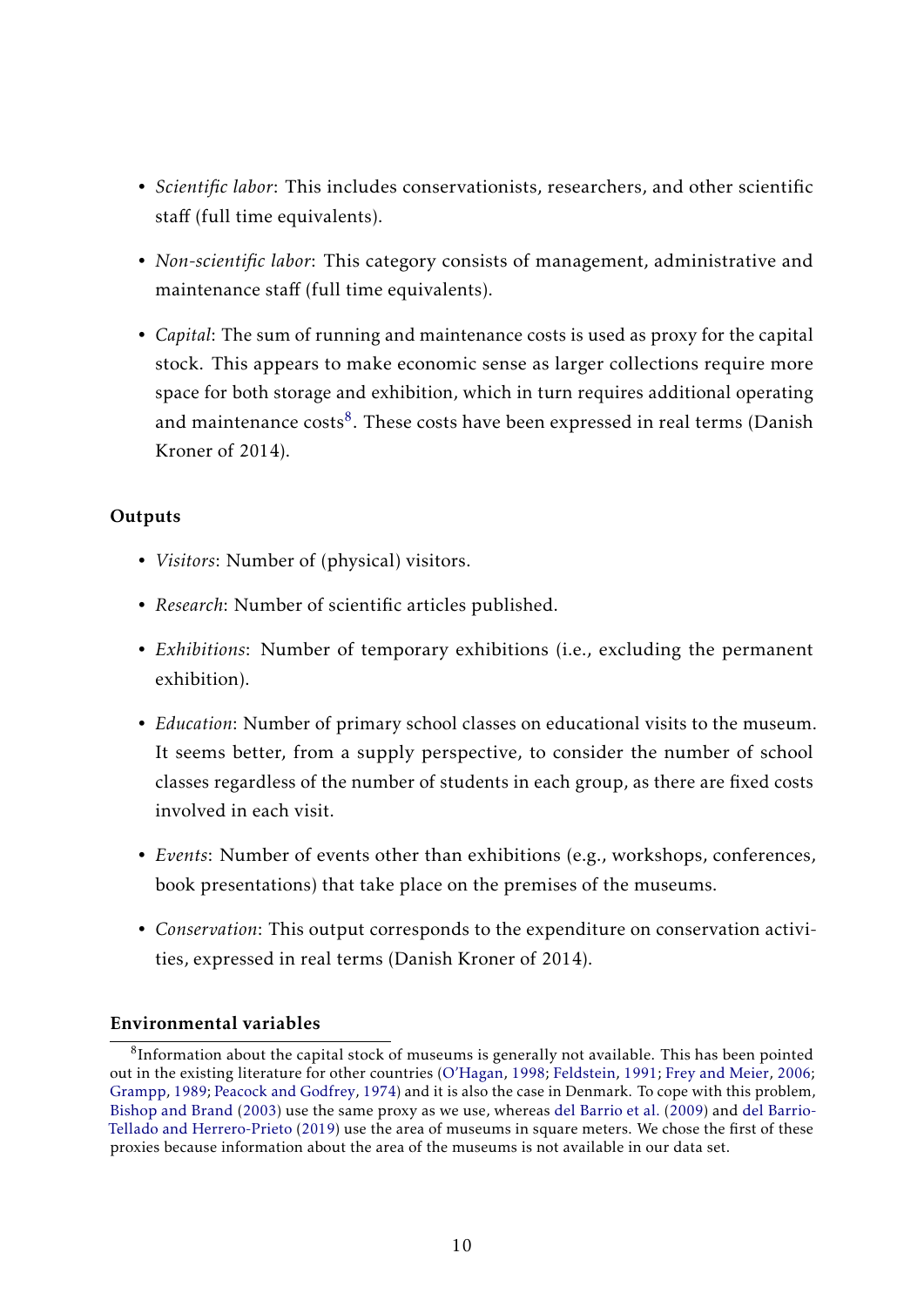In order to control for factors that might affect the production frontier (i.e., the minimum input quantities museums require to produce a certain level of output quantities), we include two environmental variables:

- *Number of visit sites*: Some museums manage two or more visit sites (up to twenty). Therefore, it is expected that these museums require more inputs for every given level of outputs than those that manage only one site. For example, museums that manage several (small) sites must have guards and receptionists at each visit site and, thus, they are expected to need more inputs than museums that produce the same outputs but manage only one (large) visit site. We use the natural logarithm of the number of visit sites as an environmental variable.<sup>[9](#page-2-0)</sup>
- *Special responsibilities*: Some museums have responsibilities that go beyond those specified by the legislation. Examples include taking care of the archaeological sites located in their municipality and collaborating on archaeological investigations. It is expected that these museums require more inputs for every given level of outputs under analysis than those that do not have special responsibilities. We consider a dummy variable that takes the value one if museums have special responsibilities and zero otherwise.

Table [1](#page-13-0) presents descriptive statistics of the input quantities, output quantities, and environmental variables. In order to make our results invariant to units of measurement, we mean-scale all output quantities.

## <span id="page-12-0"></span>4 Results

We estimate the ray-based Translog input distance function defined in equation [\(6\)](#page-7-0) as stochastic frontier model<sup>[10](#page-2-0)</sup> by using the R software [\(R Core Team,](#page-22-7) [2020\)](#page-22-7) and its add-on packages "sfaR" [\(Dakpo et al.,](#page-21-10) [2021\)](#page-21-10) and "quadprog" [\(Turlach and Weingessel,](#page-22-8) [2011\)](#page-22-8). Given that one of our 'environmental' variables ( $z_2$ : special responsibilities) is a dummy

 $9$ The purpose of using the natural logarithm is to reduce the occurrence of extreme values and to reduce the skewness of the distribution of this variable.

 $10$  Although ignoring the panel structure of the data set likely results in a violation of the i.i.d. assumption, we conduct a 'pooled' estimation because, in our data set, the variation of the variables between years is very low and the number of time periods in the data set is so small that individual effects at the museum level capture almost all variation in the variables, which means there is not enough variation to estimate the parameters of the distance function. Furthermore, we would like our efficiency scores to be based on the benchmarking of museums against each other, but a *true fixed effects* or a *true random effects* stochastic frontier model would remove the variation between the museums and, thus, prevent benchmarking between the museums.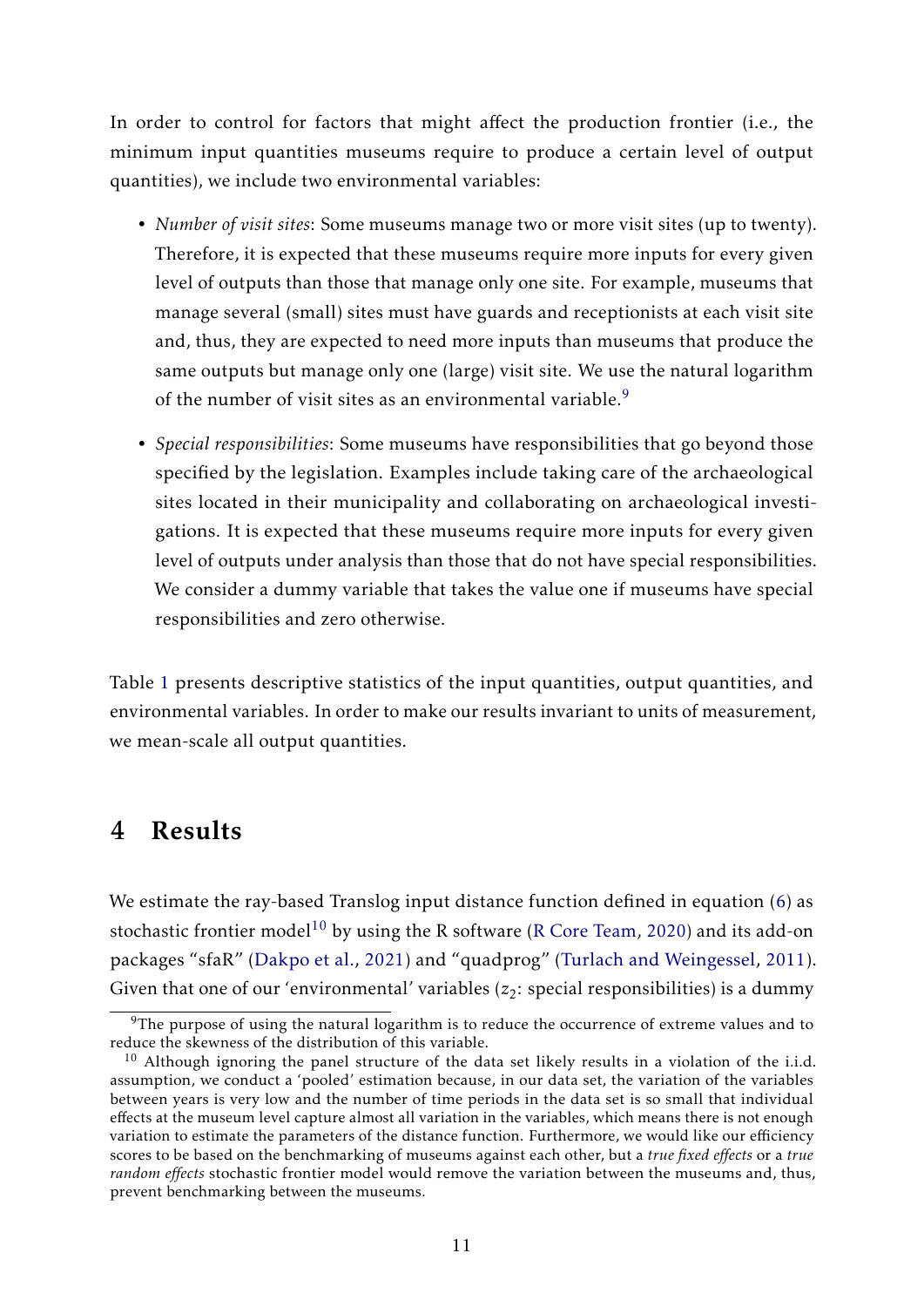<span id="page-13-0"></span>

| Variable                                                                  | $n(=0)$ | Mean      | St. Dev.   | Min               | Median          | Max            |
|---------------------------------------------------------------------------|---------|-----------|------------|-------------------|-----------------|----------------|
| capital [1,000 real Danish Kroner]                                        |         | 2,608.98  | 4,443.81   | 107.97            | 1,247.19        | 65,117.11      |
| scientific labour [full time equivalents]                                 |         | 7.76      | 7.76       |                   | $\frac{4.8}{5}$ | 59             |
| non-scientific labour [full time equivalents                              |         | 18.98     | 26.46      |                   | $10.10$         | 180.00         |
| visitors [number of physical visitors]                                    |         | 88,677.27 | 125,810.90 | $0.40$<br>$2.473$ | 39,884          | 835,606        |
| Kroner<br>$\,$ conservation $\,$ [1,000 real Danish                       |         | 197.43    | 267.47     | 0.00              | 98.81           | 2,340.55       |
| research number of articles                                               | 118     | 5.25      | 7.94       |                   |                 |                |
|                                                                           | 15      | 5.52      | 4.57       |                   |                 | 59<br>45       |
| exhibitions [number of exhibitions]<br>education [number of group visits] |         | 170.95    | 251.23     |                   | 107             | 4,461          |
| events   number of events]                                                |         | 246.82    | 361.67     |                   | 118             | 2,576          |
| visit sites number of visit sites                                         |         | 2.69      | 3.33       |                   |                 | $\overline{c}$ |
| $resposing to 1 = special response$ responsibilities                      | 367     | 0.30      | 0.46       |                   |                 |                |
|                                                                           |         |           |            |                   |                 |                |

| tistics<br>Stati |
|------------------|
| ummary<br>Ò      |
| :                |
| Table            |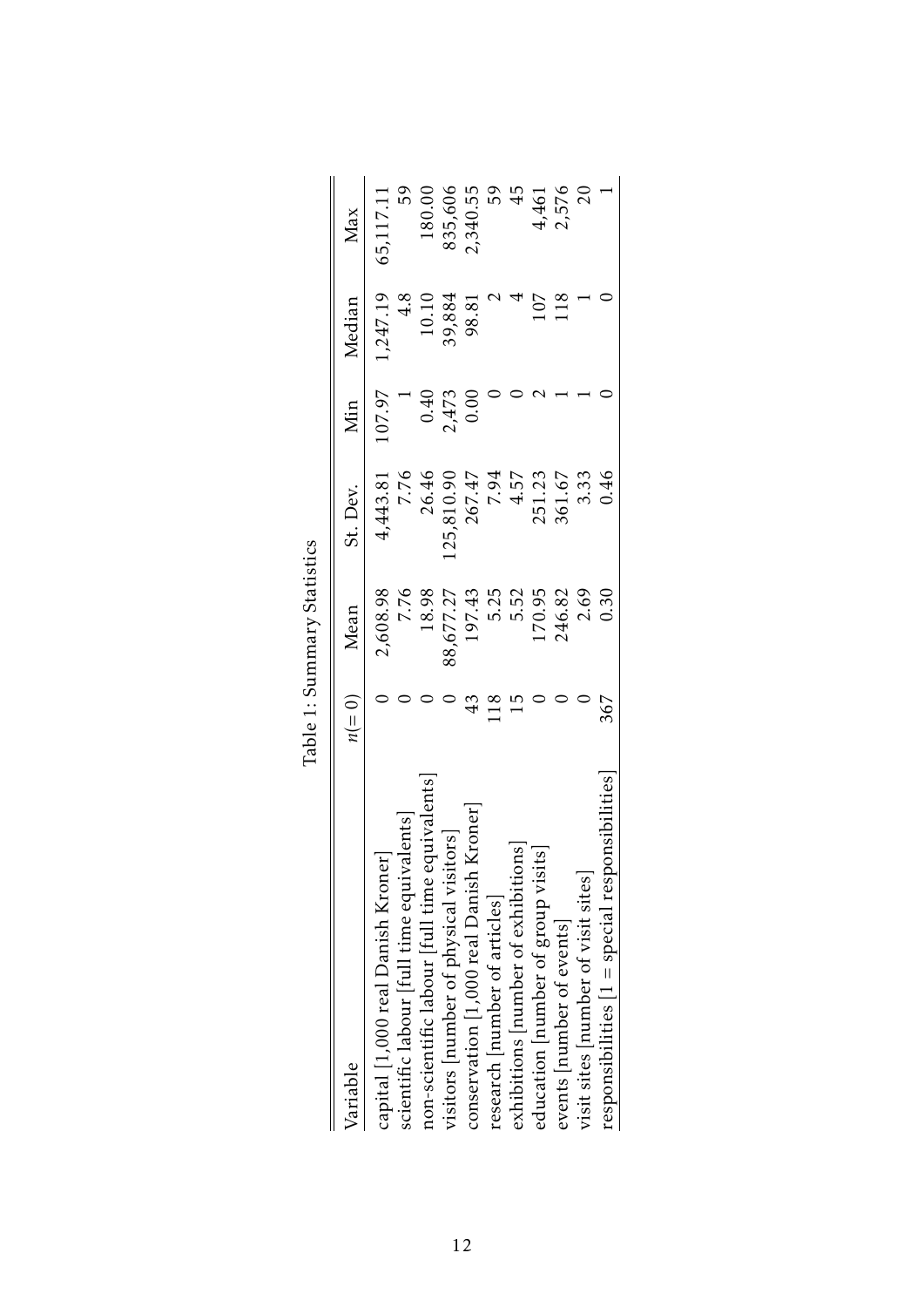variable, we make one adjustment to equation [\(6\)](#page-7-0). As the quadratic term *z* 2  $\frac{2}{2}$  of the dummy variable for special responsibilities equals its non-squared term  $z_2$ , i.e.,  $z_2^2 = z_2$ , we exclude the term *z* 2  $\frac{2}{2}$  in order to avoid perfect multicollinearity. This corresponds to imposing the restriction  $\delta_{22} = 0.11$  $\delta_{22} = 0.11$ 

As the estimation results of ray-based production or distance functions depend on the ordering of the outputs, we estimate the model with all 720 possible orderings of the outputs<sup>[12](#page-2-0)</sup> and select the ordering that gives the best fit in terms of the log-likelihood value as suggested by [Henningsen et al.](#page-21-11) [\(2017\)](#page-21-11). This is the so-called model-selection method. Additionally, we use the model-averaging method and obtain weighted averages of estimation results (e.g., distance elasticities, elasticities of scale, and technical efficiency estimates) for all possible orderings of outputs as suggested by [Huang and](#page-21-12) [Lai](#page-21-12) [\(2012\)](#page-21-12) for stochastic frontier models in general and as suggested by [Tsionas et al.](#page-22-9) [\(2021\)](#page-22-9) for the stochastic ray production frontiers.

In order to include all observations in all orderings of outputs (so that the obtained log-likelihood values are comparable), we apply a small trick for the orderings of outputs where there are observations for which the quantities of the last two (or more) outputs are zero. This is because whenever the quantities of outputs *j* to *M* are zero for  $j \le M - 1$  (i.e.,  $y_i = 0 \forall i = j,...,M$  with  $j \le M - 1$ ), the angles  $\theta_i$ ;  $i = j,...,M - 1$  are undefined. In these (few) cases, $^{13}$  $^{13}$  $^{13}$  we calculate the undefined angles by assuming that  $y_i = \kappa \ \forall \ i = j,...,M$ , where  $\kappa$  is an arbitrarily small strictly positive value. Under this assumption, we get  $\theta_i = \arccos\bigl(1/\sqrt{2}\bigr) = \pi/4 \; \forall \; i = j, \ldots, M-1,$  i.e., a 45-degree angle, independent of the value of *κ*. [14](#page-2-0) This problem does not occur when using the ordering of outputs that gives the best fit to the model. Hence, we use this trick only when

<sup>&</sup>lt;sup>11</sup>We keep the quadratic term  $z_1^2$ , the interaction term  $z_1z_2$ , and also the interaction terms between the environmental variables and the other explanatory variables in the model.

<sup>&</sup>lt;sup>12</sup>As the ordering of the last two outputs should, theoretically, not affect the results [\(Henningsen et al.,](#page-21-11) [2017\)](#page-21-11), it should be sufficient to estimate the model with 360 different orderings of the outputs. As numerical inaccuracies could result in different estimates for the two models that only differ in terms of the last two outputs, we estimate the model with all 720 different orderings of the outputs. However, our estimates for models that only differ in terms of the last two outputs are always very close to each other or are even virtually identical.

<sup>&</sup>lt;sup>13</sup>In none of the 720 orderings of outputs are more than two of the last outputs zero. When the last two outputs are 'exhibitions' and 'research', there are 7 observations for which the last two outputs are zero. When the last two outputs are 'conservation' and 'research', there are 5 observations for which the last two outputs are zero. When the last two outputs are 'conservation' and 'exhibition', there are 2 observations for which the last two outputs are zero. In all other orderings, we do not need to apply the trick.

 $^{14}$ It is worth pointing out that in our approach, the values of  $\varphi_i(y)$  and, thus, the estimation results do not depend on the size of the arbitrarily small value of *κ*. Hence, this is not a naive solution such as the one that replaces zero values with an arbitrarily small number.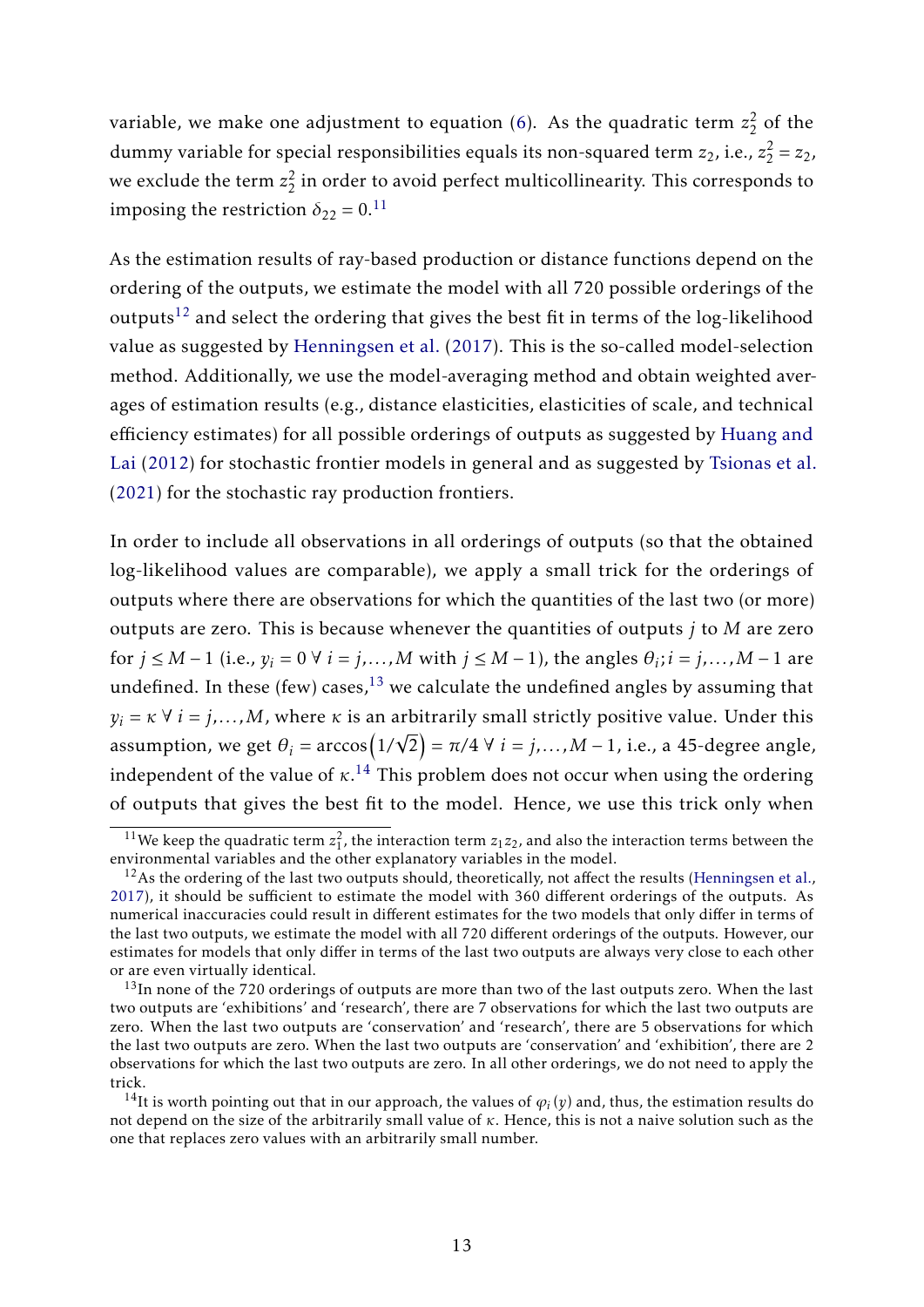searching for the ordering of outputs that gives the highest log-likelihood value and when applying the model averaging method.

After estimating the models, we determine the extent to which they fulfill the monotonicity conditions by calculating the right-hand sides of equations [\(12\)](#page-9-0), [\(13\)](#page-9-1), and [\(14\)](#page-9-2). These conditions are violated for at least some of the observations regardless of which ordering of outputs is used. For instance, when using the ordering of outputs that gives the best fit, monotonicity conditions regarding the inputs are violated at 8%, 1%, and 10% of the observations while monotonicity conditions regarding the outputs are violated at 4%, 52%, 9%, 16%, 38%, and 16% of the observations reported in the order of inputs and outputs used in Table [1.](#page-13-0) We proceed by imposing the monotonicity conditions using a procedure that is based on [Henningsen and Henning](#page-21-3) [\(2009\)](#page-21-3), which has been adapted to the ray-based Translog input distance function as explained in Appendix [C.](#page-28-0)

We select the ordering of the outputs that results in the highest log-likelihood value of the restricted model.<sup>[15](#page-2-0)</sup> This ordering is the one that is used in Table [1.](#page-13-0) The results of the unrestricted estimation and the coefficients of the restricted estimation (with monotonicity conditions imposed) for this ordering of outputs are presented in Table [2.](#page-16-0)

Given that we use a Translog functional form, most coefficients presented in Table [2](#page-16-0) do not have a relevant interpretation. In order to obtain estimation results with relevant real-world meanings, we calculate distance elasticities of the inputs and outputs, the elasticity of scale, the effects of the 'environmental' variables on the production frontier, and the technical efficiency estimates (see Figures [5,](#page-30-0) [6,](#page-31-0) [7,](#page-32-0) and [8](#page-32-1) in Appendix [D\)](#page-30-1).

Figure [1](#page-17-0) presents scatter plots between the log-likelihood value (indicating the fit of the model) and four important estimation results (i.e., mean and median technical efficiency estimates and mean and median elasticity of scale) for each of the 720 possible orderings of the outputs. The estimation results depend on the ordering of the outputs to a moderate extent. If one disregards the 50% of the orderings that give the worst fit, the estimation results depend even less on the ordering of the outputs. In our empirical application, the model-averaged estimates (indicated by the horizontal red lines in Figure [1\)](#page-17-0) are rather close to the estimates based on the ordering of the outputs that gives the best fit (indicated by the dot furthest to the right in each panel of Figure [1\)](#page-17-0).

<sup>&</sup>lt;sup>15</sup>As the number of estimated coefficients is the same for all orderings of the outputs, selecting the ordering of the outputs that gives the highest log-likelihood value is equivalent to using the Akaike information criterion (AIC) or the Bayesian information criterion (BIC) to select the ordering that gives the best fit to our data.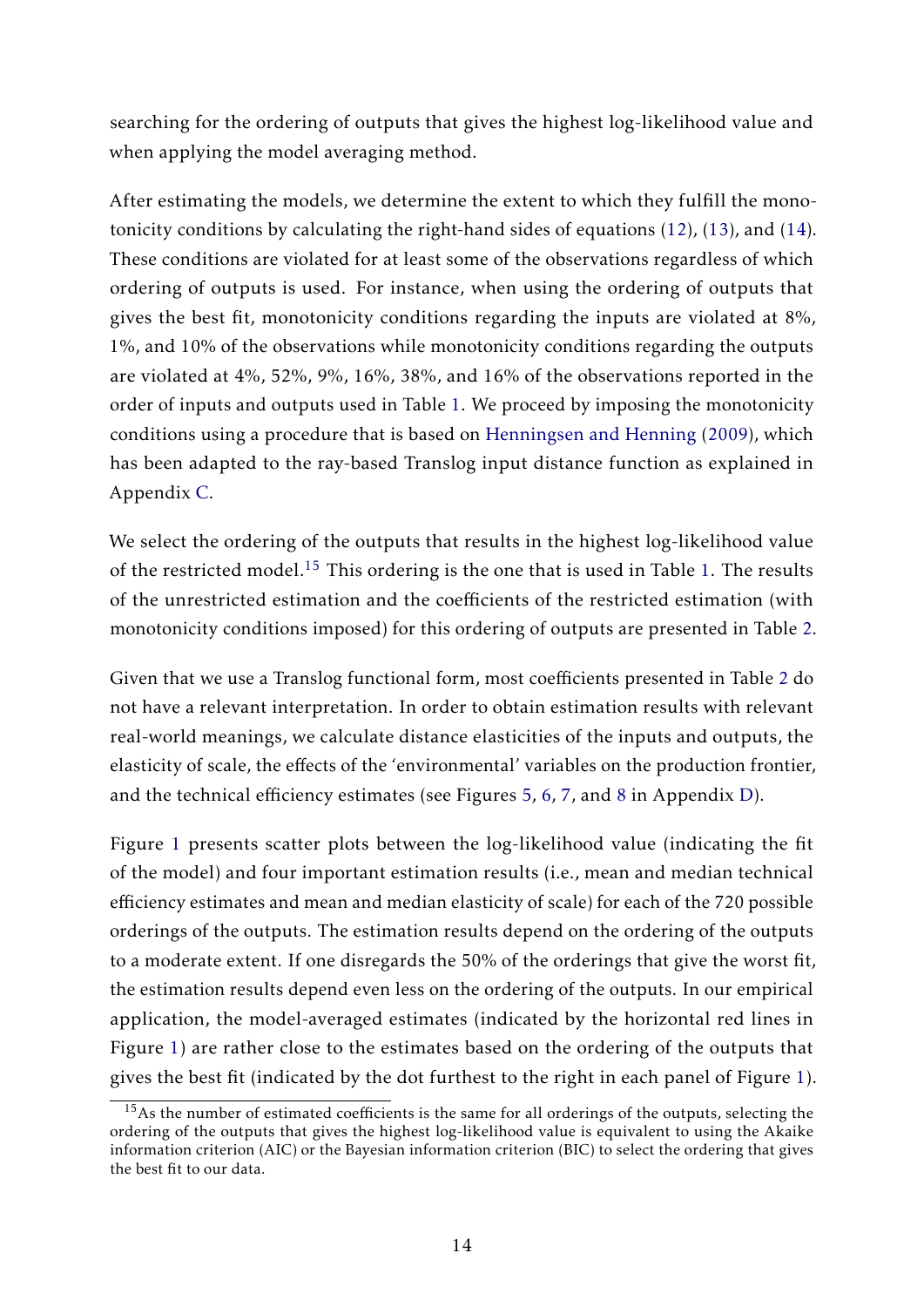| Coef.         | Estimate     | S.E.   | Restricted | Coef.              | Estimate     | S.E.   | Restricted   |
|---------------|--------------|--------|------------|--------------------|--------------|--------|--------------|
| $\alpha_0$    | $3.6032***$  | 0.8286 | 3.2826     | $\beta_{66}$       | $-0.0882$    | 0.0552 | $-0.1408$    |
| $\alpha_1$    | $-0.0386$    | 0.2214 | 0.2341     | $\psi_{11}$        | 0.1437       | 0.1157 | 0.0144       |
| $\alpha_2$    | $0.6640**$   | 0.2112 | 0.5252     | $\psi_{12}$        | $-0.1017$    | 0.0750 | $-0.0206$    |
| $\beta_1$     | $-0.9030$    | 0.8261 | $-1.5916$  | $\psi_{13}$        | 0.0211       | 0.0653 | $-0.0407$    |
| $\beta_2$     | $-1.7180***$ | 0.5207 | $-0.9470$  | $\psi_{14}$        | $-0.0607$    | 0.0628 | $-0.0310$    |
| $\beta_3$     | $-0.8821$    | 0.4783 | $-0.8465$  | $\psi_{15}$        | $0.2496***$  | 0.0610 | 0.0740       |
| $\beta_4$     | $-0.9488$    | 0.4978 | $-0.5256$  | $\psi_{16}$        | 0.0064       | 0.0391 | $-0.0023$    |
| $\beta_5$     | $-0.4071$    | 0.3744 | $-0.2079$  | $\psi_{21}$        | $-0.0418$    | 0.1212 | 0.0156       |
| $\beta_6$     | $-0.8938***$ | 0.2493 | $-1.1746$  | $\psi_{22}$        | $-0.0426$    | 0.0705 | $-0.0032$    |
| $\delta_1$    | $0.7211*$    | 0.2820 | 0.4557     | $\psi_{23}$        | $-0.0885$    | 0.0624 | $-0.0067$    |
| $\delta_2$    | $-2.2628***$ | 0.5002 | $-0.6835$  | $\psi_{24}$        | 0.1115       | 0.0633 | 0.0371       |
| $\alpha_{11}$ | $-0.0734$    | 0.0381 | $-0.0508$  | $\psi_{25}$        | $-0.0149$    | 0.0649 | $-0.0308$    |
| $\alpha_{12}$ | 0.0611       | 0.0331 | 0.0278     | $\psi_{26}$        | 0.0167       | 0.0396 | $-0.0066$    |
| $\alpha_{22}$ | $0.1717***$  | 0.0455 | 0.0890     | $\delta_{11}$      | $-0.1430*$   | 0.0727 | $-0.1554$    |
| $\beta_{11}$  | 0.6188       | 0.5872 | 1.7856     | $\delta_{12}$      | $-0.2756***$ | 0.0740 | $-0.2978$    |
| $\beta_{12}$  | 0.3395       | 0.2530 | $-0.0488$  | $\xi_{11}$         | $-0.1014*$   | 0.0465 | $-0.0596$    |
| $\beta_{13}$  | $-0.1134$    | 0.2287 | $-0.0611$  | $\xi_{12}$         | $0.1918*$    | 0.0778 | 0.1732       |
| $\beta_{14}$  | 0.3249       | 0.2534 | 0.0523     | $\xi_{21}$         | 0.0571       | 0.0388 | 0.0158       |
| $\beta_{15}$  | 0.2831       | 0.2027 | 0.0555     | $\xi_{22}$         | $-0.3986***$ | 0.0757 | $-0.3006$    |
| $\beta_{16}$  | 0.2269       | 0.1300 | 0.3080     | $\zeta_{11}$       | $-0.6834***$ | 0.1508 | $-0.3542$    |
| $\beta_{22}$  | $0.5025*$    | 0.2447 | 0.6827     | $\zeta_{12}$       | $1.4213***$  | 0.2780 | 0.6247       |
| $\beta_{23}$  | $0.2947*$    | 0.1353 | 0.0590     | $\zeta_{21}$       | 0.1180       | 0.0647 | 0.0880       |
| $\beta_{24}$  | $-0.0093$    | 0.1171 | $-0.0068$  | $\zeta_{22}$       | 0.2147       | 0.1367 | $-0.0404$    |
| $\beta_{25}$  | 0.1398       | 0.1102 | 0.0343     | $\zeta_{31}$       | 0.0637       | 0.0627 | 0.0280       |
| $\beta_{26}$  | $-0.0661$    | 0.0781 | 0.0113     | $\zeta_{32}$       | $-0.1254$    | 0.1355 | $-0.1020$    |
| $\beta_{33}$  | $0.9841***$  | 0.2269 | 0.9535     | $\zeta_{41}$       | 0.0711       | 0.0765 | 0.0037       |
| $\beta_{34}$  | $-0.3160**$  | 0.1113 | $-0.1310$  | $\zeta_{42}$       | 0.2244       | 0.1454 | 0.1323       |
| $\beta_{35}$  | $-0.1964$    | 0.1033 | $-0.0192$  | $\zeta_{51}$       | 0.0296       | 0.0727 | $-0.0166$    |
| $\beta_{36}$  | $0.1712*$    | 0.0666 | 0.0975     | $\zeta_{52}$       | 0.0832       | 0.1372 | 0.0086       |
| $\beta_{44}$  | $0.8215***$  | 0.2204 | 0.5828     | $\zeta_{61}$       | 0.0454       | 0.0442 | 0.0983       |
| $\beta_{45}$  | 0.1825       | 0.1058 | 0.0151     | $\zeta_{62}$       | $-0.0148$    | 0.0875 | $-0.0855$    |
| $\beta_{46}$  | $-0.1135$    | 0.0738 | 0.0073     | $\log(\sigma_u^2)$ | $-2.6487***$ | 0.3871 | $-2.0672***$ |
| $\beta_{55}$  | $-0.0242$    | 0.2088 | 0.1562     | $\log(\sigma_v^2)$ | $-2.8951***$ | 0.1754 | $-3.0046***$ |
| $\beta$ 56    | $-0.0021$    | 0.0630 | 0.0224     |                    |              |        |              |

<span id="page-16-0"></span>Table 2: Estimation results: unrestricted and restricted estimates

Notes: Asterisks indicate significance levels, where: \*\*\* ≤ 0*.*001, \*\* ≤ 0*.*01, \* ≤ 0*.*05. Column 'Restricted' indicates the restricted estimates. The restricted estimates of the model coefficients, i.e., all coefficients except for the variance parameters  $\log(\sigma_u^2)$ and  $\log(\sigma_v^2)$ , are obtained in the second-step minimum-distance estimation and, thus, do not have standard errors or significance levels. The restricted estimate of the intercept is adjusted by the intercept of the third-step stochastic-frontier estimation. The variance parameters  $\log(\sigma_u^2)$  and  $\log(\sigma_v^2)$  of the restricted estimation are obtained in the third-step stochastic-frontier estimation.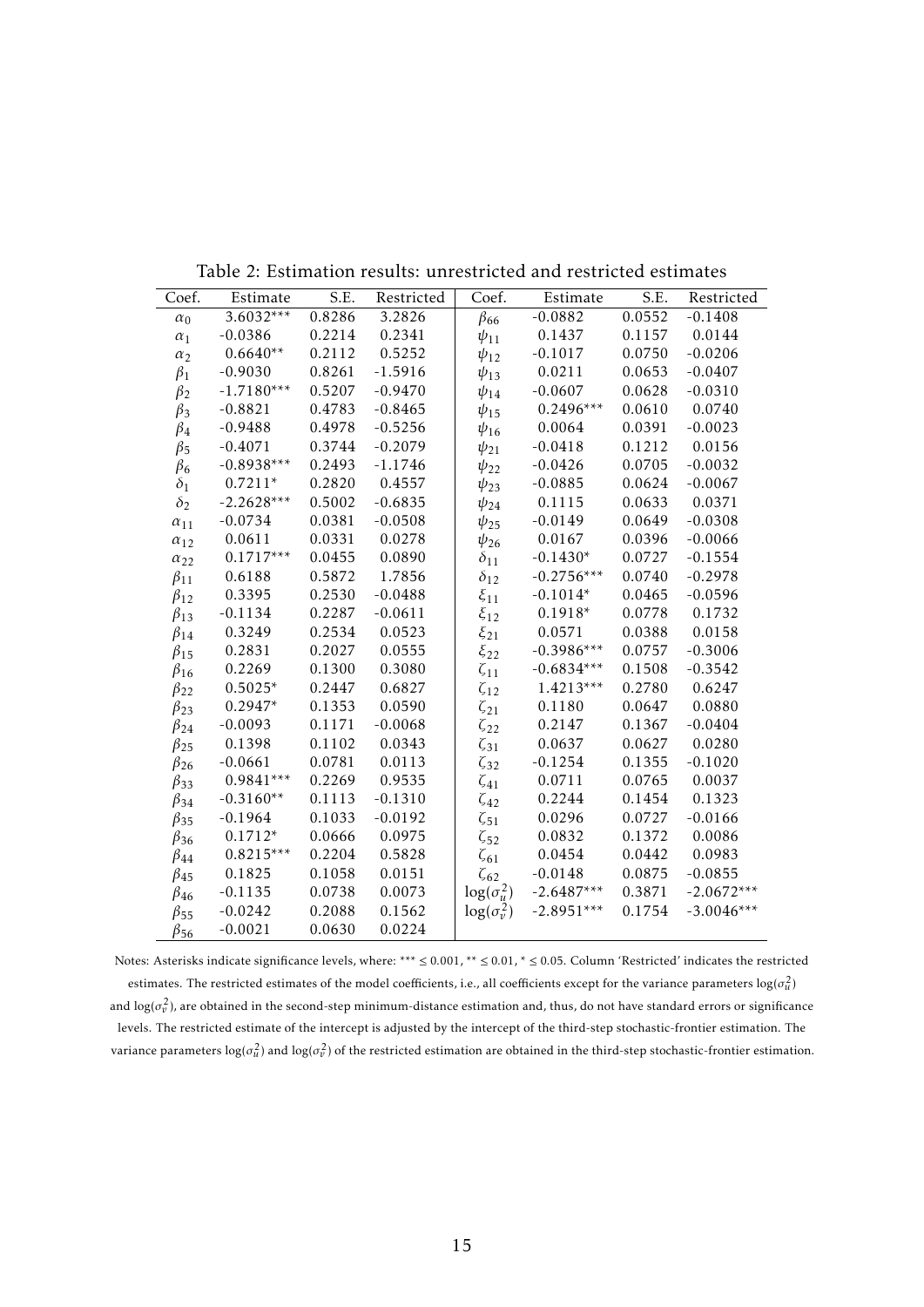This result not only holds for mean and median values of the estimated measures (as presented in Figure [1\)](#page-17-0) but also for the values of these measures at the level of individual observations (see Figures [9,](#page-33-0) [10,](#page-34-0) [11,](#page-35-0) and [12](#page-35-1) in Appendix [E\)](#page-33-1). However, this result should not be generalized as it could be different in other empirical applications.



<span id="page-17-0"></span>Figure 1: Relationships between the fit of the model and the mean and median technical efficiency estimates and the mean and median elasticities of scale for all possible orderings of outputs (the horizontal red line indicates the model-averaged estimate; models with a better fit, i.e., dots on the right-hand side of each panel, have a higher weight than models with a worse fit, i.e., dots on the left-hand side of each panel)

Figure [2](#page-18-0) presents the model-averaged efficiency estimates and elasticities of scale while the corresponding distance elasticities of the inputs, outputs, and 'environmental' variables are presented in Figures [13,](#page-36-0) [14,](#page-37-0) and [15,](#page-38-0) respectively, in Appendix [F.](#page-36-1) Average technical efficiency is 1.33 (median: 1.27), which indicates that the museums use, on average, 33% more of each input than required to produce the given output quantities. The average elasticity of scale is 1.44 (median: 1.43), indicating considerable productivity gains from getting larger. While almost all museums with less than 70 employees (full-time equivalents, FTE, including both scientific and non-scientific staff) and less than 300,000 visitors per year operate under substantial increasing returns to scale,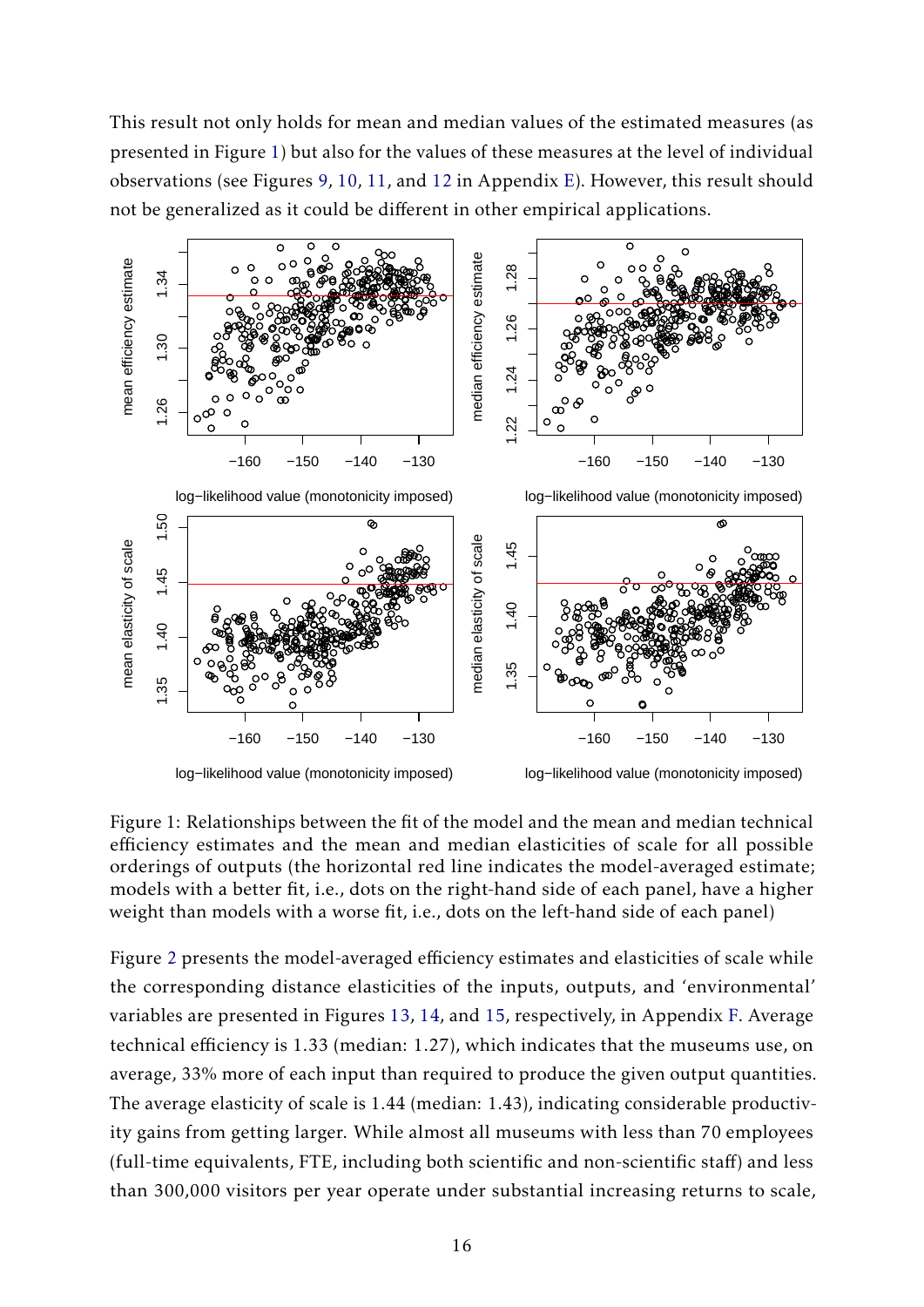most large museums experience decreasing returns to scale (see Figure [3\)](#page-18-1). Hence, the most productive size is roughly around 70 employees (FTE) and 300,000 visitors per year.



<span id="page-18-0"></span>Figure 2: Model-averaged efficiency estimates and elasticities of scale



<span id="page-18-1"></span>Figure 3: Relationship between the size of the museum and model-averaged elasticities of scale

Figure [4](#page-20-0) presents the model-averaged distance elasticities and semi-elasticities of the two 'environmental' variables for museums with different numbers of visit sites. For museums with one to three visit sites, changing the number of visit sites can be positively or negatively related to productivity. However, for almost all museums with more than three visit sites, increasing the number of visit sites is related to a decrease in productivity. Given that museums with more than three visit sites usually have distance elasticities of visit sites between −0*.*2 and −0*.*4, increasing the number of visit sites by 10%, e.g., from 10 to 11 visit sites, requires an increase in all inputs of two to four percent to produce the same output quantities as with the current number of visit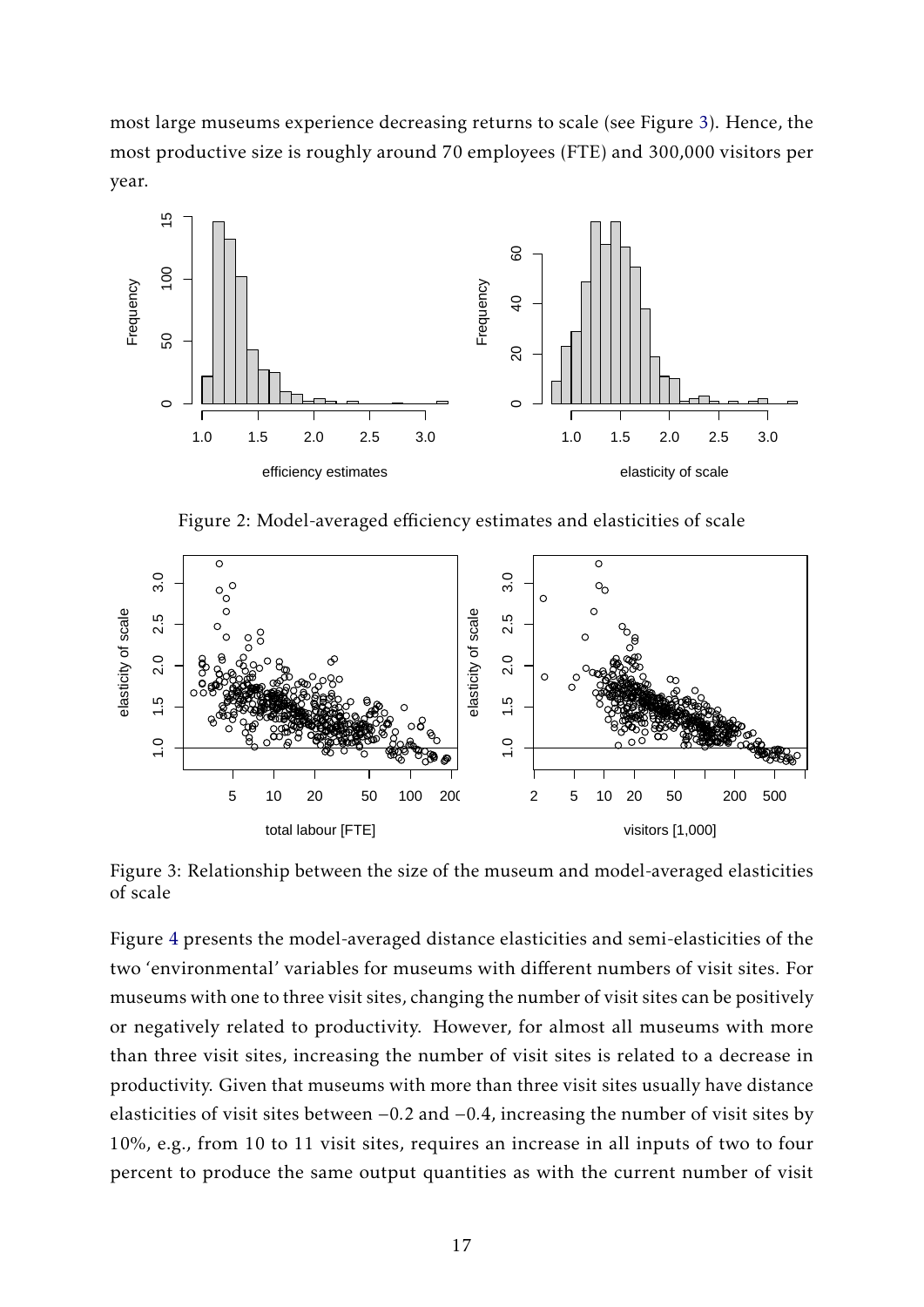sites.<sup>[16](#page-2-0)</sup> Hence, extending a museum to more than three visit sites seems to be associated with considerable additional costs.

The right panel of Figure [4](#page-20-0) indicates that having additional responsibilities can be positively or negatively related to productivity for museums with just one visit site while having special responsibilities requires substantially higher input use for virtually all museums with more than one visit site. As only around 9 percent of museums with only one visit site have special responsibilities while around 71 percent of museums with more than one visit site have special responsibilities, we can conclude that the majority of museums that have special responsibilities need to substantially increase their input quantities (up to doubling the quantities as implied by a semi-elasticity of −1) to fulfill these additional tasks.

## 5 Conclusions

In this paper, we have derived an input-oriented distance function based on the stochastic ray production frontier, which is suitable for modeling production technologies based on logarithmic functional forms when control over inputs is greater than control over outputs and when some productive entities do not produce the entire set of outputs under analysis.

$$
\frac{\partial \ln k}{\partial \ln z_i} = -\frac{\frac{\partial \ln D^i(k \cdot x, y, z)}{\partial \ln z_i}}{\frac{\partial \ln D^i(k \cdot x, y, z)}{\partial \ln k}} = -\frac{\partial \ln D^i(x, y, z)}{\partial \ln z_i} = -\Gamma_i.
$$

<sup>&</sup>lt;sup>16</sup>The interpretation of distance elasticities of 'environmental' variables requires some thoughts: a distance elasticity of  $\partial \ln D^i(x, y, z)/\partial \ln z_i = \Gamma_i$  indicates that increasing the 'environmental' variable  $z_i$ by one percent changes the distance measure  $D^i(x,y,z)$  by  $\Gamma_i$  percent. As we want to assess the effect of 'environmental' variables on the technology rather than on the (in)efficiency level, our interpretations have to assume a constant distance measure  $D^i(x,y,z)$ , e.g.,  $D^i(x,y,z) = 1$ , which means that we are looking at the production frontier. As the input distance function is linearly homogeneous in input quantities, i.e.,  $D^i(k \cdot x, y, z) = k \cdot D^i(x, y, z) \forall k > 0$ , an increase in the distance measure  $D^i(x, y, z)$  of one percent corresponds to an increase in all input quantities *x* of one percent. Similarly, in order to reverse a change in the distance measure  $D^i(x, y, z)$  of  $\Gamma_i$  percent due to an increase in the 'environmental' variable  $z_i$ of one percent, all input quantities *x* need to change by −Γ*<sup>i</sup>* percent so that the distance measure *D<sup>i</sup>* (*x,y, z*) once again has the same value as it had before the change in the 'environmental' variable *z<sup>i</sup>* . Hence, an increase in the 'environmental' variable *z<sup>i</sup>* of one percent is related to a change in all inputs of −Γ*<sup>i</sup>* percent when holding the (in)efficiency level constant. Thus, if a distance elasticity of an 'environmental' variable is positive, i.e., *∂*ln*D<sup>i</sup>* (*x,y, z*)*/∂*ln*z<sup>i</sup>* = Γ*<sup>i</sup> >* 0, an increase in the 'environmental' variable *z<sup>i</sup>* of one percent is related to a decrease in all inputs of Γ*<sup>i</sup>* percent and, thus, to an increase in productivity when holding the (in)efficiency level constant. A more formal (although perhaps less intuitive) derivation of this result can be obtained with the implicit function theorem holding the distance measure  $D^{i}(k \cdot x, y, z)$  constant while allowing the input quantities to change proportionally by a factor *k >* 0. Hence, the relative change in all input quantities due to a change in the 'environmental' variable *z<sup>i</sup>* evaluated at the original input quantities, i.e.,  $k = 1$ , can be obtained by: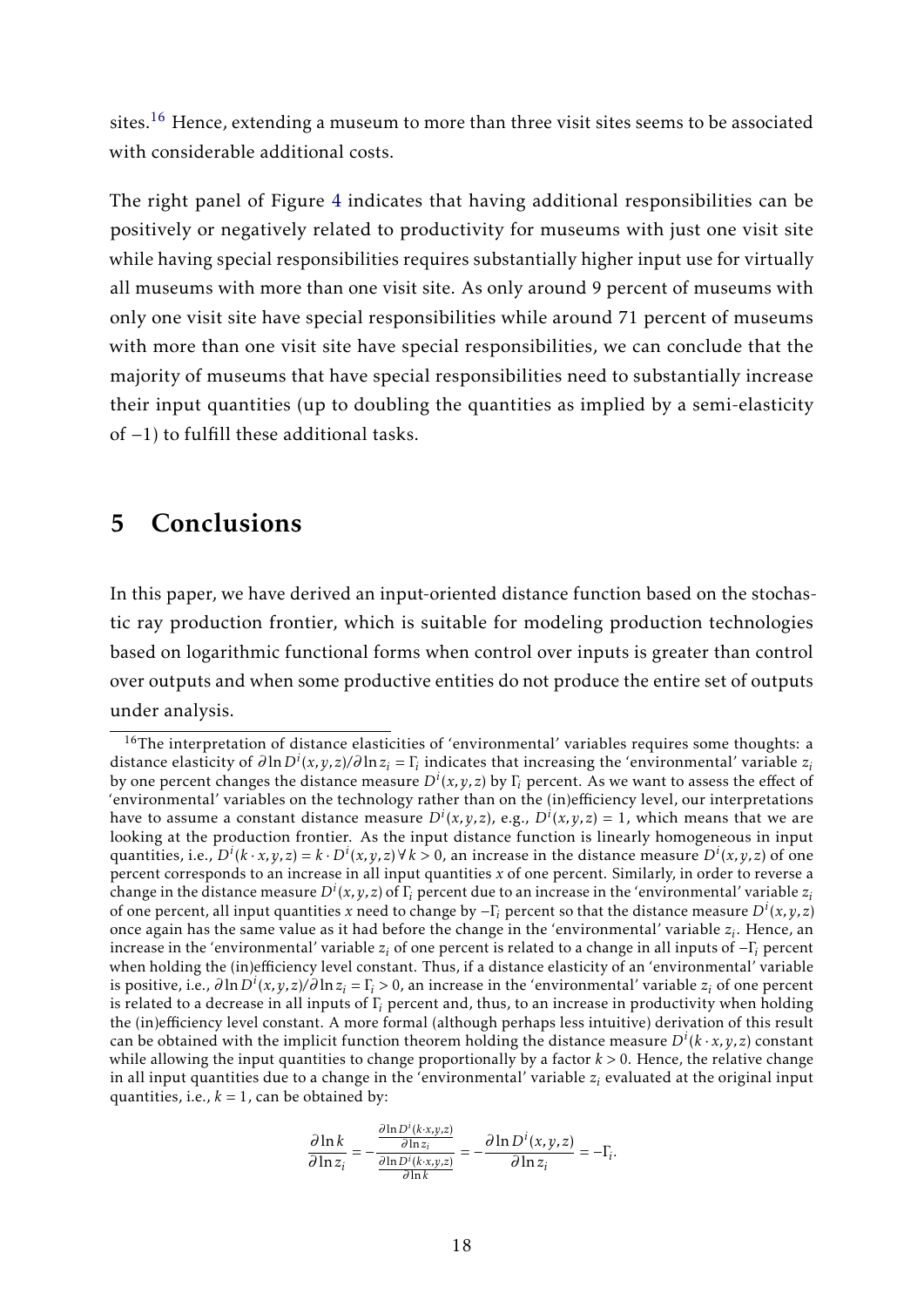

<span id="page-20-0"></span>Figure 4: Relationship between the number of visit sites and model-averaged distance elasticities and semi-elasticities of the environmental variables

We have applied this model empirically to a data set of state-recognized Danish museums. As part of this empirical analysis, we have estimated the technical efficiencies, distance elasticities, and elasticity of scale and determined that some 'environmental' variables that are of interest to the museum sector are related to the required level of inputs. One has to be cautious when interpreting our results as causal effects because unobserved variables that affect the 'production technology' of the museums are certainly present and these may be correlated to some of our explanatory variables.<sup>[17](#page-2-0)</sup> However, the main contribution of this paper is the development of ray-based input distance functions and the illustration that this specification is a useful tool for empirical analyses when inefficiency should be measured in an input-oriented way.

As part of this analysis, we also demonstrate how to impose monotonicity on ray-based input distance functions. Finally, we address a weakness of the stochastic ray function, namely its sensitivity to the ordering of the outputs. We follow two approaches. Firstly, we estimate the model with all possible ordering of outputs and select the ordering that outperforms the others based on the log-likelihood value. Secondly, we use model averaging over all possible orderings of the outputs. In our empirical application, the results based on the model with the highest log-likelihood value are very similar to our results based on model-averaging. However, whether this finding can be generalized or is just a coincidence in our empirical application is a question for future research.

 $17$ Time-invariant unobserved variables could be controlled for by estimating panel data models but—as previously mentioned in footnote [10—](#page-12-0)our data set does not allow us to do this.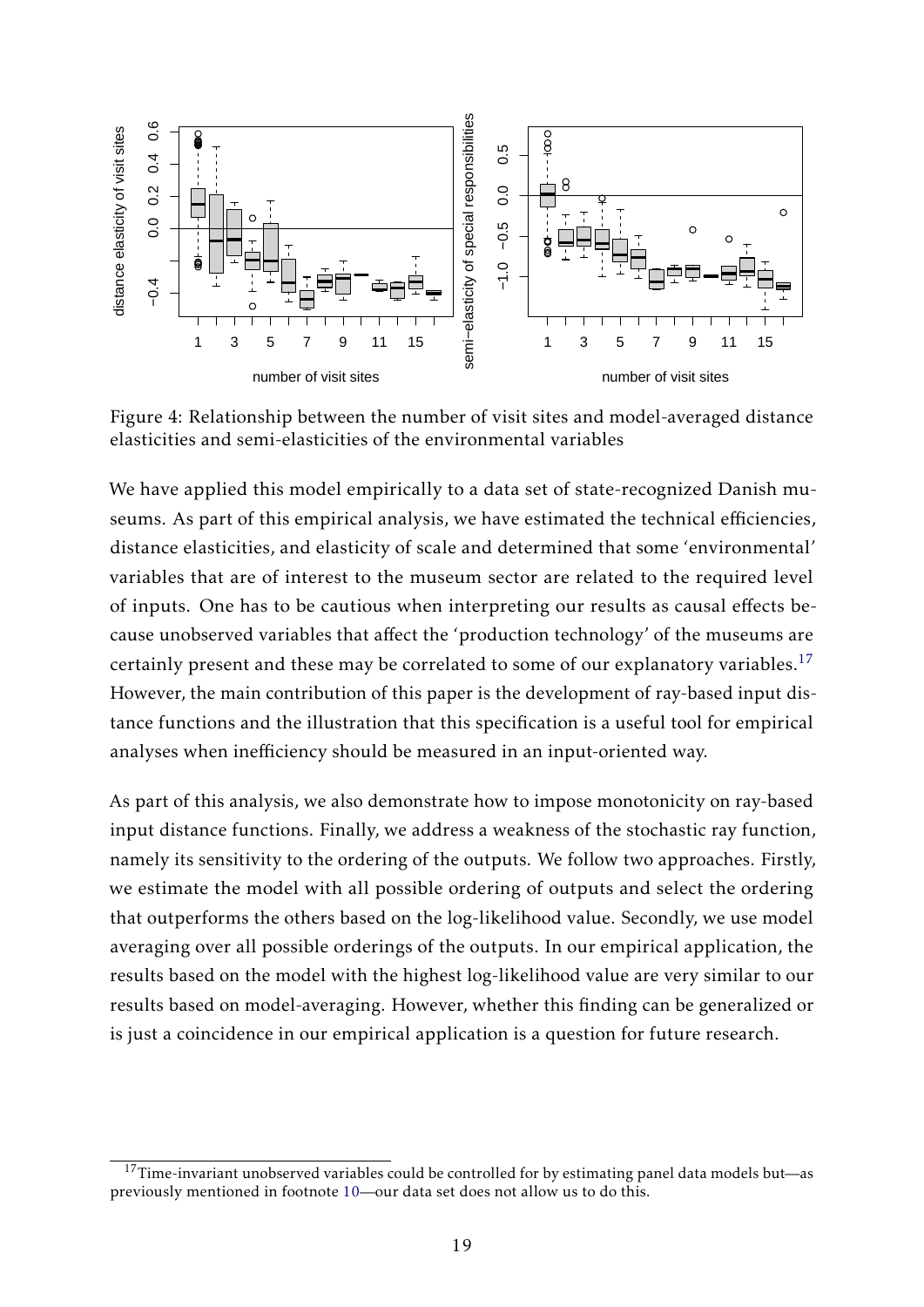## References

- <span id="page-21-7"></span>Bishop, P. and Brand, S. (2003). The efficiency of museums: a stochastic frontier production function approach. *Applied Economics*, 35(17):1853–1858.
- <span id="page-21-10"></span>Dakpo, K. H., Desjeux, Y., and Latruffe, L. (2021). *sfaR: Stochastic Frontier Analysis using R.* R package version 0.1.0.
- <span id="page-21-8"></span>del Barrio, M. J., Herrero, L. C., and Ángel Sanz, J. (2009). Measuring the efficiency of heritage institutions: A case study of a regional system of museums in spain. *Journal of Cultural Heritage*, 10(2):258 – 268.
- <span id="page-21-9"></span>del Barrio-Tellado, M. J. and Herrero-Prieto, L. C. (2019). Modelling museum efficiency in producing inter-reliant outputs. *Journal of Cultural Economics*, 43(3):485–512.
- <span id="page-21-4"></span>Feldstein, M. (1991). *The Economics of Art Museums*. University of Chicago Press.
- <span id="page-21-5"></span>Frey, B. and Meier, S. (2006). The economics of museums. In Ginsburgh, V. and Throsby, D., editors, *Handbook of the Economics of Art and Culture: Volume 1*, volume 1, chapter 29, pages 1017–1047. Elsevier, 1 edition.
- <span id="page-21-0"></span>Fare, R. and Primont, D. (1990). A distance function approach to multioutput technologies. *Southern Economic Journal*, 56(4):879–891.
- <span id="page-21-6"></span>Grampp, W. D. (1989). *Pricing the priceless: art, artists, and economics / William D. Grampp*. Basic Books New York.
- <span id="page-21-11"></span>Henningsen, A., Bělín, M., and Henningsen, G. (2017). New insights into the stochastic ray production frontier. *Economics Letters*, 156:18 – 21.
- <span id="page-21-3"></span>Henningsen, A. and Henning, C. H. C. A. (2009). Imposing regional monotonicity on translog stochastic production frontiers with a simple three-step procedure. *Journal of Productivity Analysis*, 32(3):217.
- <span id="page-21-1"></span>Henningsen, G., Henningsen, A., and Jensen, U. (2015). A monte carlo study on multiple output stochastic frontiers: a comparison of two approaches. *Journal of Productivity Analysis*, 44(3):309–320.
- <span id="page-21-12"></span>Huang, C. and Lai, H.-p. (2012). Estimation of stochastic frontier models based on multimodel inference. *Journal of Productivity Analysis*, 38(3):273–284.
- <span id="page-21-2"></span>Kumbhakar, S., Wang, H.-J., and Horncastle, A. P. (2015). *A Practitioner's Guide to Stochastic Frontier Analysis Using Stata*. Cambridge University Press.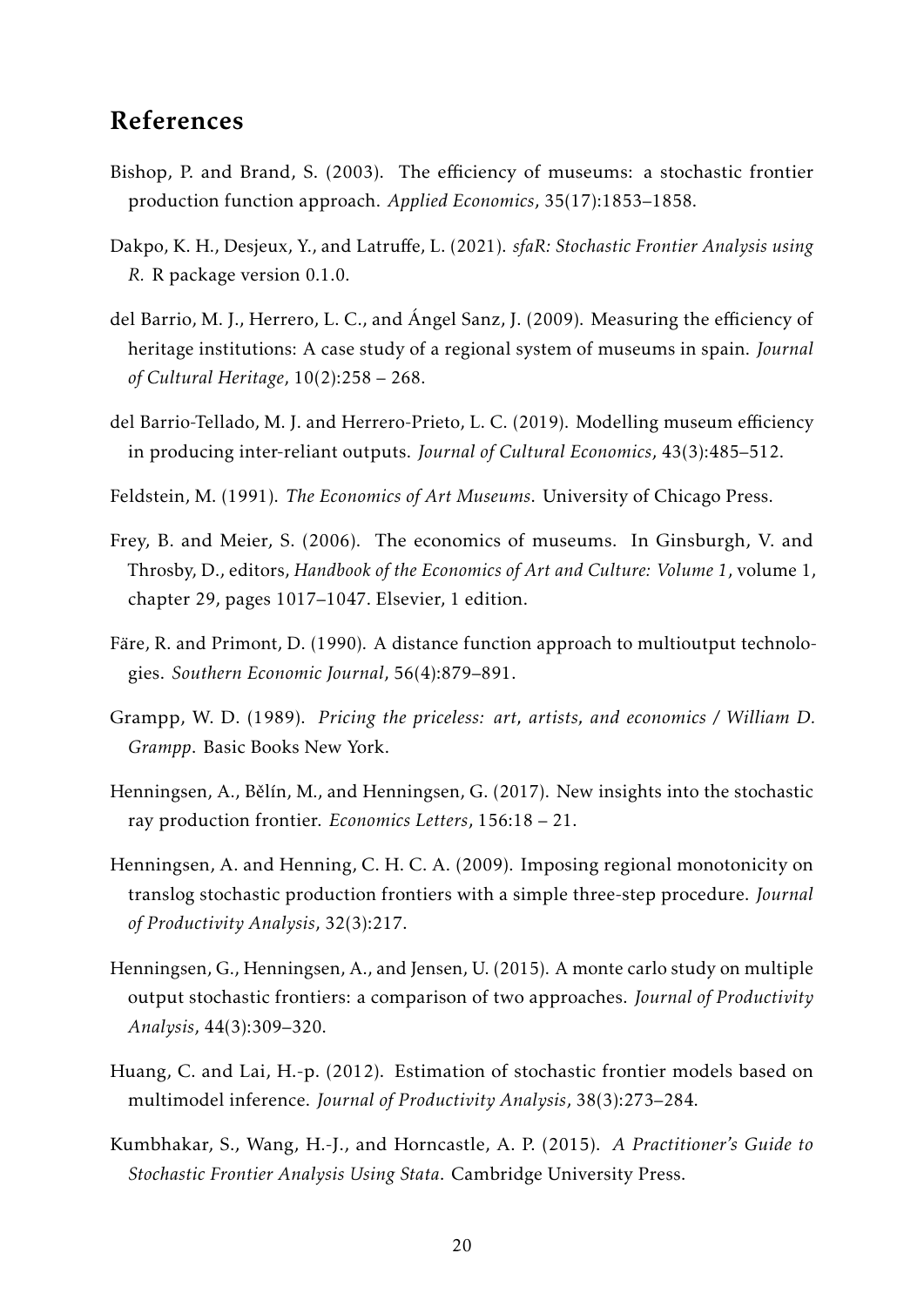- <span id="page-22-2"></span>Kumbhakar, S. C. and Lovell, C. A. K. (2000). *Stochastic Frontier Analysis*. Cambridge University Press.
- <span id="page-22-0"></span>Löthgren, M. (1997). Generalized stochastic frontier production models. Economics *Letters*, 57(3):255 – 259.
- <span id="page-22-1"></span>Löthgren, M. (2000). Specification and estimation of stochastic multiple-output production and technical inefficiency. *Applied Economics*, 32(12):1533–1540.
- <span id="page-22-3"></span>N'guessan, Y. G., Featherstone, A., Odeh, O., and Upendram, S. (2017). Choice of the empirical definition of zero in the translog multiproduct cost functional form. *Applied Economics Letters*, 24(15):1112–1120.
- <span id="page-22-4"></span>O'Donnell, C. and Coelli, T. (2005). A bayesian approach to imposing curvature on distance functions. *Journal of Econometrics*, 126(2):493–523.
- <span id="page-22-5"></span>O'Hagan, J. W. (1998). Art museums: Collections, deaccessioning and donations. *Journal of Cultural Economics*, 22(2/3):197–207.
- <span id="page-22-6"></span>Peacock, A. and Godfrey, C. (1974). The economics of museums and galleries. In Towse, R., editor, *Cultural Economics: The Arts, The Heritage and the Media Industries*. Edward Elgar.
- <span id="page-22-7"></span>R Core Team (2020). *R: A Language and Environment for Statistical Computing*. R Foundation for Statistical Computing, Vienna, Austria.
- <span id="page-22-9"></span>Tsionas, M., Izzeldin, M., Henningsen, A., and Paravalos, E. (2021). Addressing endogeneity when estimating stochastic ray production frontiers: A Bayesian approach. *Empirical Economics*, forthcoming.
- <span id="page-22-8"></span>Turlach, B. A. and Weingessel, A. (2011). *quadprog: Functions to solve Quadratic Programming Problems.* R package version 1.5-4.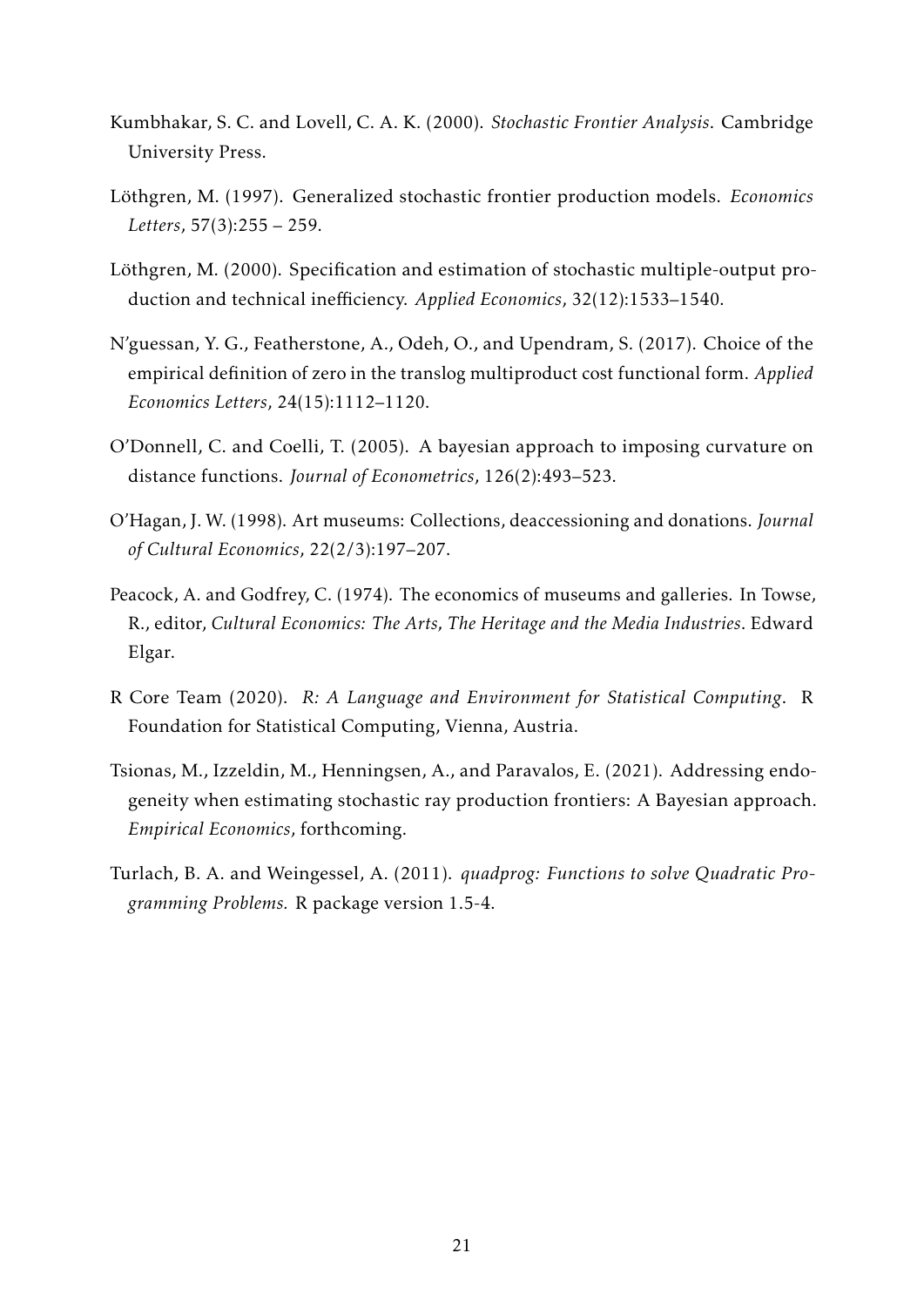## <span id="page-23-0"></span>A Derivation of the ray-based Translog input distance function

Using the notation of [Henningsen et al.](#page-21-11) [\(2017\)](#page-21-11), a Translog stochastic ray production frontier is defined as:

<span id="page-23-1"></span>
$$
\ln ||y|| = \alpha_0^* + \sum_{i=1}^N \alpha_i^* \ln x_i + \frac{1}{2} \sum_{i=1}^N \sum_{j=1}^N \alpha_{ij}^* \ln x_i \ln x_j
$$
\n
$$
+ \sum_{i=1}^{M-1} \beta_i^* \varphi_i(y) + \frac{1}{2} \sum_{i=1}^{M-1} \sum_{j=1}^{M-1} \beta_{ij}^* \varphi_i(y) \varphi_j(y)
$$
\n
$$
+ \sum_{i=1}^K \delta_i^* z_i + \frac{1}{2} \sum_{i=1}^K \sum_{j=1}^K \delta_{ij}^* z_i z_j
$$
\n
$$
+ \sum_{i=1}^N \sum_{j=1}^{M-1} \psi_{ij}^* \ln x_j \varphi_i(y) + \sum_{i=1}^N \sum_{j=1}^K \xi_{ij}^* \ln x_i z_j
$$
\n
$$
+ \sum_{i=1}^{M-1} \sum_{j=1}^K \zeta_{ij}^* \varphi_i(y) z_j - u^* + v^*
$$
\n(15)

with the normalizations  $\alpha_{ij}^* = \alpha_{ji}^* \forall i, j = 1,...,N$ ,  $\beta_{ij}^* = \beta_{ji}^* \forall i, j = 1,...,M-1$ , and  $\delta_{ij}^* = \beta_{ji}^* \forall i, j = 1,...,M-1$  $\delta_{ji}^* \forall i, j = 1,...,K$ . Function [\(15\)](#page-23-1) can be seen as a Shephard output distance function [\(Henningsen et al.,](#page-21-1) [2015\)](#page-21-1):

$$
\ln D^o(x, y, z) = -u^* = \alpha_0 + \sum_{i=1}^N \alpha_i \ln x_i + \frac{1}{2} \sum_{i=1}^N \sum_{j=1}^N \alpha_{ij} \ln x_i \ln x_j
$$
\n
$$
+ \sum_{i=1}^{M-1} \beta_i \varphi_i(y) + \ln ||y|| + \frac{1}{2} \sum_{i=1}^{M-1} \sum_{j=1}^{M-1} \beta_i \varphi_i(y) \varphi_j(y)
$$
\n
$$
+ \sum_{i=1}^K \delta_i z_i + \frac{1}{2} \sum_{i=1}^K \sum_{j=1}^K \delta_{ij} z_i z_j
$$
\n
$$
+ \sum_{i=1}^N \sum_{j=1}^{M-1} \psi_{ij} \ln x_i \varphi_j(y) + \sum_{i=1}^N \sum_{j=1}^K \xi_{ij} \ln x_i z_j
$$
\n
$$
+ \sum_{i=1}^{M-1} \sum_{j=1}^K \zeta_{ij} \varphi_i(y) z_j + v,
$$
\n(16)

where  $D<sup>o</sup>(x, y, z) = e<sup>−u<sup>∗</sup></sup>$  with  $0 ≤ D<sup>o</sup>(x, y, z) ≤ 1$  is a Shephard output distance function and  $\alpha_0 = -\alpha_0^*$  $\alpha_i$ <sub>*i*</sub> =  $-\alpha_i^*$  $\alpha_i^* \forall i = 1,...,N$ ,  $\alpha_{ij} = -\alpha_{ij}^* \forall i, j = 1,...,N$ ,  $\beta_i = -\beta_i^*$  $i_i^* \forall i = 1,...M$ ,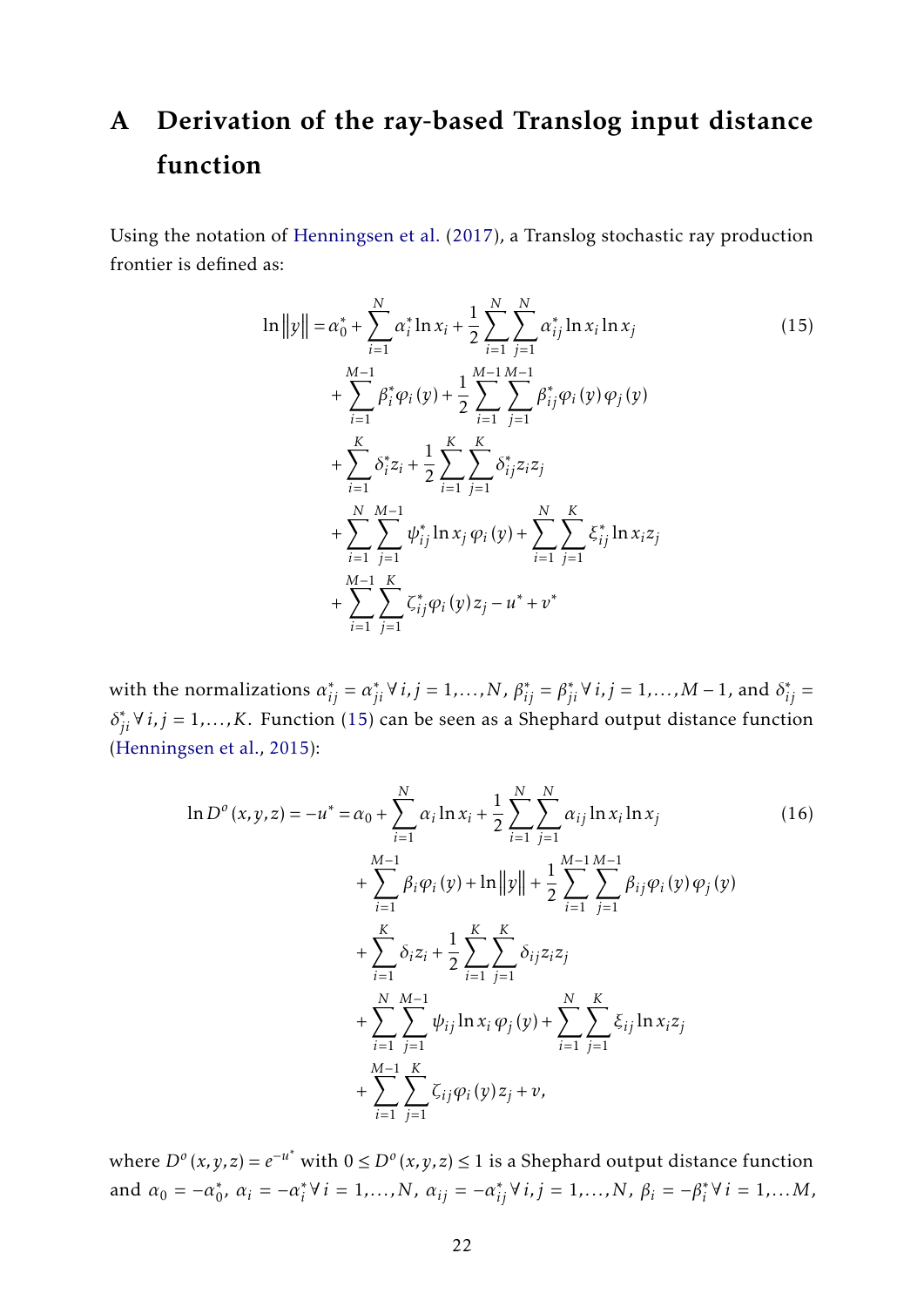$\beta_{ij} = -\beta_{ij}^* \forall i, j = 1,...M, \delta_i = -\delta_i^*$  $\psi_i^* \forall i = 1,...,K$ ,  $\delta_{ij} = -\delta_{ij}^* \forall i, j = 1,...,K$ ,  $\psi_{ij} = -\psi_{ij}^* \forall i =$ 1,...,N; $j = 1, ..., M$ ,  $\xi_{ij} = -\xi_{ij}^* \forall i = 1, ..., N; j = 1, ..., K$ ,  $\zeta_{ij} = -\zeta_{ij}^* \forall i = 1, ..., M; j =$ 1,...,*K*, and  $v = -v^*$ .

This specification of a stochastic-ray-based output distance function can be generalized to the following 'full' Translog distance function:

<span id="page-24-0"></span>
$$
\ln D(x, y, z) = \alpha_0 - \sum_{i=1}^{N} \alpha_i \ln x_i + \frac{1}{2} \sum_{i=1}^{N} \sum_{j=1}^{N} \alpha_{ij} \ln x_i \ln x_j
$$
(17)  
+ 
$$
\sum_{i=1}^{M-1} \beta_i \varphi_i(y) + \beta_M \ln ||y|| + \frac{1}{2} \sum_{i=1}^{M-1} \sum_{j=1}^{M-1} \beta_{ij} \varphi_i(y) \varphi_j(y)
$$
  
+ 
$$
\sum_{i=1}^{M-1} \beta_{iM} \varphi_i(y) \ln ||y|| + \frac{1}{2} \beta_{MM} (\ln ||y||)^2
$$
  
+ 
$$
\sum_{i=1}^{K} \delta_i z_i + \frac{1}{2} \sum_{i=1}^{K} \sum_{j=1}^{K} \delta_{ij} z_i z_j
$$
  
+ 
$$
\sum_{i=1}^{N} \sum_{j=1}^{M-1} \psi_{ij} \ln x_i \varphi_j(y) + \sum_{i=1}^{N} \psi_{iM} \ln x_i \ln ||y||
$$
  
+ 
$$
\sum_{i=1}^{N} \sum_{j=1}^{K} \xi_{ij} \ln x_i z_j
$$
  
+ 
$$
\sum_{i=1}^{M-1} \sum_{j=1}^{K} \zeta_{ij} \varphi_i(y) z_j + \sum_{i=1}^{K} \zeta_{Mi} \ln ||y|| z_i + v
$$
(17)

where linear homogeneity in output quantities (as required by a Shephard output distance function) requires  $\beta_M = 1$ ,  $\beta_{iM} = 0 \forall i = 1,...,M$ ,  $\psi_{Mi} = 0 \forall i = 1,...,N$ ,  $\zeta_{Mi} =$  $0 \forall i = 1,..., K.$ 

If restrictions  $\sum_{i=1}^{N} \alpha_i = 1$ ,  $\sum_{i=1}^{N} \alpha_{ij} = 0 \forall j = 1,...,N \Leftrightarrow \sum_{j=1}^{N} \alpha_{ij} = 0 \forall i = 1,...,N$ ,  $\sum_{i=1}^{N} \psi_{ij} = 0 \forall j = 1,...,M$ , and  $\sum_{i=1}^{N} \xi_{ij} = 0 \forall j = 1,...,K$  are fulfilled, function [\(17\)](#page-24-0) is linearly homogeneous in input quantities and, thus, it can be used as a specification for a Shephard input distance function. We can impose these restrictions by replacing  $\alpha_N$  by  $1 - \sum_{i=1}^{N-1} \alpha_i$ , replacing all  $\alpha_{Nj}$ ,  $j = 1,...,N$  by  $-\sum_{i=1}^{N-1} \alpha_{ij}$ , replacing all  $\alpha_{iN}$ ,  $i = 1,..., N$  by  $-\sum_{j=1}^{N-1} \alpha_{ij}$ , replacing all  $\psi_{Nj}$ ,  $j = 1,..., M$  by  $-\sum_{i=1}^{N-1} \psi_{ij}$ , and replacing all  $\xi_{Nj}$ *, j* = 1,...,K by −  $\sum_{i=1}^{N-1} \xi_{ij}$  so that we get a Shephard input distance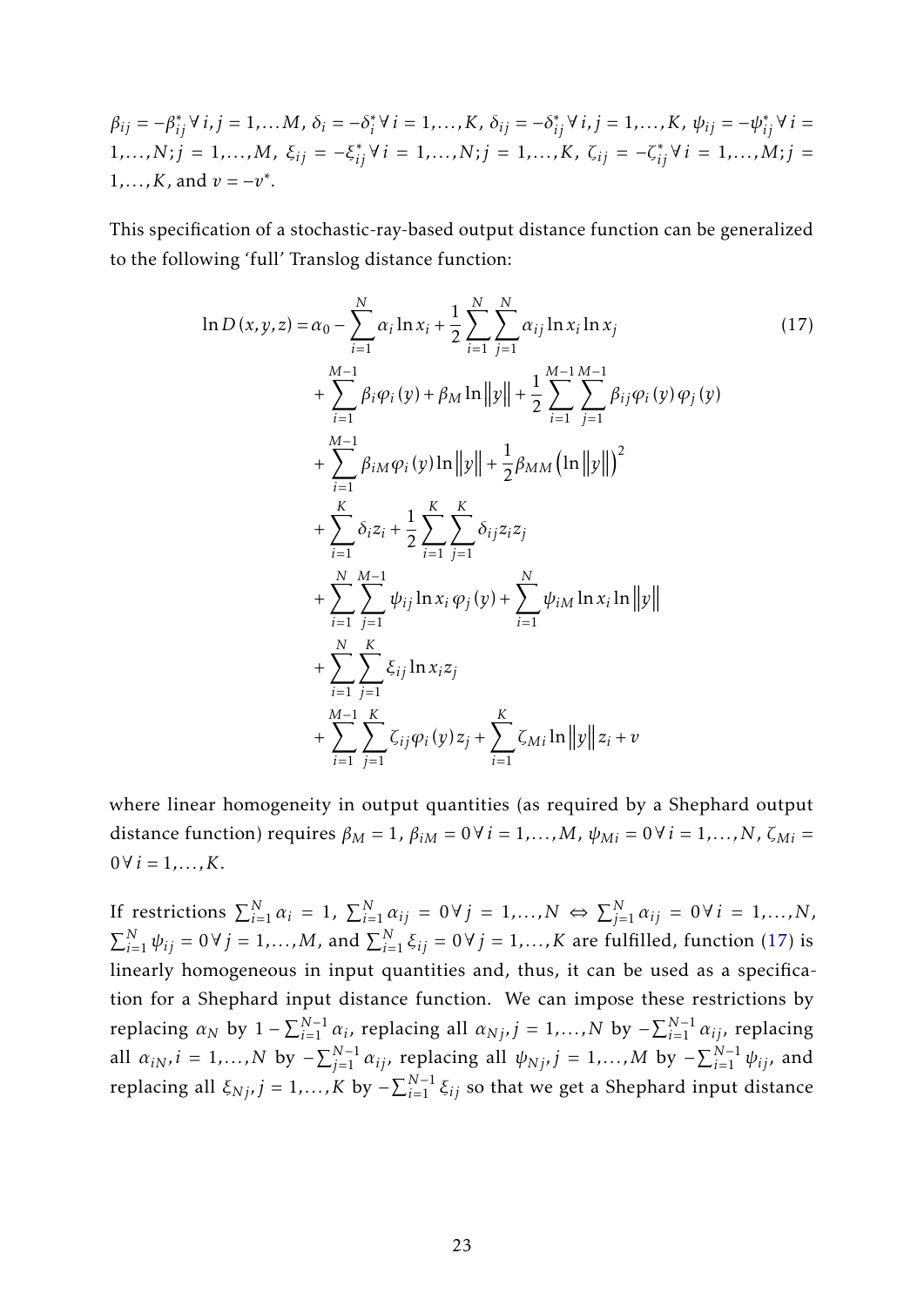function:

$$
\ln D^{i}(x, y, z) = \alpha_{0} + \sum_{i=1}^{N-1} \alpha_{i} \ln(\tilde{x}_{i}) + \ln x_{N} + \frac{1}{2} \sum_{i=1}^{N-1} \sum_{j=1}^{N-1} \alpha_{ij} \ln(\tilde{x}_{i}) \ln(\tilde{x}_{j})
$$
\n
$$
+ \sum_{i=1}^{M-1} \beta_{i} \varphi_{i}(y) + \beta_{M} \ln ||y|| + \frac{1}{2} \sum_{i=1}^{M-1} \sum_{j=1}^{M-1} \beta_{ij} \varphi_{i}(y) \varphi_{j}(y)
$$
\n
$$
+ \sum_{m=1}^{M-1} \beta_{iM} \varphi_{i}(y) \ln ||y|| + \frac{1}{2} \beta_{MM} (\ln ||y||)^{2}
$$
\n
$$
+ \sum_{i=1}^{K} \delta_{i} z_{i} + \frac{1}{2} \sum_{i=1}^{K} \sum_{j=1}^{K} \delta_{ij} z_{i} z_{j}
$$
\n
$$
+ \sum_{i=1}^{N-1} \sum_{j=1}^{M-1} \psi_{ij} \ln(\tilde{x}_{i}) \varphi_{j}(y) + \sum_{i=1}^{N-1} \psi_{iM} \ln(\tilde{x}_{i}) \ln ||y||
$$
\n
$$
+ \sum_{i=1}^{N-1} \sum_{j=1}^{K} \xi_{ij} \ln(\tilde{x}_{i}) z_{j}
$$
\n
$$
+ \sum_{i=1}^{M-1} \sum_{j=1}^{K} \zeta_{ij} \varphi_{i}(y) z_{j} + \sum_{i=1}^{K} \zeta_{Mi} \ln ||y|| z_{i} + v.
$$
\n(18)

By replacing the logarithm of the Shephard input distance measure  $D^{i}(x, y, z) \geq 1$ , i.e.,  $\ln D^i(x,y,z) \geq 0$ , by  $u \geq 0$  and a little re-arranging, we get:

$$
-\ln x_N = \alpha_0 + \sum_{i=1}^{N-1} \alpha_i \ln(\tilde{x}_i) + \frac{1}{2} \sum_{i=1}^{N-1} \sum_{j=1}^{N-1} \alpha_{ij} \ln(\tilde{x}_i) \ln(\tilde{x}_j)
$$
(19)  
+ 
$$
\sum_{i=1}^{M-1} \beta_i \varphi_i(y) + \beta_M \ln ||y|| + \frac{1}{2} \sum_{i=1}^{M-1} \sum_{j=1}^{M-1} \beta_{ij} \varphi_i(y) \varphi_j(y)
$$
  
+ 
$$
\sum_{i=1}^{M-1} \beta_{iM} \varphi_i(y) \ln ||y|| + \frac{1}{2} \beta_{MM} (\ln ||y||)^2
$$
  
+ 
$$
\sum_{i=1}^{K} \delta_i z_i + \frac{1}{2} \sum_{i=1}^{K} \sum_{j=1}^{K} \delta_{ij} z_i z_j
$$
  
+ 
$$
\sum_{i=1}^{N-1} \sum_{j=1}^{M-1} \psi_{ij} \ln(\tilde{x}_i) \varphi_j(y) + \sum_{i=1}^{N-1} \psi_{iM} \ln(\tilde{x}_i) \ln ||y||
$$
  
+ 
$$
\sum_{i=1}^{N-1} \sum_{j=1}^{K} \xi_{ij} \ln(\tilde{x}_i) z_j
$$
(19)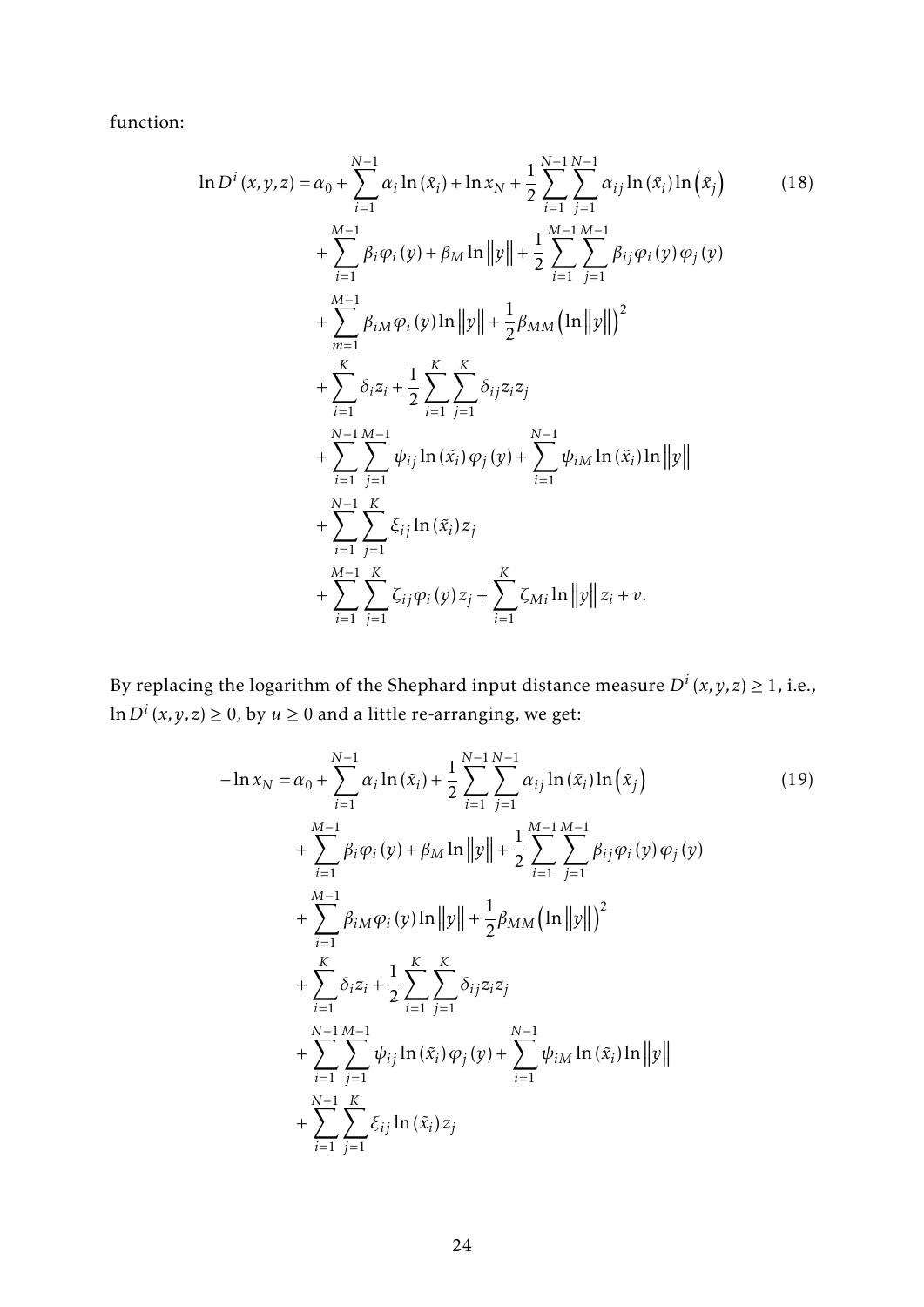$$
+\sum_{i=1}^{M-1}\sum_{j=1}^{K}\zeta_{ij}\varphi_{i}(y)z_{j}+\sum_{i=1}^{K}\zeta_{Mi}\ln\|y\|z_{i}-u+v,
$$

which can be easily estimated as a stochastic frontier model<sup>[18](#page-2-0)</sup>. The Cobb-Douglas functional form is a special case with  $\alpha_{ij} = 0 \forall i, j = 1,...,N$ ,  $\beta_{ij} = 0 \forall i, j = 1,...,M$ , *δij* = 0∀*i, j* = 1*,...,K*, *ψij* = 0∀*i* = 1*,...,N*;*j* = 1*,...,M*, *ξij* = 0∀*i* = 1*,...,N*;*j* = 1*,...,K*, and  $\zeta_{ij} = 0 \forall i = 1, ..., M; j = 1, ..., K$ .

## <span id="page-26-0"></span>B Monotonicity conditions in matrix form

We represent these monotonicity restrictions in matrix form as  $R\theta \ge r$ , where  $\theta = (\alpha_0, \alpha_1, \ldots, \alpha_{N-1}, \alpha_{11}, \ldots, \alpha_{1,N-1}, \alpha_{22}, \ldots, \alpha_{2,N-1}, \ldots, \alpha_{N-1,N-1}, \beta_1, \ldots, \beta_M, \beta_{11}, \ldots, \beta_{1M},$  $\beta_{22},...,\beta_{2M},...,\beta_{MM}, \delta_1,...,\delta_K, \delta_{11},...,\delta_{1K}, \delta_{22},...,\delta_{2K},...,\delta_{KK}, \psi_{11},...,\psi_{1M}, \psi_{21},...$  $\psi_{2M}, \ldots, \psi_{N-1,M}, \xi_{11}, \ldots, \xi_{1K}, \xi_{21}, \ldots, \xi_{2K}, \ldots, \xi_{N-1,K}, \zeta_{11}, \ldots, \zeta_{1K}, \zeta_{21}, \ldots, \zeta_{2K}, \ldots, \zeta_{MK}),$  is a vector of all estimated coefficients,  $R = [R_{i,\theta}]$  is a matrix with one row *i* for each of the *N* + *M* monotonicity restrictions and one column for each of the coefficients in *θ*, and *r* is a vector with one element for each of the  $N + M$  monotonicity restrictions. The elements of  $R = [R_{i,\theta}]$  are:

$$
R_{i,\alpha_o} = 0 \,\forall \, i = 1,\ldots,N+M \tag{20}
$$

$$
R_{i,\alpha_j} = \begin{cases} 1 & \text{if } i = j \\ 0 & \text{if } i \neq j \end{cases} \forall i = 1,..., N-1; j = 1,..., N-1
$$
 (21)

$$
R_{N,a_j} = -1 \ \forall \ j = 1, \dots, N-1 \tag{22}
$$

$$
R_{N+i,\alpha_j} = 0 \,\forall \, i = 1, \dots, M; j = 1, \dots, N-1 \tag{23}
$$

$$
R_{i,\alpha_{jk}} = \begin{cases} 0 & \text{if } i \neq j \land i \neq k \\ \ln(\tilde{x}_k) & \text{if } i = j \\ \ln(\tilde{x}_j) & \text{if } i = k \end{cases} \quad \forall i = 1,..., N-1; j = 1,..., N-1; k = j,..., N-1 \quad (24)
$$

$$
R_{N, \alpha_{jk}} = -\left(\ln(\tilde{x}_j) + I_{j \neq k} \ln(\tilde{x}_k)\right) \forall j = 1, ..., N - 1; k = j, ..., N - 1
$$
\n(25)

$$
R_{N+i,\alpha_{jk}} = 0 \,\forall \, i = 1,\dots,M; j = 1,\dots,N-1; k = 1,\dots,N-1
$$
\n(26)

$$
R_{i,\beta_j} = 0 \,\forall \, i = 1, \dots, N; j = 1, \dots, M \tag{27}
$$

$$
R_{N+i,\beta_j} = \begin{cases} -\Omega_{ji} & \text{if } j < M \\ -y_i / ||y||^2 & \text{if } j = M \end{cases} \forall i = 1,...,M; j = 1,...,M-1
$$
 (28)

 $18$ This equation is identical to equation [\(6\)](#page-7-0).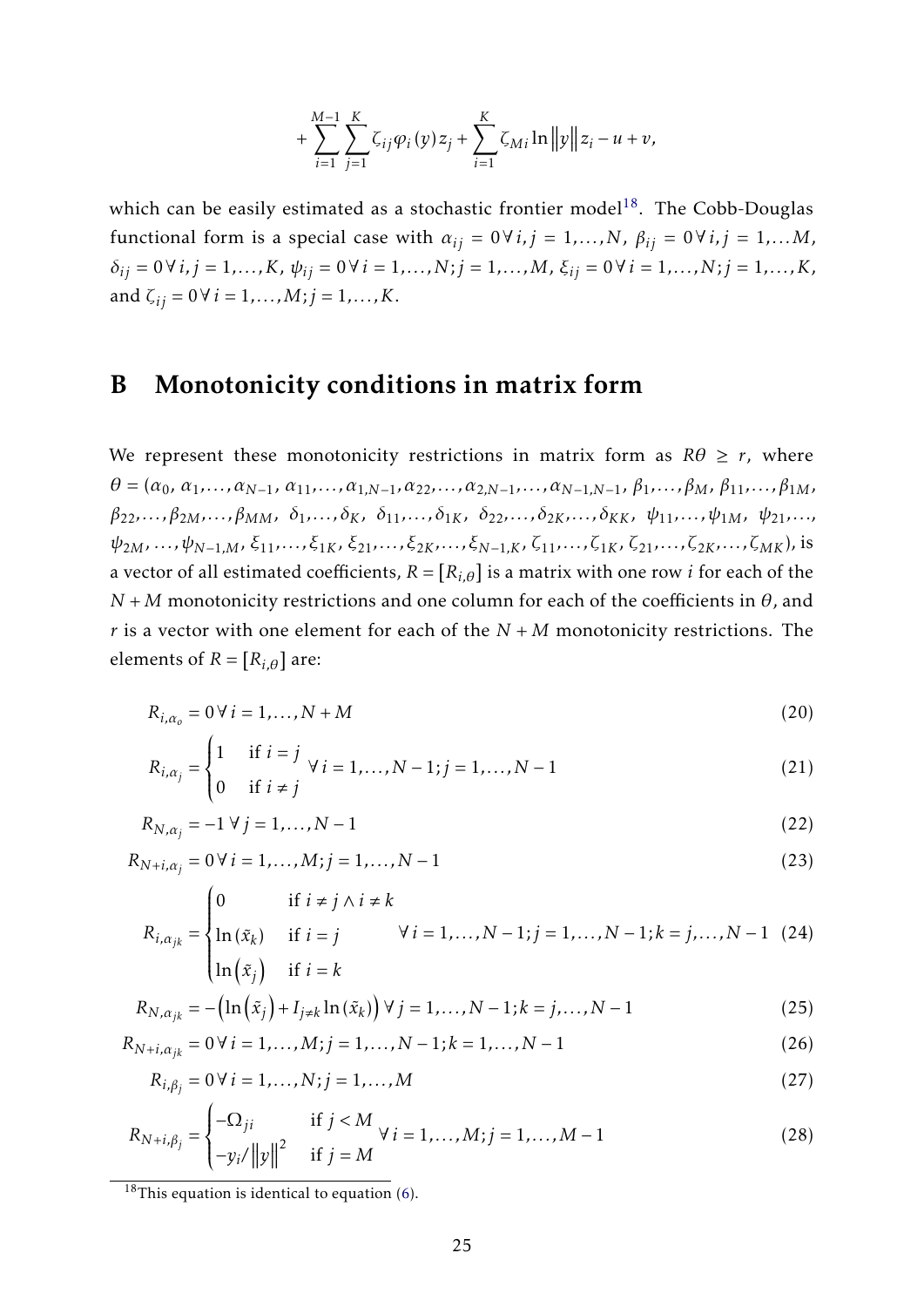$$
R_{i,\beta_{jk}} = 0 \,\forall \, i = 1,..., N; j = 1,..., M; k = 1,..., M
$$
\n
$$
R_{N+i,\beta_{jk}} = \begin{cases} -\left(\varphi_k(y)\Omega_{ji} + I_{j\neq k}\varphi_j(y)\Omega_{ki}\right) & \text{if } j < M \wedge k < M \\ -\Omega_{ji}\ln\|y\| - \varphi_j(y)y_i/\|y\|^2 & \text{if } j < M \wedge k = M \,\forall \, i = 1,..., M; j = 1,..., M; k = j,..., M \\ -\ln\|y\|y_i/\|y\|^2 & \text{if } j = M \wedge k = M \end{cases} \tag{29}
$$

(30)

$$
R_{i, \delta_j} = 0 \,\forall \, i = 1, \dots, N + M; j = 1, \dots, K \tag{31}
$$

$$
R_{i,\delta_{jk}} = 0 \forall i = 1,..., N + M; j = 1,..., K; k = 1,..., K
$$
\n(32)

$$
R_{i,\psi_{jk}} = \begin{cases} 0 & \text{if } i \neq j \\ \varphi_k(y) & \text{if } i = j \land k < M \forall i = 1, \dots, N-1; j = 1, \dots, N-1; k = 1, \dots, M \quad (33) \\ \ln \|y\| & \text{if } i = j \land k = M \end{cases}
$$

$$
R_{N,\psi_{jk}} = \begin{cases} -\varphi_k(y) & \text{if } k < M \\ -\ln \|y\| & \text{if } k = M \end{cases} \ \forall \ j = 1, ..., N-1; k = 1, ..., M \tag{34}
$$

$$
R_{N+i,\psi_{jk}} = \begin{cases} -\ln(\tilde{x}_j) \, \Omega_{ki} & \text{if } k < M \\ -\ln(\tilde{x}_j) \, y_i / \|y\|^2 & \text{if } k = M \end{cases} \quad \forall \, i = 1, \dots, M; j = 1, \dots, N-1; k = 1, \dots, M \tag{35}
$$

$$
R_{i,\xi_{jk}} = \begin{cases} 0 & \text{if } i \neq j \\ z_k & \text{if } i = j \end{cases} \forall i = 1,..., N-1; j = 1,..., N-1; k = 1,..., K \tag{36}
$$

$$
R_{N,\xi_{jk}} = -z_k \,\forall \, j = 1, \dots, N-1; k = 1, \dots, K \tag{37}
$$

$$
R_{N+i,\xi_{jk}} = 0 \,\forall \, i = 1,...,M \,\land\, \forall \, j = 1,...,M \,\land\, \forall \, k = 1,...,K \tag{38}
$$

$$
R_{i,\zeta_{jk}} = 0 \,\forall \, i = 1, \dots, N; j = 1, \dots, N; k = 1, \dots, K
$$
\n(39)

$$
R_{N+i,\zeta_{jk}} = \begin{cases} -z_k * \Omega_{ji} & \text{if } j < M \\ -z_k y_i / ||y||^2 & \text{if } j = M \end{cases} \forall i = 1,...,M; j = 1,...,M; k = 1,...,K
$$
 (40)

and the elements of *r* are:

$$
r_i = \begin{cases} -1 & \text{if } i = N \\ 0 & \text{if } i \in \{1, ..., N - 1, N + 1, ..., N + M\} \end{cases}
$$
(41)

The monotonicity restrictions  $R\theta \ge r$  defined above impose monotonicity at one data point  $(x_1, \ldots, x_N, y_1, \ldots, y_M, z_1, \ldots, z_K)$ . If one wants to impose monotonicity at more than one data point, e.g., at each observation in a data set, one needs to create one *R* matrix and one *r* vector for each data point where monotonicity should be imposed and stack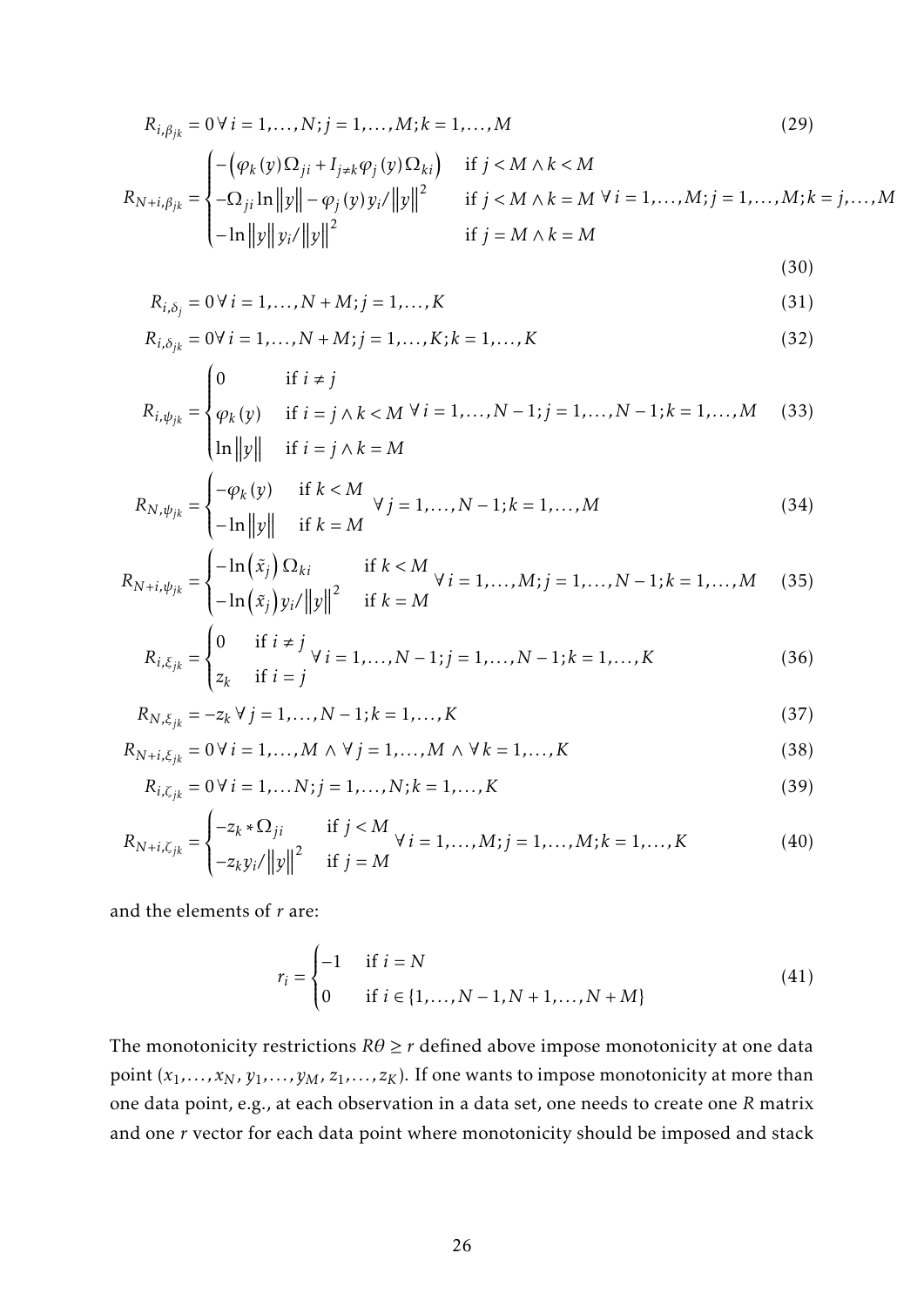these matrices and vectors vertically:

$$
\tilde{R} = \begin{bmatrix} R_1 \\ R_2 \\ \vdots \\ R_G \end{bmatrix}
$$
\n
$$
\tilde{r} = \begin{bmatrix} r_1 \\ r_2 \\ \vdots \\ r_G \end{bmatrix},
$$
\n(43)

where *G* is the number of data points where monotonicity should be imposed,  $R_g$ ;  $g$  = 1*,...,G* is the matrix *R* at the *g*th data point where monotonicity should be imposed, and  $r_g$ ;  $g = 1, \ldots$ , G is the vector  $r$  at the  $g$ th data point where monotonicity should be imposed. In this case,  $\tilde{R}\theta \geq \tilde{r}$  defines the  $G \cdot (N + M)$  monotonicity restrictions.

## <span id="page-28-0"></span>C Procedure to impose monotonicity conditions

Following the three-step procedure proposed by [Henningsen and Henning](#page-21-3)  $(2009)^{19}$  $(2009)^{19}$  $(2009)^{19}$  $(2009)^{19}$ , in the first step, we estimate the following (unrestricted) stochastic frontier model:

$$
-\ln x_N = \ln D\left(\frac{x}{x_N}, y, z, \theta_u\right) - u + v,\tag{44}
$$

where  $\theta_u$  is the vector of the estimated unrestricted coefficients.

In the second step, we use a constrained optimization procedure to find the vector of restricted coefficients. This is a minimum distance estimation, i.e., we search for the vector of coefficients that is closest to (has the minimum distance to) the unrestricted vector of coefficients, conditional on fulfilling the monotonicity conditions and using the inverse of the variance-covariance matrix of the unrestricted coefficients as weighting matrix:

$$
\hat{\theta}_r = \underset{\hat{\theta}_r}{\arg\min} \left( \hat{\theta}_r - \hat{\theta}_u \right)^{\top} \hat{\Sigma}^{-1} \left( \hat{\theta}_r - \hat{\theta}_u \right),
$$
  
s.t.  $R \hat{\theta}_r \ge r$ ,

<sup>19</sup>Other methods for imposing monotonicity conditions include [O'Donnell and Coelli](#page-22-4) [\(2005\)](#page-22-4).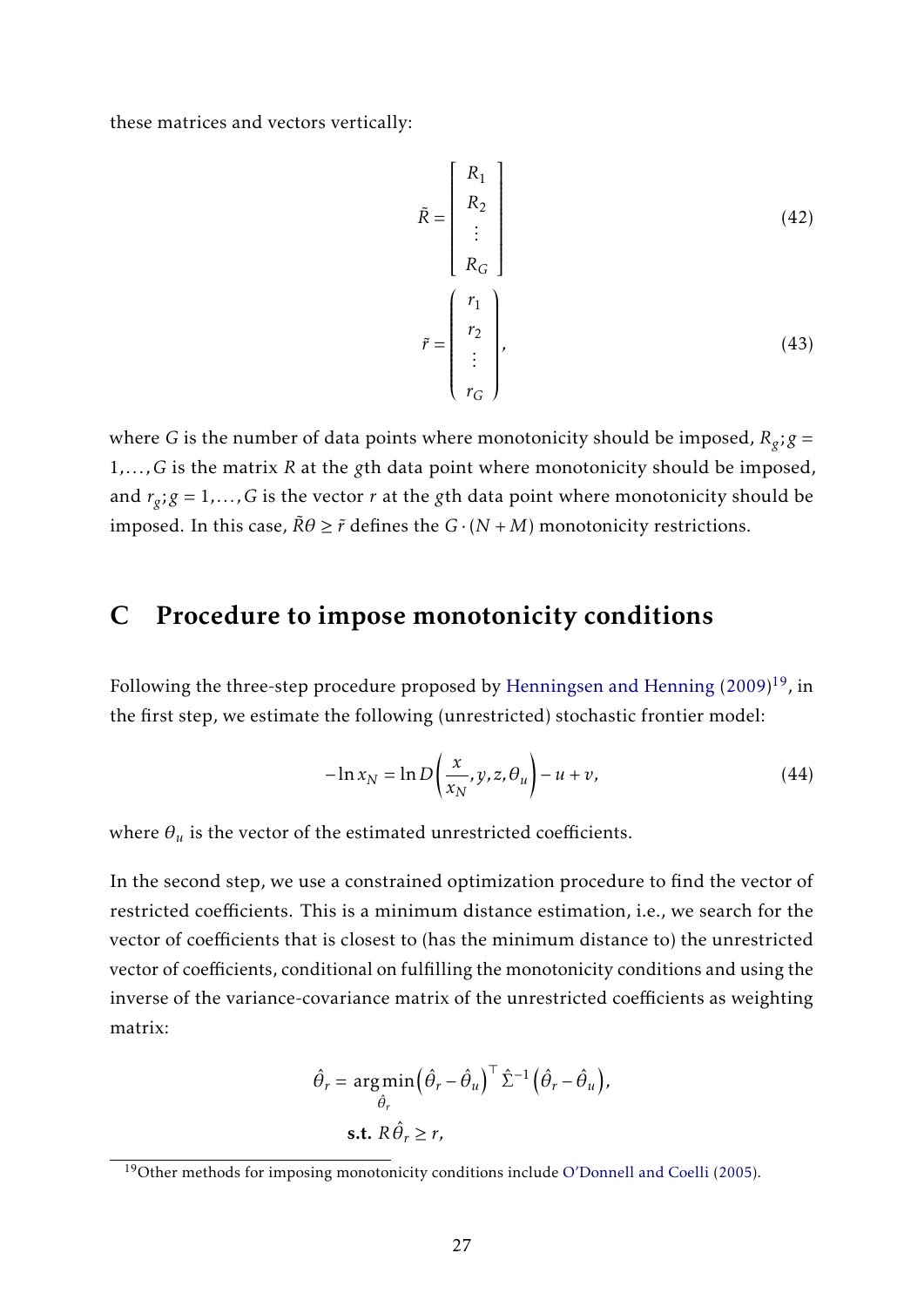where  $\hat{\theta}_r$  is the vector of the estimated monotonicity-restricted coefficients and  $\hat{\Sigma}$  is the estimated variance-covariance matrix of the unrestricted coefficients  $\hat{\theta}_u$ .

In the third-step, we estimate the stochastic frontier model:

$$
-\ln x_N - \ln D\left(\frac{x}{x_N}, y, z, \hat{\theta}_r\right) = a_0 - u + v \tag{45}
$$

<span id="page-29-0"></span>
$$
-\ln D(x, y, z, \hat{\theta}_r) = a_0 - u + v. \tag{46}
$$

In contrast to equation (12) in [Henningsen and Henning](#page-21-3) [\(2009\)](#page-21-3), we only adjust the intercept in  $\hat{\theta}_r$ , i.e.,  $\alpha_0$ , but we do not adjust the other coefficients in  $\hat{\theta}_r$  as done by [Henningsen and Henning](#page-21-3) [\(2009\)](#page-21-3). This is because the input distance function must be linearly homogeneous in input quantities, and an adjustment of the slope coefficient in  $\hat{\theta}_r$  would either abandon the homogeneity restriction or—if one adjusts the nonestimated coefficients to maintain homogeneity—potentially abandon the monotonicity restrictions (that were just imposed). In order to avoid these problems, we do not adjust the slope coefficients in  $\hat{\theta}_r$  by having the predicted distance values  $D\big(x/x_N,y,z,\hat{\theta}_r\big)$  on the left-hand side of equation [\(45\)](#page-29-0) rather than as explanatory variable on the right-hand side (as already suggested by [Henningsen and Henning,](#page-21-3) [2009,](#page-21-3) in their footnote 7). However, we suggest adjusting the intercept in  $\hat{\theta}_r$ , i.e.,  $\alpha_0$ , by estimating coefficient  $a_0$ (rather than restricting it to zero) because this allows the "height" of the restricted frontier and, thus, the general (in)efficiency level to change after restricting the shape of the frontier (by imposing monotonicity conditions) as the latter may change the general (in)efficiency level.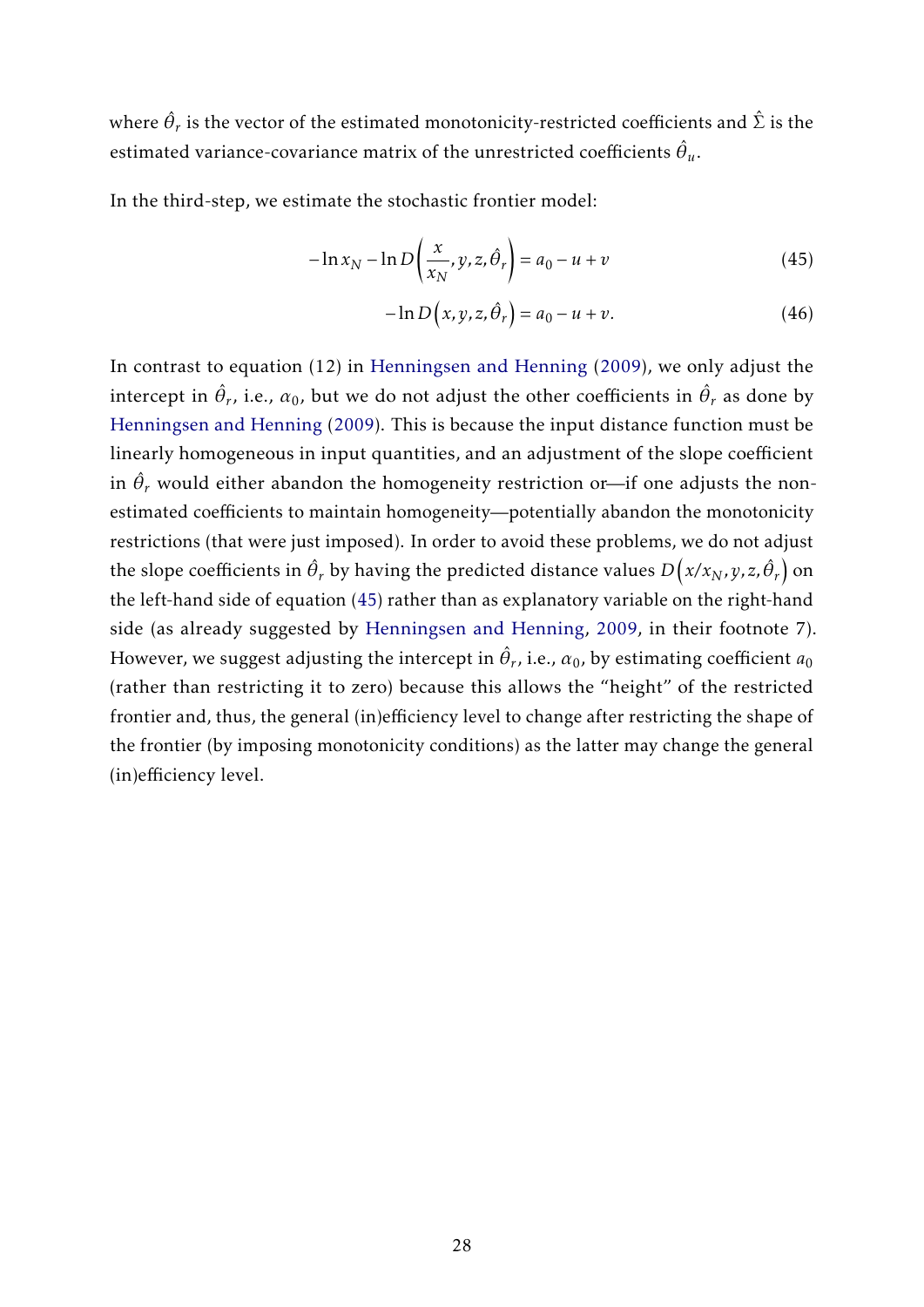<span id="page-30-1"></span>D Results based on the ordering of outputs that gives the best fit



<span id="page-30-0"></span>Figure 5: Distance elasticities of the inputs based on the ordering of outputs that gives the best fit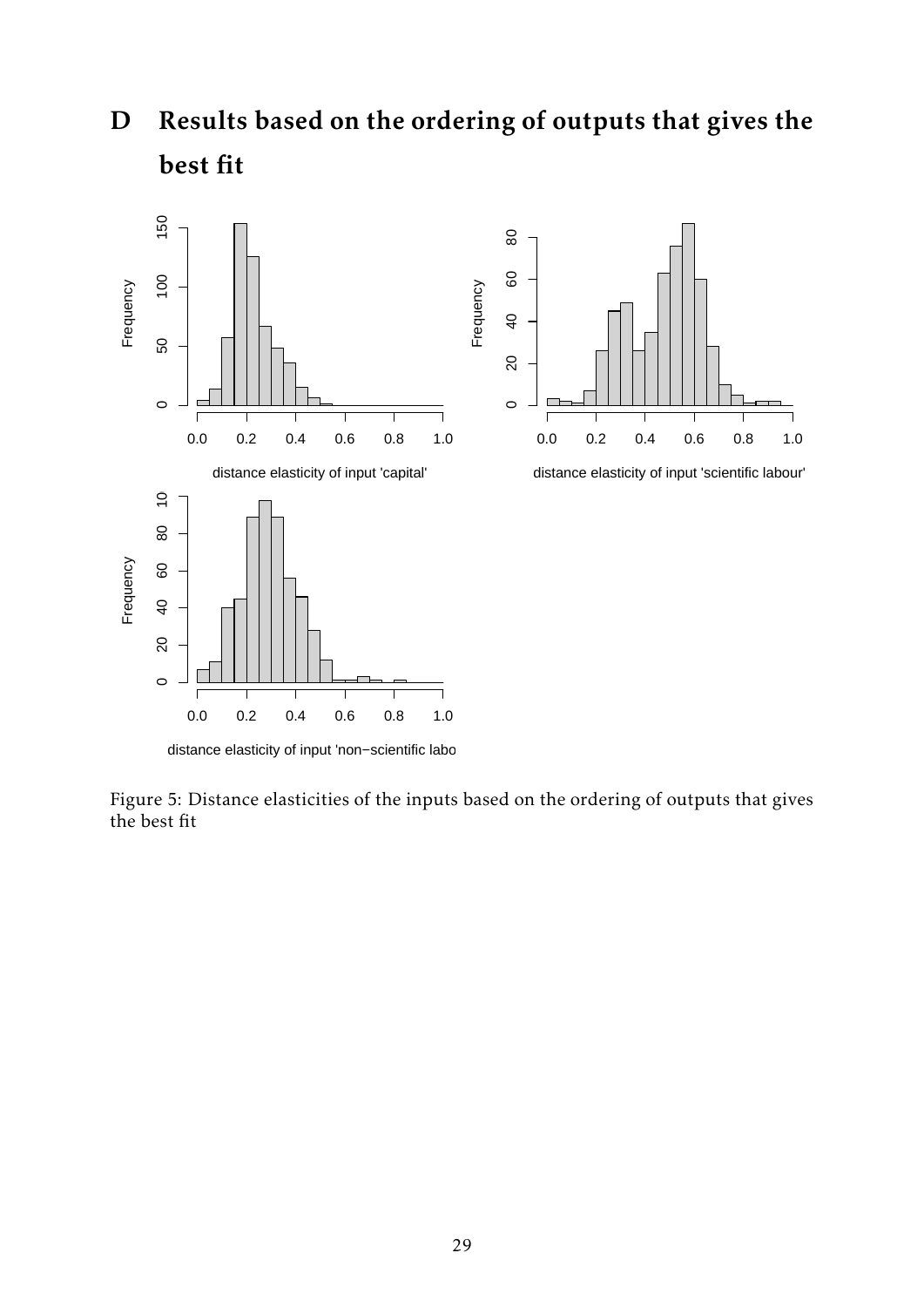

<span id="page-31-0"></span>Figure 6: Distance elasticities of the outputs based on the ordering of outputs that gives the best fit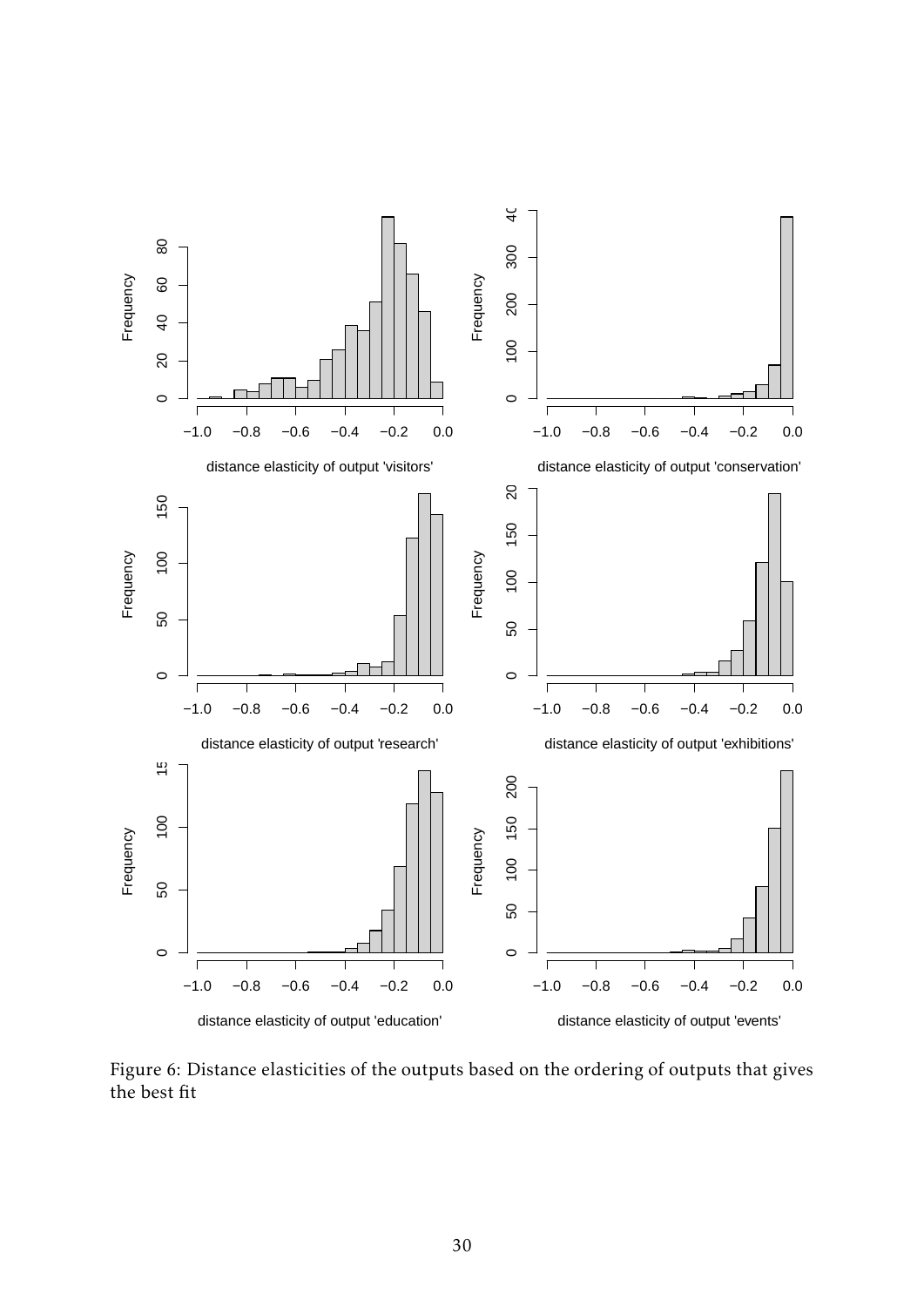

<span id="page-32-0"></span>Figure 7: Elasticities and semi-elasticities of the environmental variables based on the ordering of outputs that gives the best fit



<span id="page-32-1"></span>Figure 8: Efficiency estimates and elasticities of scale based on the ordering of outputs that gives the best fit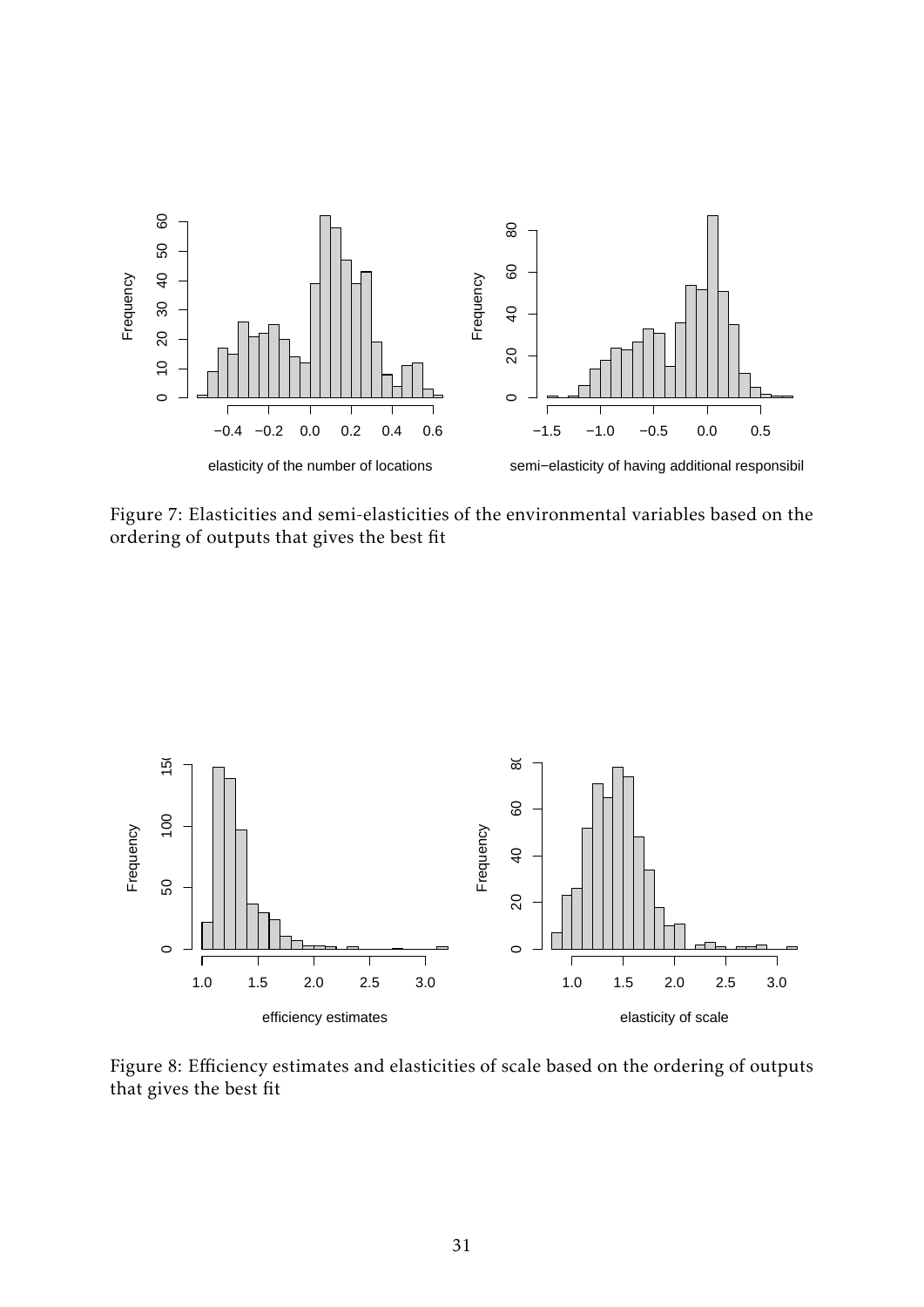

# <span id="page-33-1"></span>E Comparison of model-averaged estimates and estimates of the selected model

<span id="page-33-0"></span>Figure 9: Comparison of the distance elasticities of the inputs based on model averaging and the ordering of outputs that gives the best fit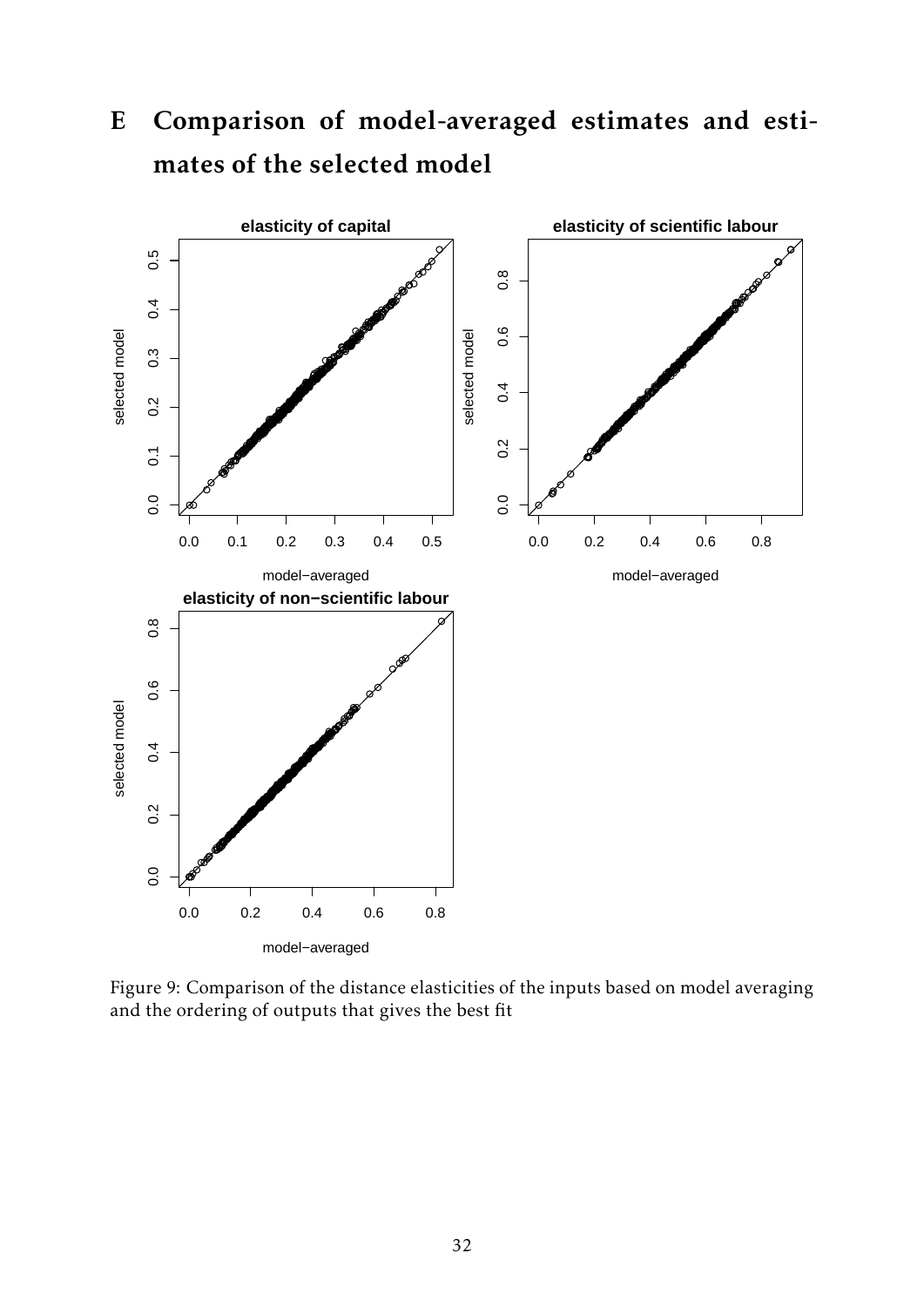

<span id="page-34-0"></span>Figure 10: Comparison of the distance elasticities of the outputs based on model averaging and the ordering of outputs that gives the best fit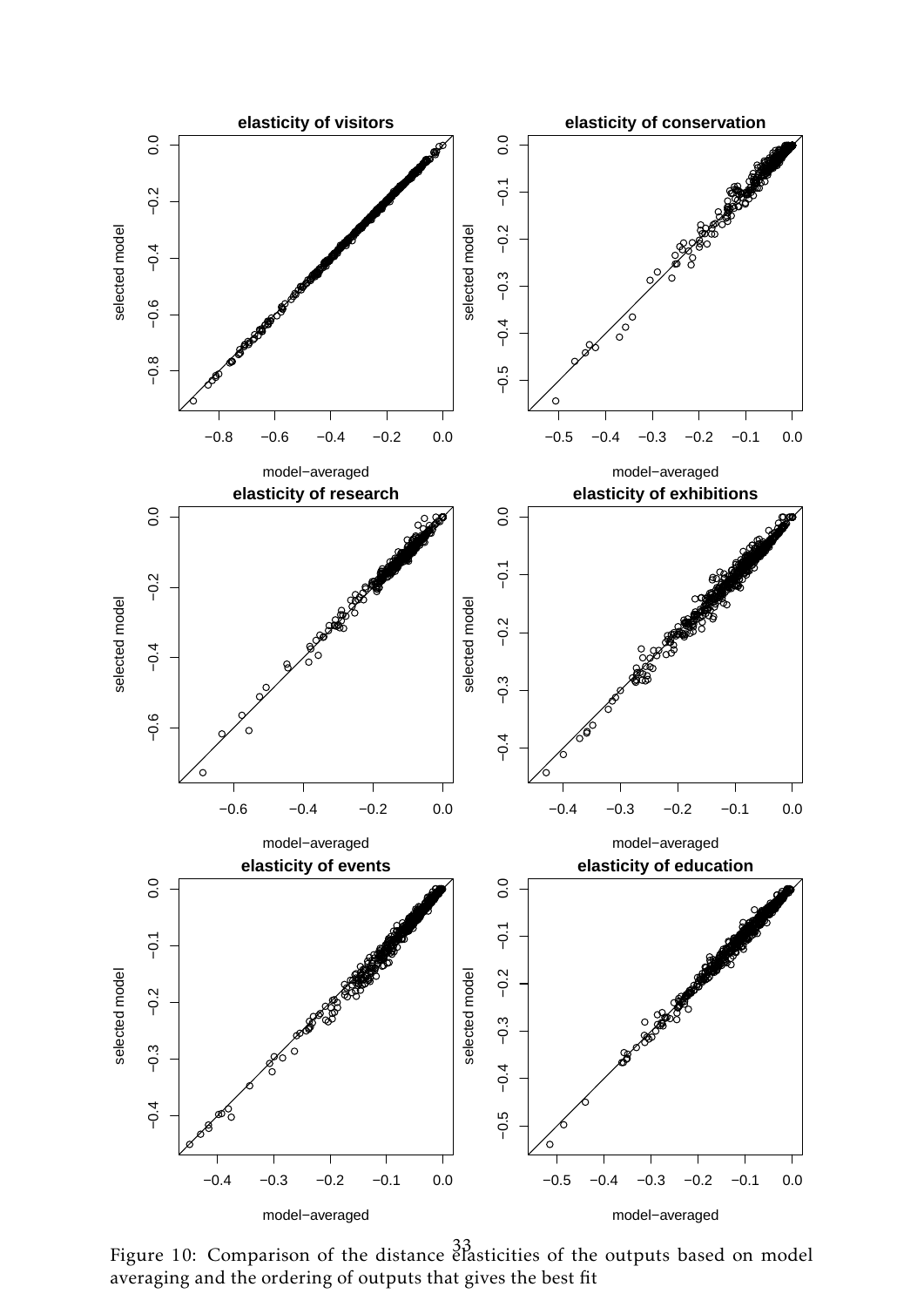

<span id="page-35-0"></span>Figure 11: Comparison of the distance (semi-)elasticities of the 'environmental' variable based on model averaging and the ordering of outputs that gives the best fit



<span id="page-35-1"></span>Figure 12: Comparison of the distance efficiency estimates and elasticities of scale based on model averaging and the ordering of outputs that gives the best fit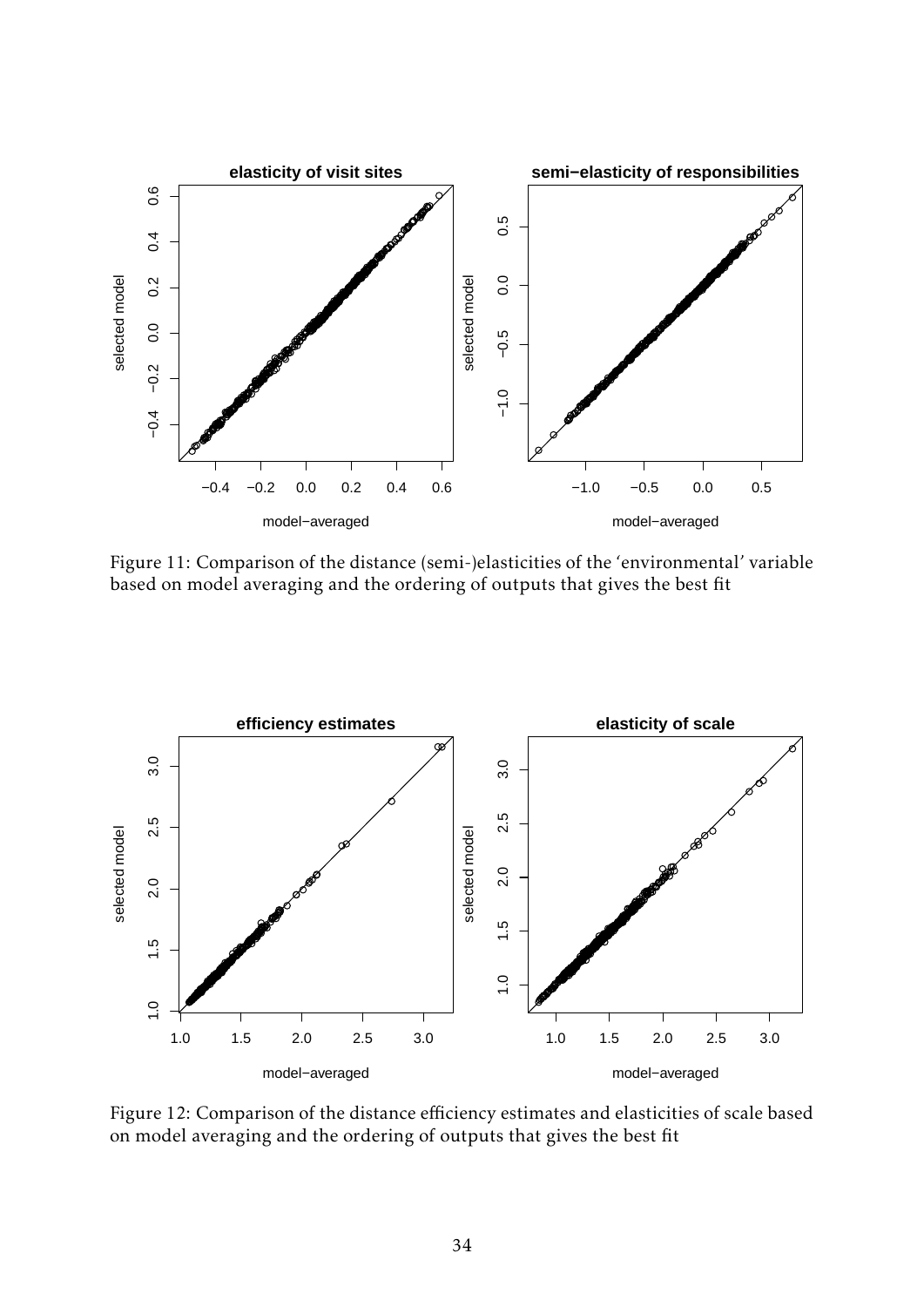## <span id="page-36-1"></span>F Model-averaged distance elasticities



distance elasticity of input 'non-scientific labo

<span id="page-36-0"></span>Figure 13: Model-averaged distance elasticities of the inputs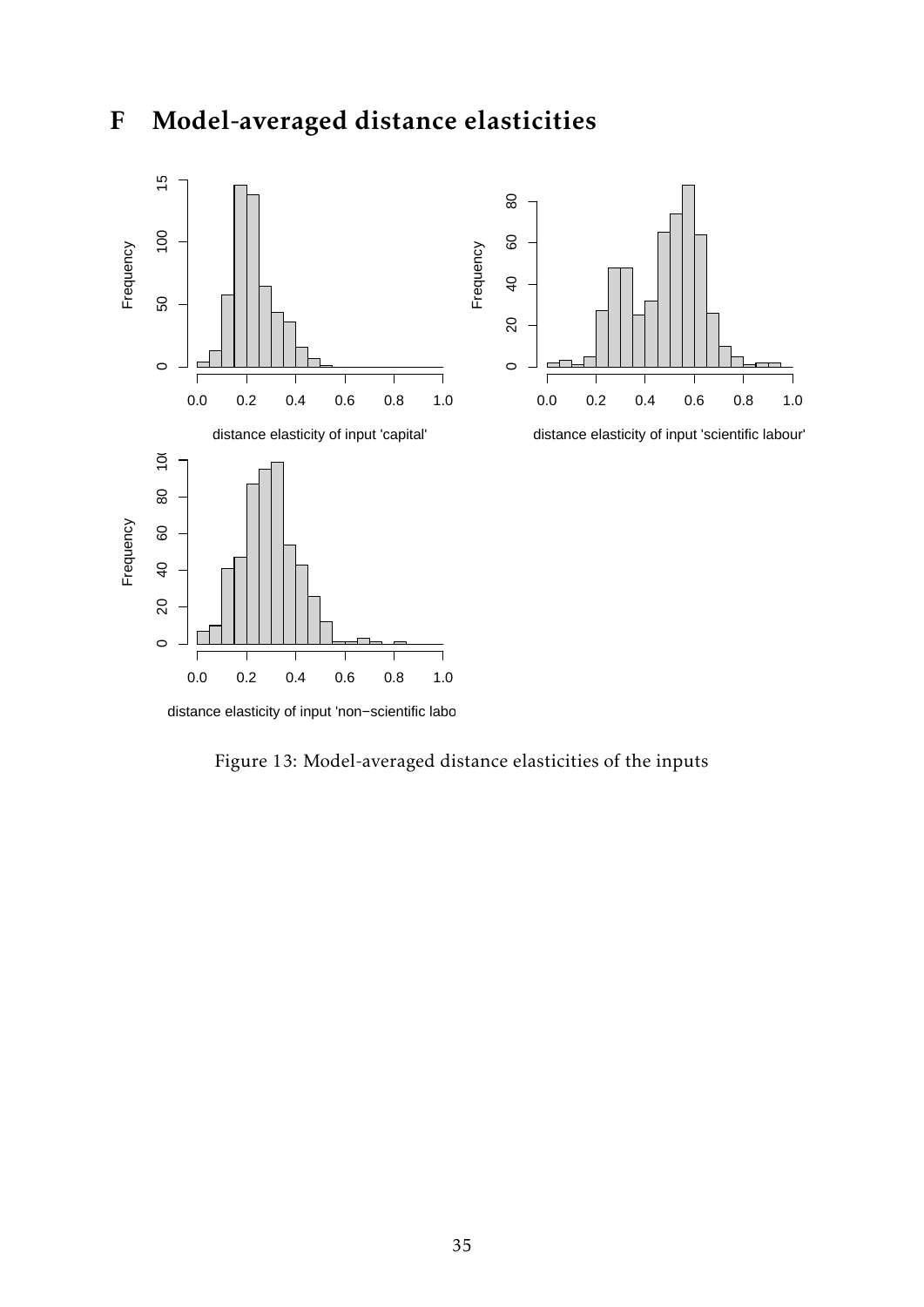

<span id="page-37-0"></span>Figure 14: Model-averaged distance elasticities of the outputs